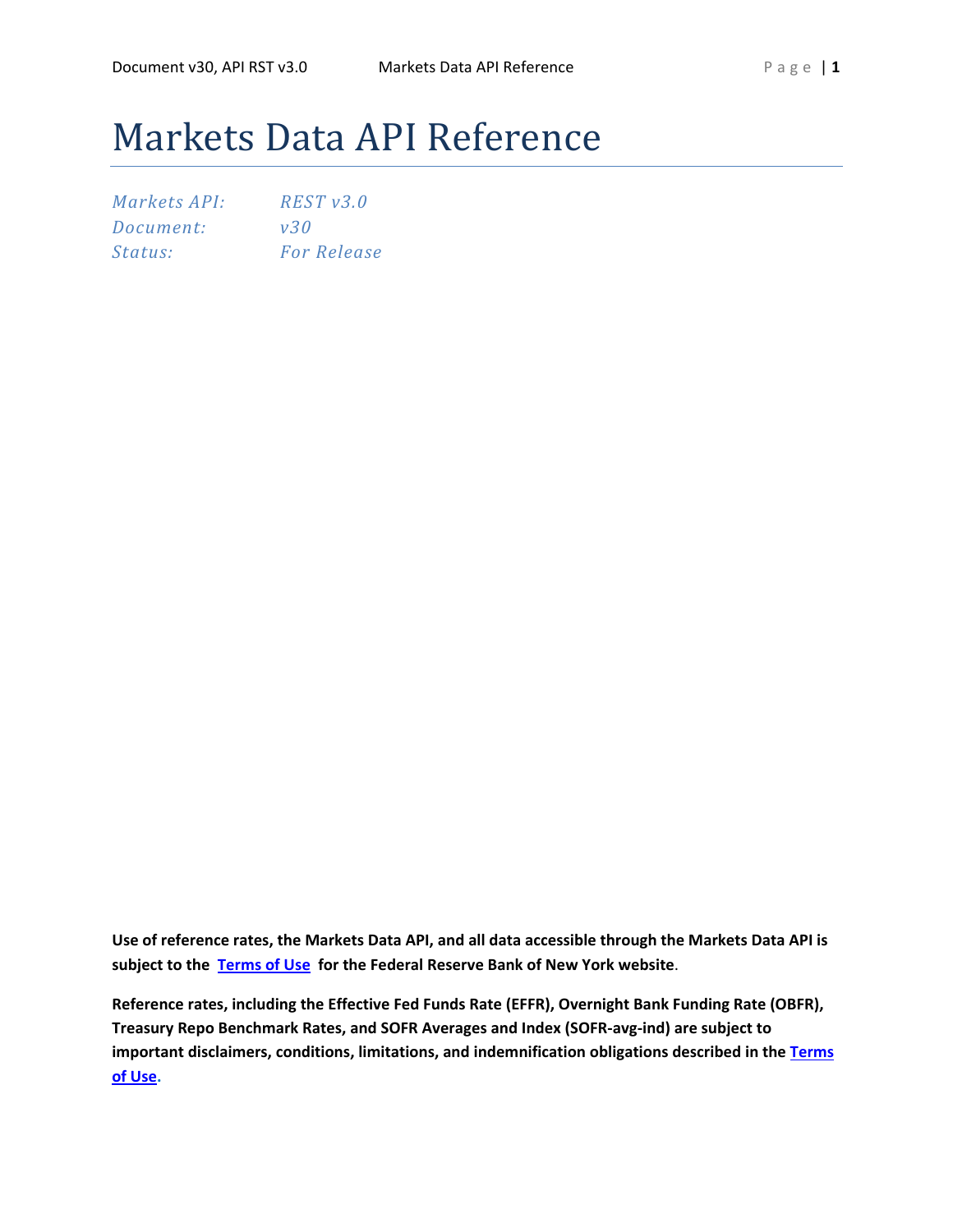# **Contents**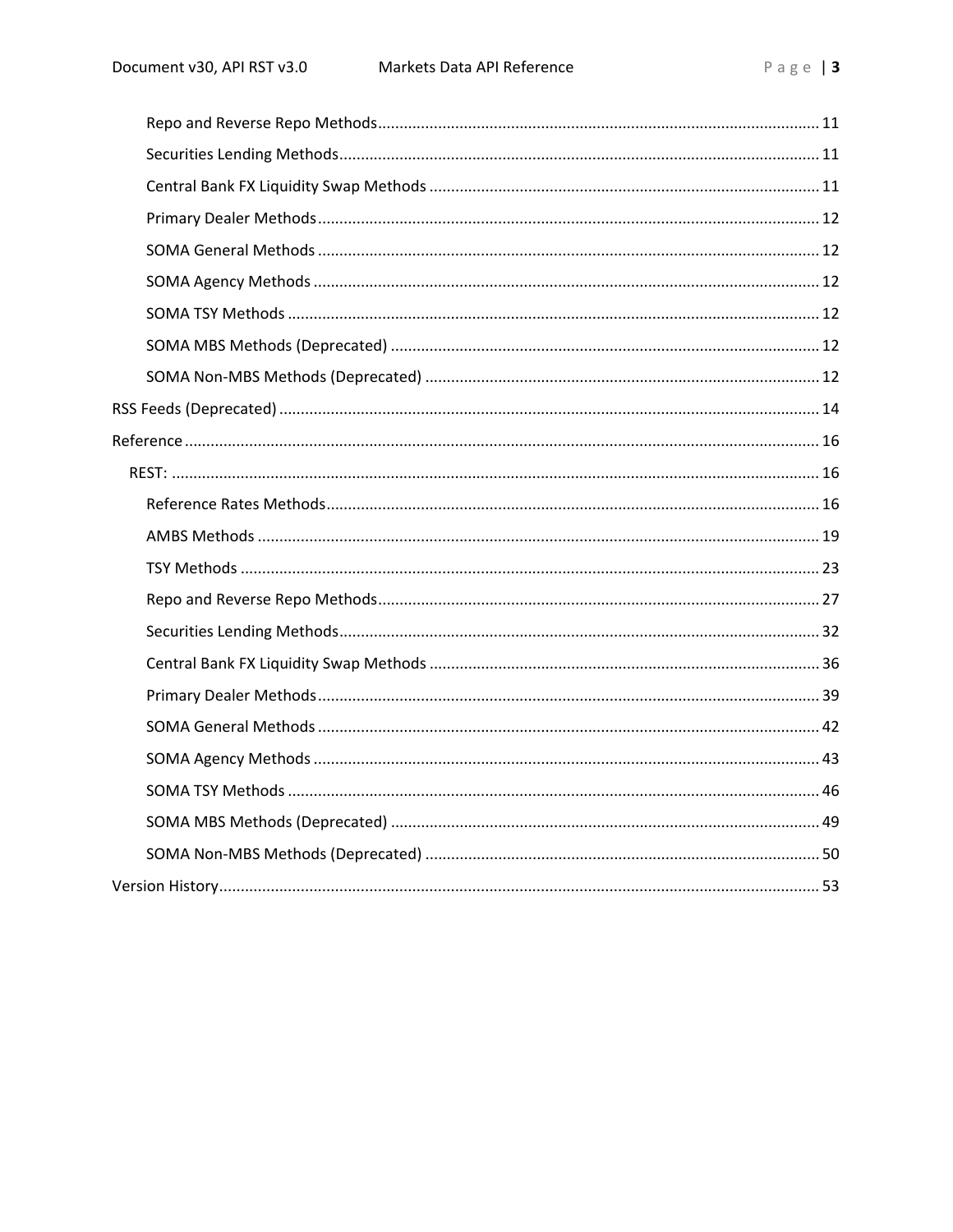# <span id="page-3-0"></span>**Introduction**

The Markets Data APIs are provided to external users and applications so that they may request data from the Federal Reserve Bank of New York. The APIs are architected using a RESTful interface, with structured semantic URLs. As these APIs are intended to be consumed by a variety of systems, the data they return are in multiple formats. This document will outline how to retrieve data in various formats for the data set listed below.

# <span id="page-3-1"></span>**APIs Covered**

- Reference Rates
	- o Effective Federal Funds Rate (EFFR)
	- o Overnight Bank Funding Rate (OBFR)
	- o Treasury Repo Rates
		- **Broad General Collateral Rate (BGCR)**
		- **Tri-Party General Collateral Rate (TGCR)**
		- **Secured Overnight Financing Rate (SOFR)** 
			- SOFR Averages & Index (SOFRAI)
- Desk Operations
	- o Agency Mortgage-Backed Securities (AMBS)
	- o Treasury Securities (TSY)
	- o Repo
	- o Reverse Repo
	- o Securities Lending
	- o Central Bank Liquidity Swap
- Primary Dealer Statistics (PD)
- System Open Market Account Holdings (SOMA)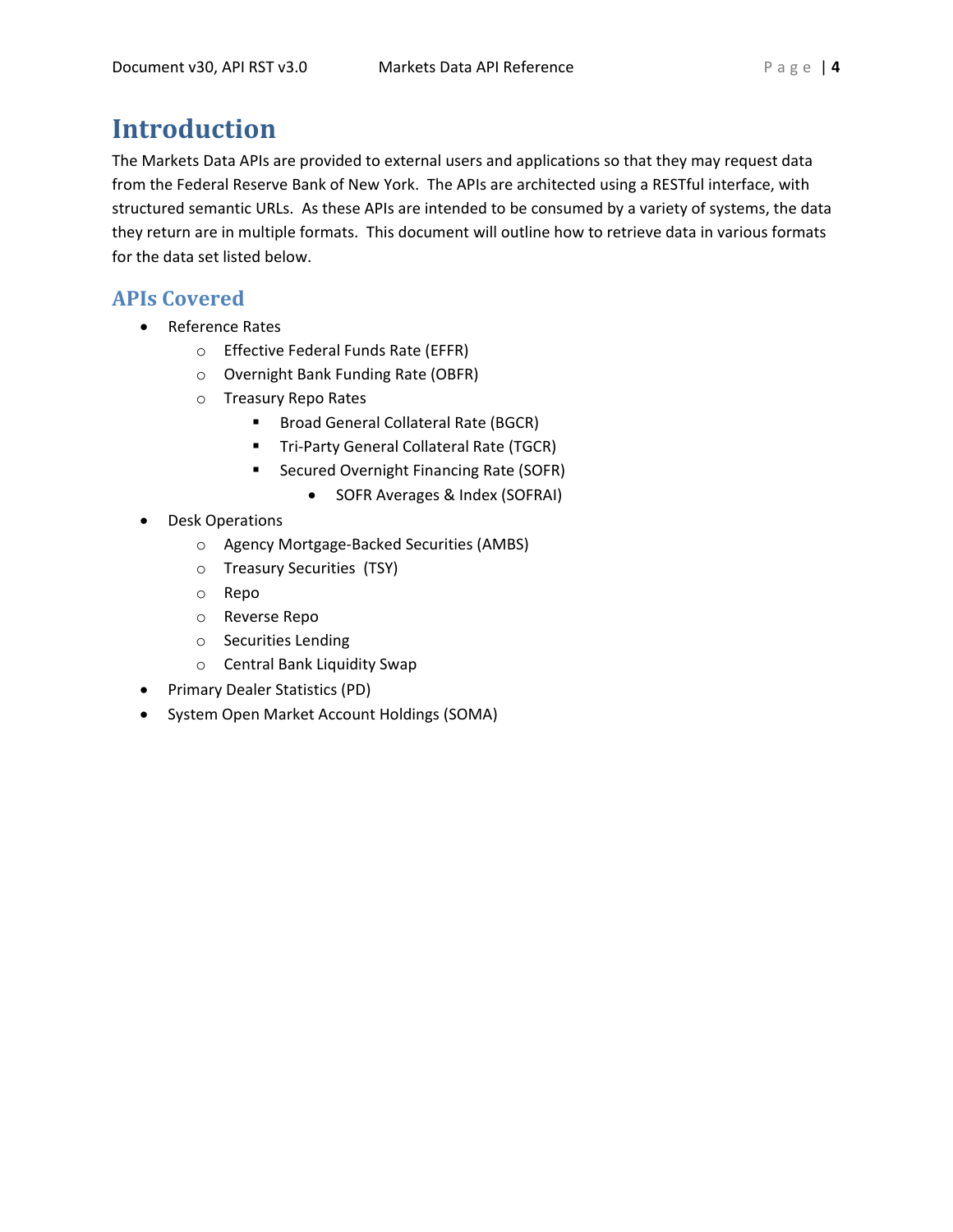# <span id="page-4-0"></span>**What's New in this Version**

- Replacement of all Securities Lending Methods
- Addition of new Securities Lending Methods
- Remove retired SOAP APIs

# <span id="page-4-1"></span>**Support Notification**

# <span id="page-4-2"></span>**Securities Lending APIs Replacement**

Securities Lending APIs are replaced. Previously existing APIs are no longer supported. The "retrieve" methods are replaced by "search" and "retrieveLastN" replaced by "last/n". A "latest" and "lastTwoWeeks" is now available.

# <span id="page-4-3"></span>**Primary Dealers Series Break values update**

The Series Break values were changed; see *Reference* section of this document.

# <span id="page-4-4"></span>**Repo and Reverse Repo (TOMOs) APIs Replacement**

Repo and Reverse Repo APIs are replaced. Previously existing APIs are no longer supported. The "retrieve" methods are replaced by "search" and "retrieveLastN" replaced by "last/n". A "latest" and "lastTwoWeeks" is also available.

# <span id="page-4-5"></span>**Central Bank FX Liquidity Swap API and Trade file Replacement**

All existing APIs for FX Liquidity Swap are replaced. The existing APIs are no longer supported. The "retrieveAll" API and trade files are replaced by "last/n", "latest", and "search" APIs. See usage detail in the Central Bank FX Liquidity Swap Methods in this document

The Outstanding amounts will no longer be provided.

# <span id="page-4-6"></span>**Reference Rate APIs Replacement**

APIs for reference rates are replaced. Previously existing APIs are no longer supported. The "retrieve" methods are replaced by "search" and "retrieveLastN" replaced by "last/n". A "latest" option is also available. Rates include:

- Unsecured Rates (EFFR, OBFR)
- Secured Rates (TGCR, BGCR, SOFR, SOFRAI)

# **RSS Feeds Support Ending**

Support of RSS Feed will end for *all* APIs listed in this document. Reference rates RSS feeds are disabled. Dates for others will be in future updates.

As alternative, subscribe to respective govdelivery emails and/or make use of the APIs detailed in this document. GovDelivery sign-ups are available on each webpage.

Sample API replacement for each product can be found in the "RSS Feeds" section in this document.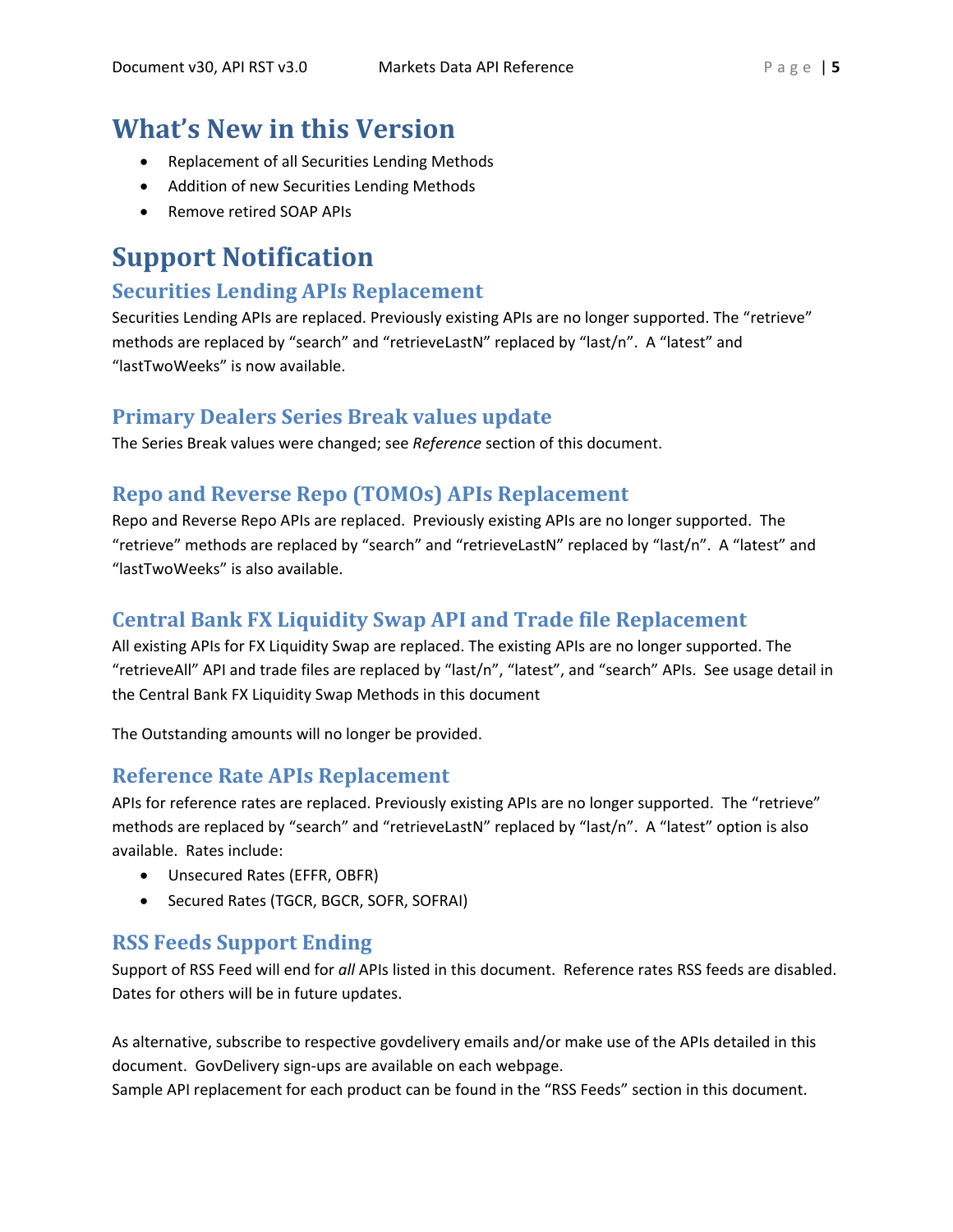# <span id="page-5-0"></span>**SDMX.xml Format Deprecation**

Please take note that sdmx.xml for APIs and downloads is now deprecated and will gradually be retired. Support for csv, xlsx, xml and json formats will continue. For APIs and downloads that currently support sdmx.xml but does not support xml format, xml will be added as an option.

# <span id="page-5-1"></span>**End of Support (April 2021)**

Support of sdmx.xml format will end for the following methods and webpage downloads

- o AMBS operation
- o Treasury operation
- o Primary Dealer Survey
- o Reference Rates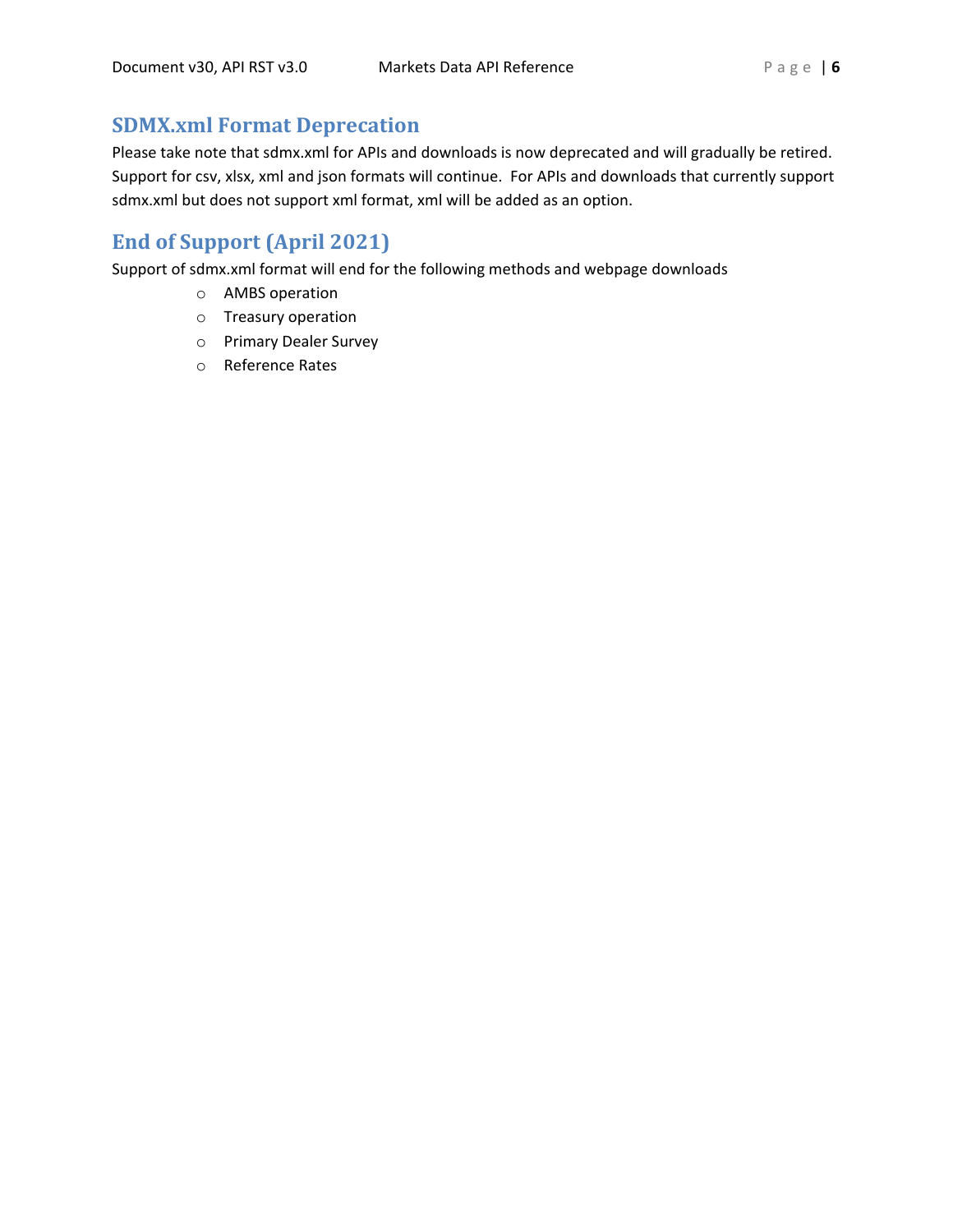# <span id="page-6-0"></span>**Versioning & Release**

# <span id="page-6-1"></span>**REST:**

The RESTful APIs will be versioned with numeric values consisting of three integers representing major, minor and release numbers in the form of Major.Minor.Release. Each change of the numbers will be in increments of one, with the lesser significant numbers resetting to zero at changes in major and minor numbers. Details on the significance and meaning of changes in each number are detailed below. **Example**

- Major Version: 1.8.6
- Minor Version: 1.9.0
- Release Version: 1.9.1

# <span id="page-6-2"></span>**Releases:**

These are the significance and meaning of changes to APIs as they relate to versioning in each number.

# <span id="page-6-3"></span>**Changes in Release numbers**

- Will maintain backward compatibility
- Should consist of bug fixes to be consistent with the published specification
- Will not contain additions or changes to the API
- Will not necessarily coincide with a new API specification

# <span id="page-6-4"></span>**Changes in Minor numbers**

- Will maintain backward compatibility
- May include bug fixes
- May include additions or changes to the API such as additional functionality, parameters or fields data while maintaining backward compatibility
- Will be released with a new API specification

# <span id="page-6-5"></span>**Changes in Major numbers**

- Does not maintain backward compatibility
- May include bug fixes
- Will include additions or changes to the API such as additional or changes to functionality, parameters or fields data that will not maintain backward compatibility
- Will be released with a new API specification

# <span id="page-6-6"></span>**Locations**

# <span id="page-6-7"></span>**REST:**

The APIs are available via HTTPS. The base URLs of the APIs varies per data set.

**API Base URL**: [https://markets.newyorkfed.org/api/](http://markets.newyorkfed.org/api/)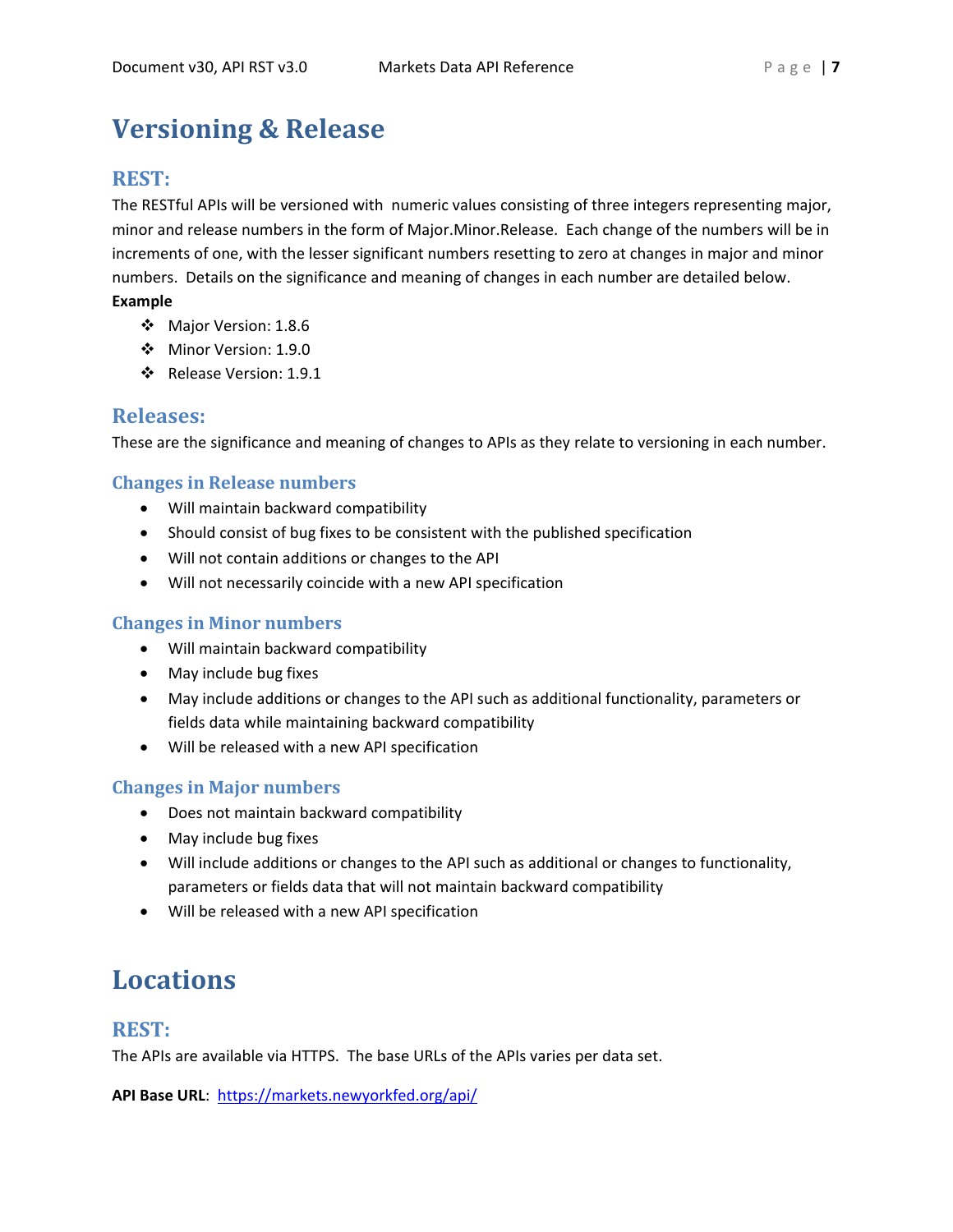This base applies to the following data sets:

- Reference Rate
- AMBS Operations
- Treasury Operations
- Repo and Reverse Repo Operations
- Securities Lending Operations
- Central Bank FX Liquidity Swap Operations
- Primary Dealer Statistics
- SOMA

# **Example**

[https://markets.newyorkfed.org/api/soma/mbs/get/release\\_log.xml](http://markets.newyorkfed.org/api/soma/mbs/get/release_log.xml)

# <span id="page-7-0"></span>**Parameters**

# <span id="page-7-1"></span>**REST:**

Each method of the APIs may be offered in multiple formats. The formats are specified by the file extension on the method's URL. Parameters to the API are sent via query string parameters in the standardized form. Here are some basic guidelines:

- Each parameter is sent in a name-value pair
- The name and value should be separated by an equals (=) sign
	- o This may be omitted if the value is blank
- Each set of name value pairs should be separated by an ampersand (&)

# **Example**

…/search.json?startDate=10/21/2020&endDate=10/22/2020&cusip=912810FT0

In some cases the API may specify required parameters to the method as part of the path. In these cases, you may replace the placeholder with the respective value as noted.

# **Example**

- soma/agency/get/mbs/asof/[DATE].[FORMAT]
- soma/agency/get/mbs/asof/2020-10-21.xml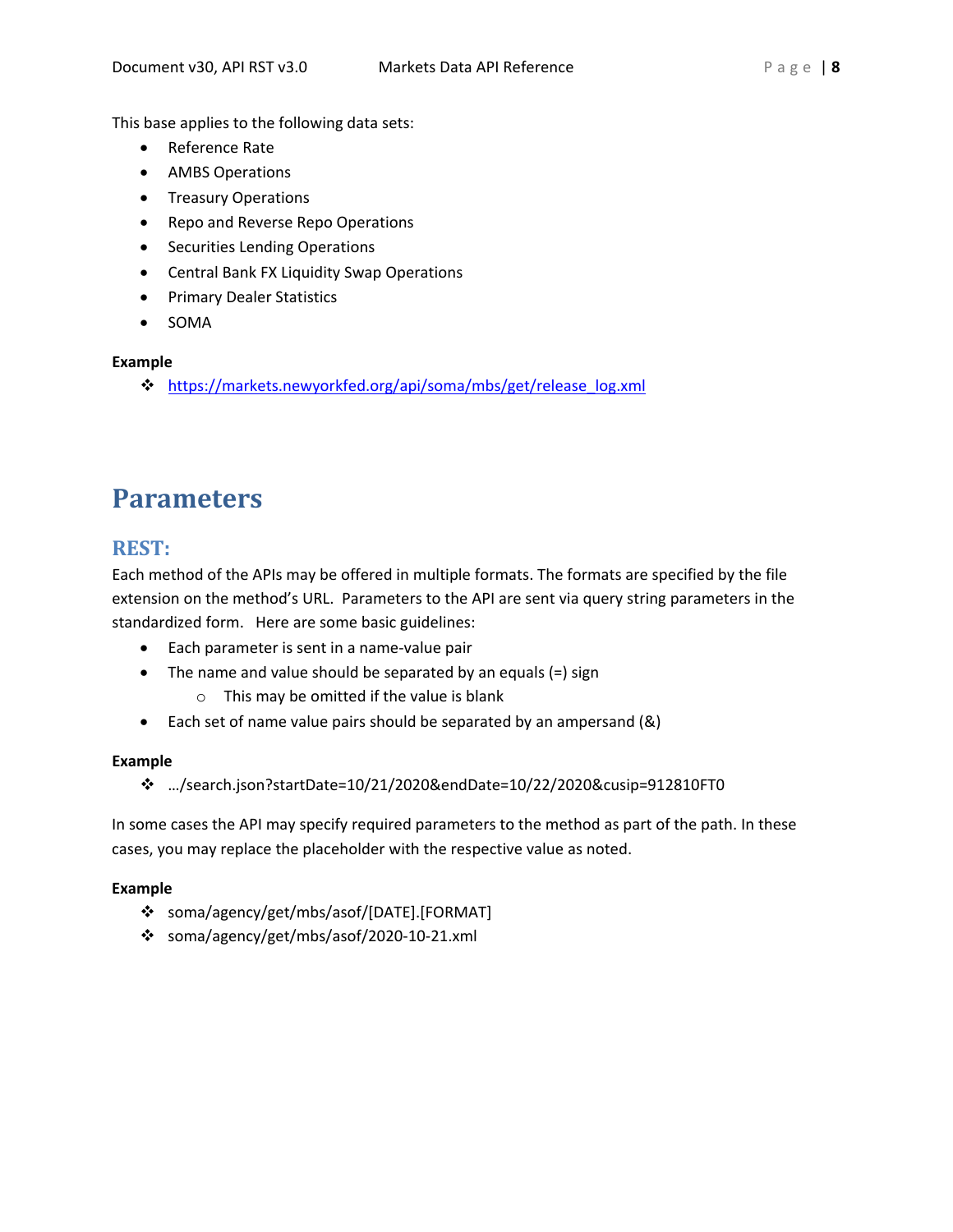# <span id="page-8-0"></span>**Response**

# <span id="page-8-1"></span>**REST:**

The standard HTTP response codes will be used to handle high-level error conditions from the API. A 200 response will be the normal case. If the requested item is not found, a 404 response will be returned.

# *XML Schema*

*Reference Rates*

• <https://markets.newyorkfed.org/static/schema/referencerates.xsd>

# *Agency Mortgage Back Securities*

• [https://markets.newyorkfed.org/static/schema/ambs.xsd](https://www.newyorkfed.org/medialibrary/media/xml/schemas/ambs.xsd)

# *Treasury*

• [https://markets.newyorkfed.org/static/schema/tsy.xsd](https://www.newyorkfed.org/medialibrary/media/xml/schemas/tsy.xsd)

# *Repo and Reverse Repo*

• <https://markets.newyorkfed.org/static/schema/repo.xsd>

# *Securities Lending*

- <https://markets.newyorkfed.org/static/schema/seclending.xsd>
- [https://markets.newyorkfed.org/static/schema/seclendingCusip.xsd](https://markets.newyorkfed.org/%20static/schema/seclendingCusip.xsd)

# *Central Bank FX Liquidity Swaps*

• [https://markets.newyorkfed.org/static/schema/fxSwaps.xsd](https://fedsharesites.frb.org/2b/tsgprj/MKTS/spire/Artifacts/Project%20Management/Project%20Planning/Production%20Deployment/%20https:/markets.newyorkfed.org/static/schema/fxSwaps.xsd) 

# *Primary Dealer Survey*

• [https://markets.newyorkfed.org/static/schema/gsds.xsd](https://www.newyorkfed.org/medialibrary/media/xml/schemas/gsds.xsd)

# *System Open Market Account Holdings*

• [https://markets.newyorkfed.org/static/schema/soma.xsd](https://www.newyorkfed.org/medialibrary/media/xml/schemas/soma.xsd)

# *CSV and Excel Formats*

The CSV and Excel formats each start with a header row defining the columns of the data. Subsequent rows contain the data respective to the column headings.

# <span id="page-8-2"></span>**Beta Versions**

The default endpoints are backed by the latest official service implementation. When upgrades or new features are implemented, they will first be made available in beta version so that consumers may test their systems against it before it goes live. After a period of time, the beta version will replace the latest version.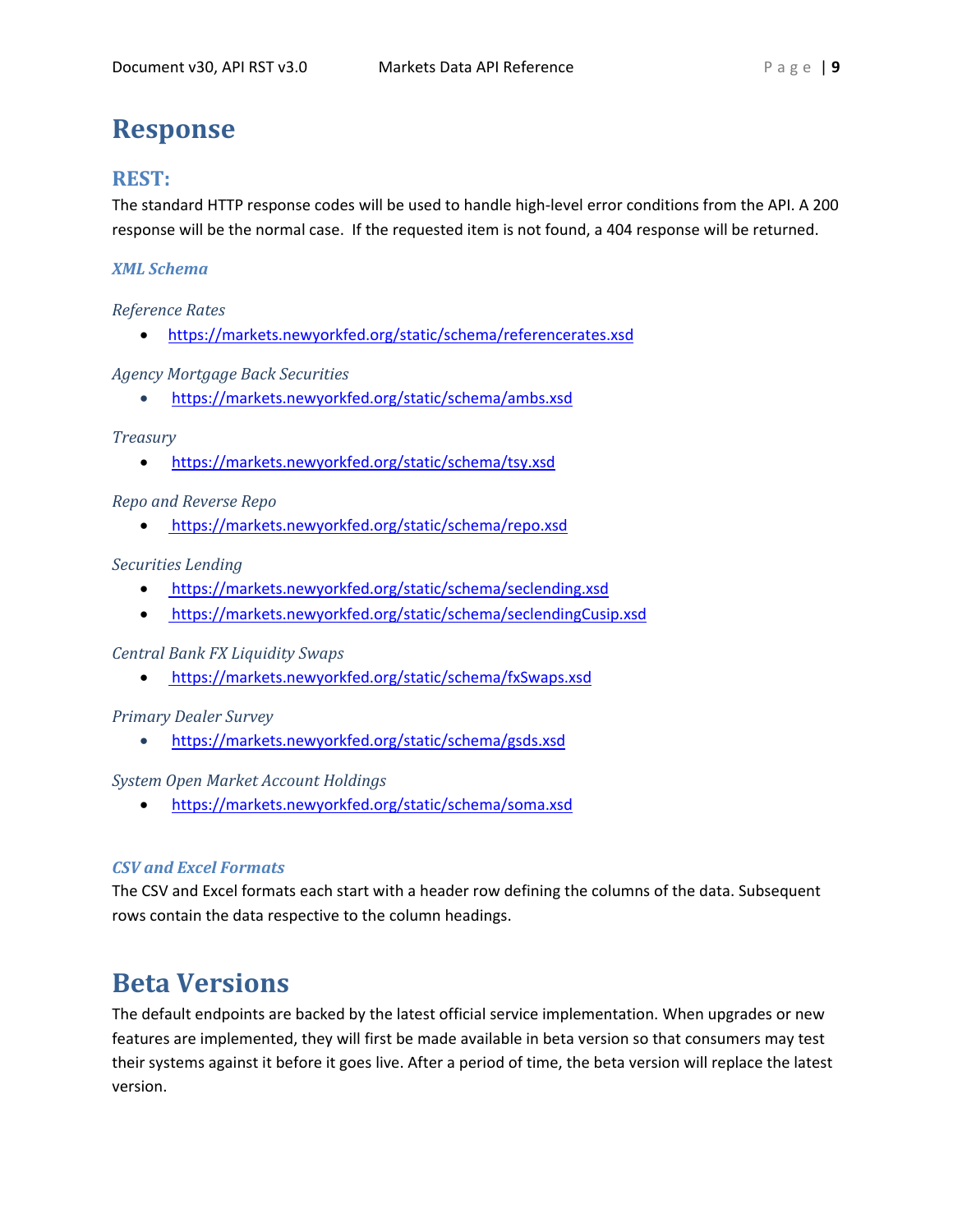To access a service beta version, preface the path with the /beta node and the request will be serviced by the beta version. So a call of:

[https://markets.newyorkfed.org/api/ambs/all/results/details/latest.json](http://markets.newyorkfed.org/api/ambs/all/results/details/latest.json)

Can be executed as:

https://markets.newyorkfed.org/**beta/**[api/ambs/all/results/details/latest.json](http://markets.newyorkfed.org/beta/api/ambs/all/results/details/latest.json)

Not all endpoints support beta versions. The documentation will indicate where it is offered.

# <span id="page-9-0"></span>**Authentication**

No authentication is required for access to the Markets Operations API at this time.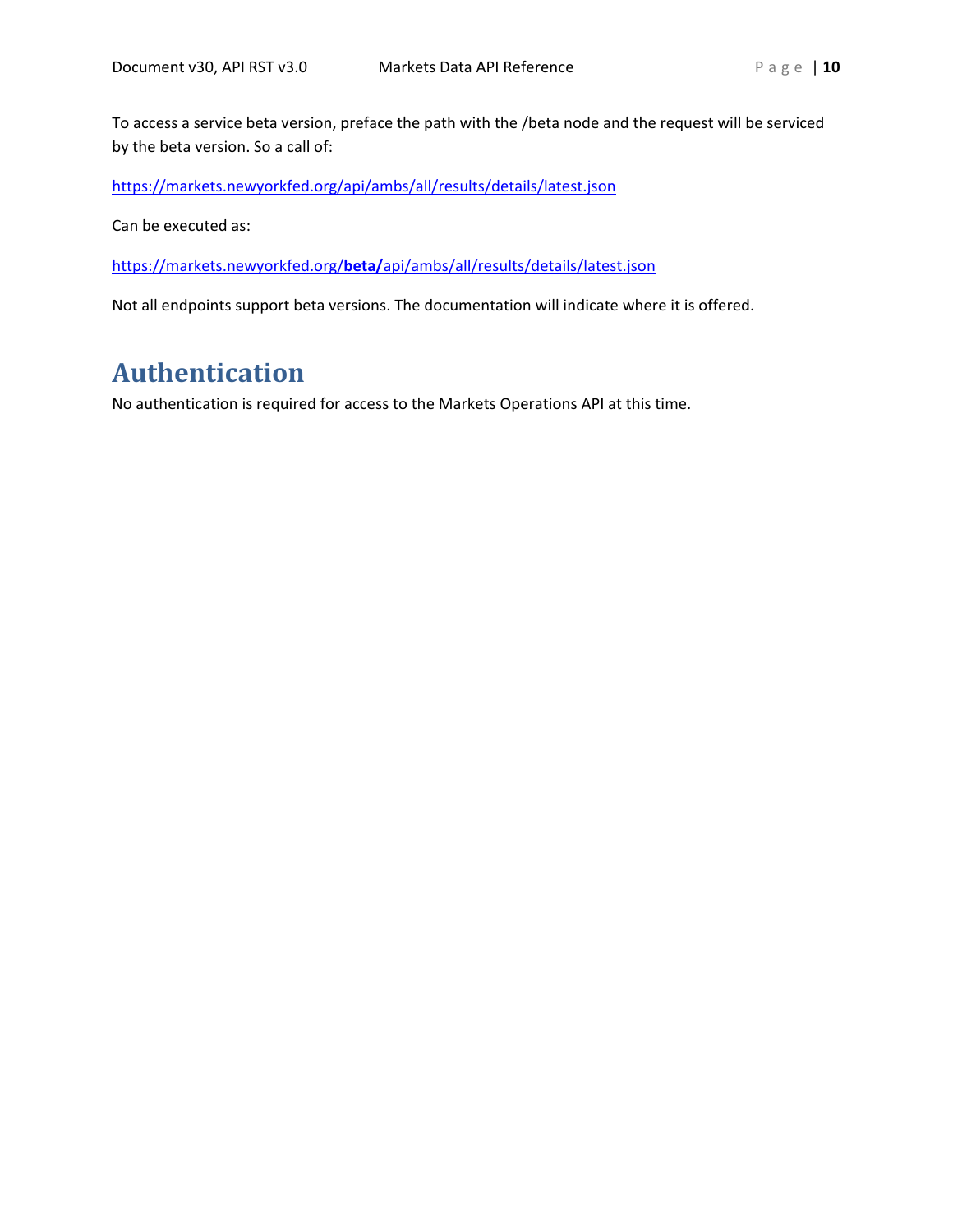# <span id="page-10-0"></span>**Method List**

Below are the available methods. Details and examples for each method can be found in the *Reference* section of this document

# <span id="page-10-1"></span>**REST:**

# <span id="page-10-2"></span>**Reference Rates Methods**

- rates/[RATEGROUP]/[RATETYPE]/latest.[FORMAT]
- rates/[RATEGROUP]/[RATETYPE]/last/[LASTAMOUNT].[FORMAT]
- rates/[RATEGROUP]/[RATETYPE]/search.[FORMAT][PARAMETERS]

# <span id="page-10-3"></span>**AMBS Methods**

- ambs/[OPERATION]/[RECORDTYPE]/[REPORTTYPE]/latest.[FORMAT]
- ambs/[OPERATION]/[RECORDTYPE]/[REPORTTYPE]/get/bydate/[DATE].[FORMAT]
- ambs/[OPERATION]/results/[REPORTTYPE]/lastTwoWeeks.[FORMAT]
- ambs/[OPERATION]/results/[REPORTTYPE]/lastTwenty.[FORMAT] (*Deprecated*)
- ambs/[OPERATION]/results/[REPORTTYPE]/last/[LASTAMOUNT].[FORMAT]
- ambs/[OPERATION]/results/[REPORTTYPE]/search.[FORMAT][PARAMETERS]

# <span id="page-10-4"></span>**TSY Methods**

- tsy/[OPERATION]/[RECORDTYPE]/[REPORTTYPE]/latest.[FORMAT]
- tsy/[OPERATION]/results/[REPORTTYPE]/lastTwoWeeks.[FORMAT]
- tsy/[OPERATION]/results/[REPORTTYPE]/last/[LASTAMOUNT].[FORMAT]
- tsy/[OPERATION]/results/[REPORTTYPE]/search.[FORMAT][PARAMETERS]

# <span id="page-10-5"></span>**Repo and Reverse Repo Methods**

- rp/[OPERATION]/[METHOD]/[RECORDTYPE]/latest.[FORMAT]
- rp/[OPERATION]/[METHOD]/results/lastTwoWeeks.[FORMAT]
- rp/[OPERATION]/[METHOD]/results/last/[LASTAMOUNT].[FORMAT]
- rp/results/search.[FORMAT][PARAMETERS]
- rp/repo/settlements/search.[FORMAT][PARAMETERS]
- rp/reverserepo/propositions/search.[FORMAT][PARAMETERS]

# <span id="page-10-6"></span>**Securities Lending Methods**

- seclending/[OPERATION]/results/[REPORTTYPE]/latest.[FORMAT]
- seclending/[OPERATION]/results/[REPORTTYPE]/lastTwoWeeks.[FORMAT]
- seclending/[OPERATION]/results/[REPORTTYPE]/last/[LASTAMOUNT].[FORMAT]
- seclending/[OPERATION]/results/[REPORTTYPE]/search.[FORMAT][PARAMETERS]

# <span id="page-10-7"></span>**Central Bank FX Liquidity Swap Methods**

• fxs/[RATEGROUP]/latest.[FORMAT]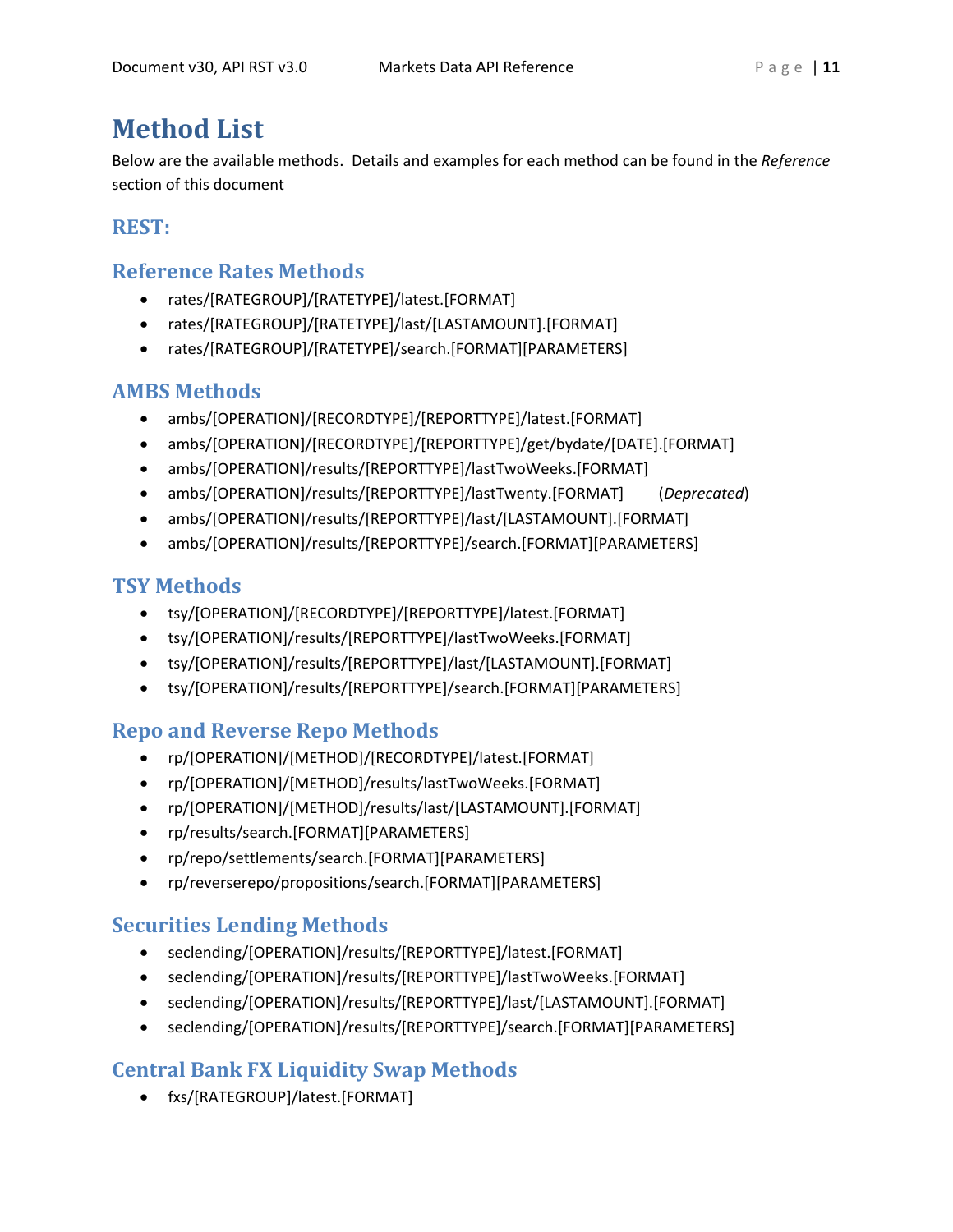- fxs/[RATEGROUP]/last/[LASTAMOUNT].[FORMAT]
- fxs/[RATEGROUP]/search.[FORMAT][PARAMETERS]
- fxs/list/counterparties.[FORMAT]

# <span id="page-11-0"></span>**Primary Dealer Methods**

- pd/rss/release.xml (for backwards compatibility) (Deprecated)
- pd/list/asof.[FORMAT]
- pd/list/seriesbreaks.[FORMAT]
- pd/list/timeseries.[FORMAT]
- pd/get/asof/[DATE].[FORMAT]
- pd/get/[SERIESBREAK]/timeseries/[TIMESERIES].[FORMAT]
- pd/get/[TIMESERIES].[FORMAT]
- pd/get/all/timeseries.csv

# <span id="page-11-1"></span>**SOMA General Methods**

- soma/summary.[FORMAT]
- soma/asofdates/list.[FORMAT]
- soma/asofdates/latest.[FORMAT]

# <span id="page-11-2"></span>**SOMA Agency Methods**

- soma/agency/get/release\_log.[FORMAT]
- soma/agency/get/[SECURITYTYPE]/asof/[DATE].[FORMAT]
- soma/agency/get/asof/[DATE].[FORMAT]
- soma/agency/get/cusip/[CUSIP].[FORMAT]
- soma/agency/wam/agency%20debts/asof/[DATE].[FORMAT]

# <span id="page-11-3"></span>**SOMA TSY Methods**

- soma/tsy/get/release\_log.[FORMAT]
- soma/tsy/get/[SECURITYTYPE]/asof/[DATE].[FORMAT]
- soma/tsy/get/cusip/[CUSIP].[FORMAT]
- soma/tsy/get/monthly.[FORMAT]
- soma/tsy/wam/[SECURITYTYPE]/asof/[DATE].[FORMAT]

# <span id="page-11-4"></span>**SOMA MBS Methods (Deprecated)**

Note: SOMA "Non-MBS" Methods are deprecated. Prefer Agency Methods

- soma/mbs/get/release\_log.[FORMAT]
- soma/mbs/get/asof/[DATE].[FORMAT]
- soma/mbs/get/cusip/[CUSIP].[FORMAT]

# <span id="page-11-5"></span>**SOMA Non-MBS Methods (Deprecated)**

Note: SOMA "Non-MBS" Methods are deprecated. Prefer TSY Methods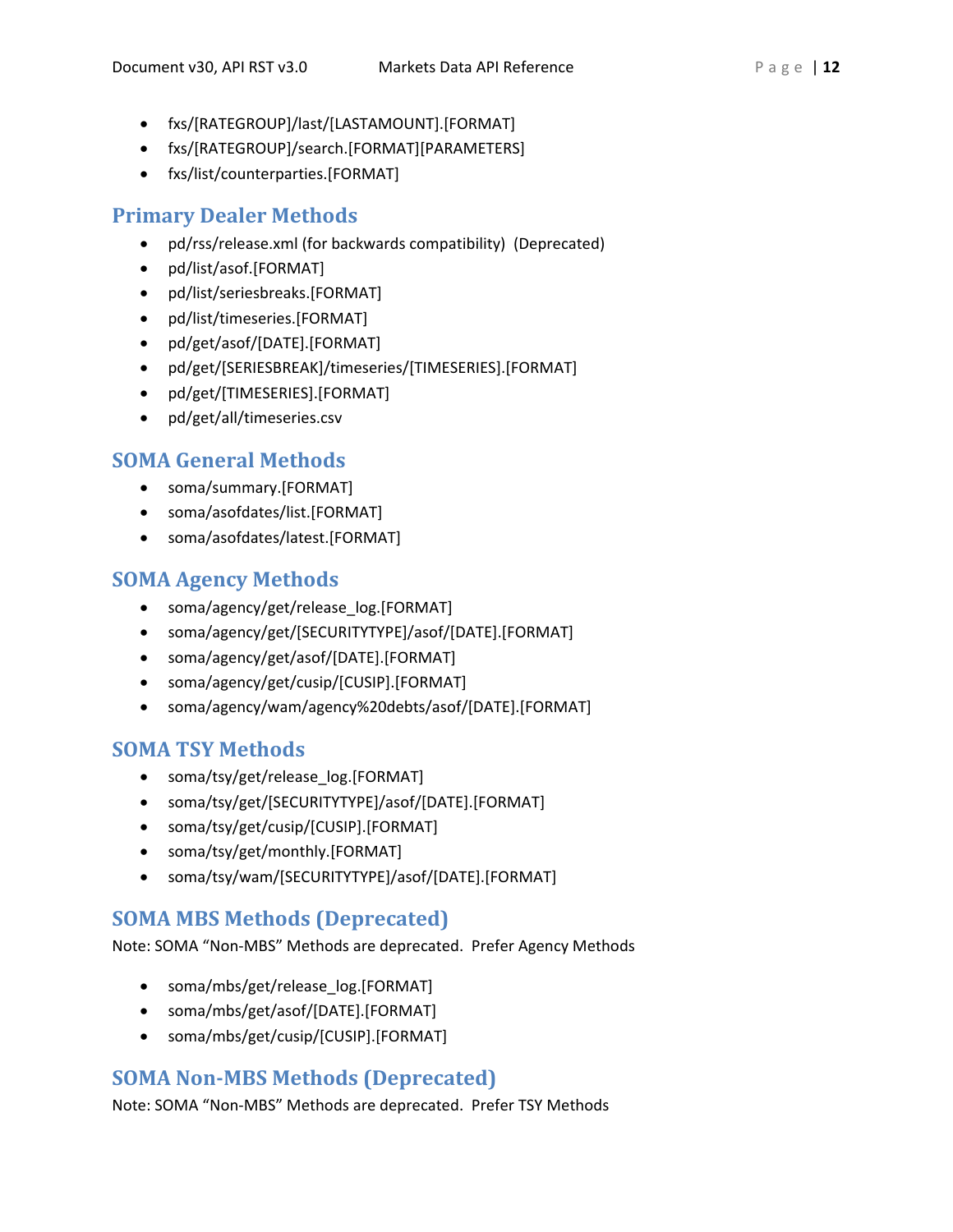- soma/non-mbs/get/release\_log.[FORMAT]
- soma/non-mbs/get/[SECURITYTYPE]/asof/[DATE].[FORMAT]
- soma/non-mbs/get/cusip/[CUSIP].[FORMAT]
- soma/non-mbs/get/monthly.[FORMAT]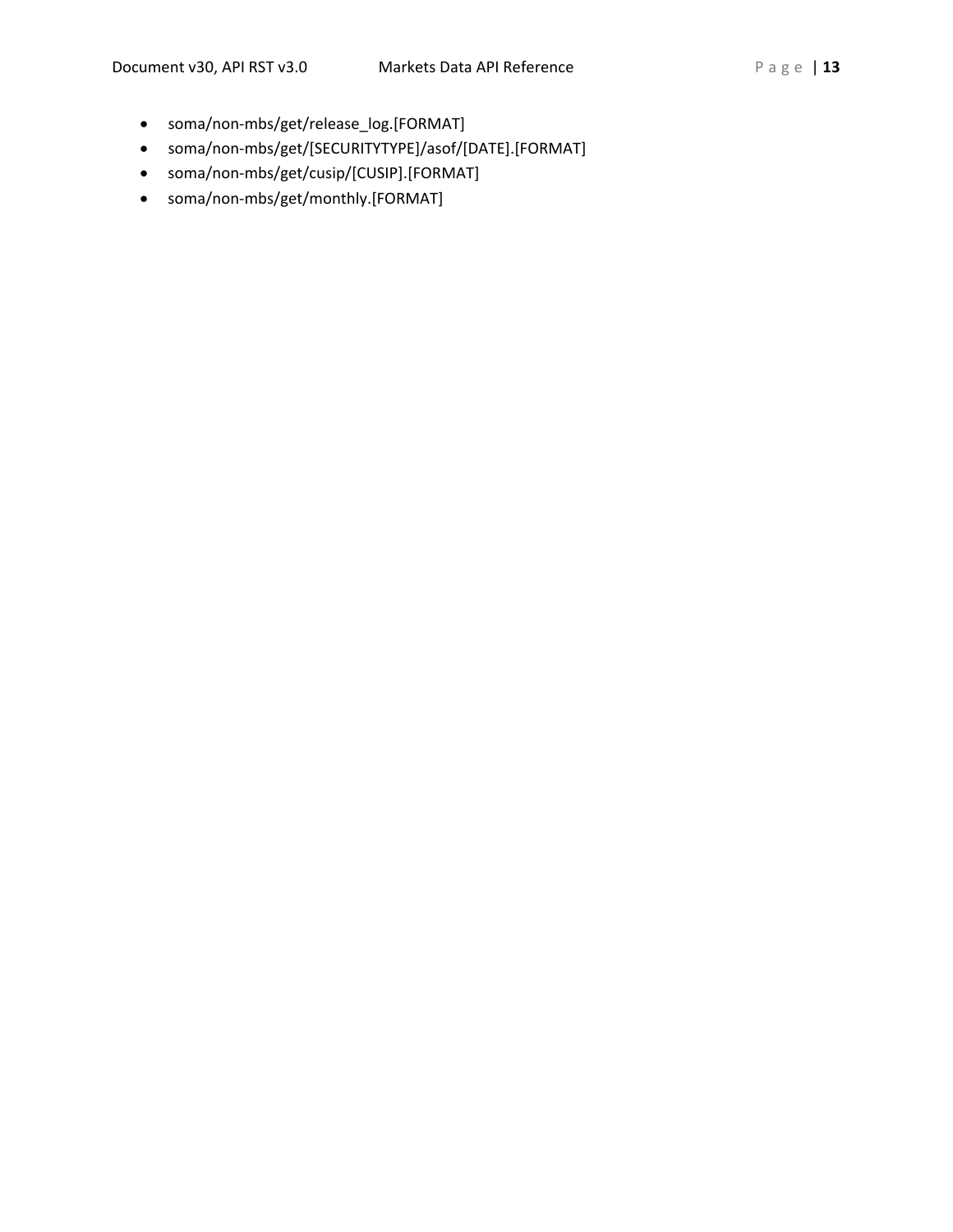# <span id="page-13-0"></span>**RSS Feeds (Deprecated)**

**Note:** RSS feeds will no longer be supported. Support for reference rates RSS feeds ends April 2021. End dates for the others will be included in future updates. As alternative, govdelivery and APIs are available for alerts and data respectively. GovDelivery signups are available on the webpages. "Sample Replacement" APIs are added to this section however, there are other options which can be found in Methods under the "Reference" area of this document.

# **pd/rss/release.xml**

# **Description**

This feed provides RSS formatted information on the latest Primary Dealer Statistical releases based on as of date. The RSS feed includes a link to the released data by as of date in XML format.

This endpoint is here for backwards compatibility.

# Sample Replacement

The "list" API returns pd asof dates which can be used for "get/asof" API

- <https://markets.newyorkfed.org/api/pd/list/asof.xml>
- <https://markets.newyorkfed.org/api/pd/get/asof/2021-03-03.xml>

# **/rss/feeds/pd**

# **Description**

This feed provides RSS formatted information on the latest Primary Dealer Statistical release based on as of date. The RSS feed includes a link to the released data by as of date in XML format.

# Sample Replacement:

The "list" API returns pd asof dates which can be used for "get/asof" API

- <https://markets.newyorkfed.org/api/pd/list/asof.xml>
- <https://markets.newyorkfed.org/api/pd/get/asof/2021-03-03.xml>

# **/rss/feeds/ambs**

# Description

This feed provides RSS formatted information on the latest AMBS operation results. The RSS feed includes a link to the AMBS home page.

# Sample Replacement:

The "latest" API returns all AMBS operations for the current date

• <https://markets.newyorkfed.org/api/ambs/all/results/details/latest.xml>

# **/rss/feeds/tsy**

# **Description**

This feed provides RSS formatted information on the latest Treasury operation results. The RSS feed includes a link to the Treasury home page.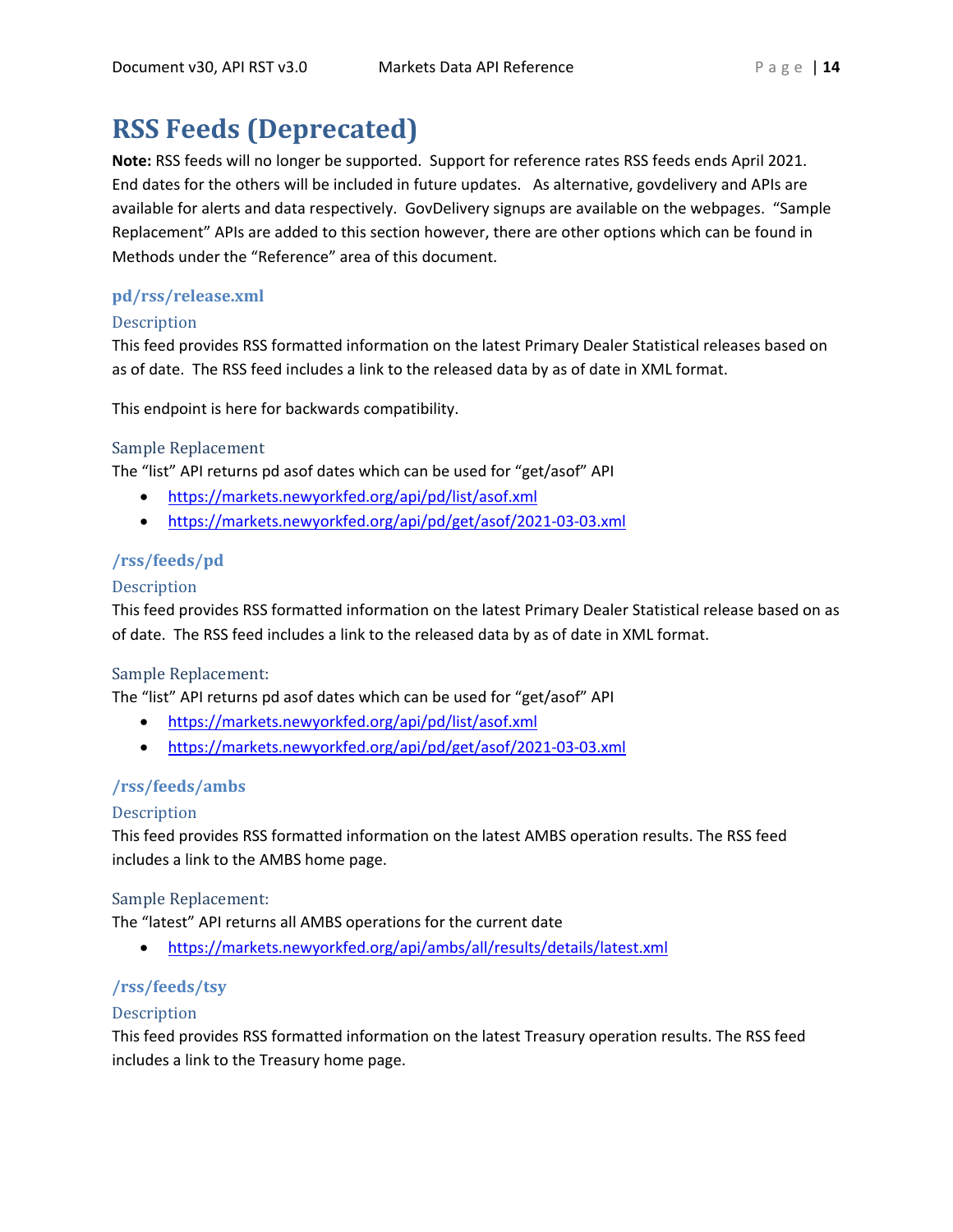# Sample Replacement:

The "latest" API returns all Treasury operations for the current date

• <https://markets.newyorkfed.org/api/tsy/all/results/details/latest.xml>

# **/rss/feeds/soma**

# Description

This feed provides RSS formatted information on the latest SOMA holdings summary. The RSS feed includes a link to the SOMA home page.

# Sample Replacement:

The "summary" API returns all for the current date

• <https://markets.newyorkfed.org/api/soma/summary.xml>

All feeds adhere to the RSS-CB specification which is defined here:

<http://www.cbwiki.net/wiki/index.php/RSS-CBMain>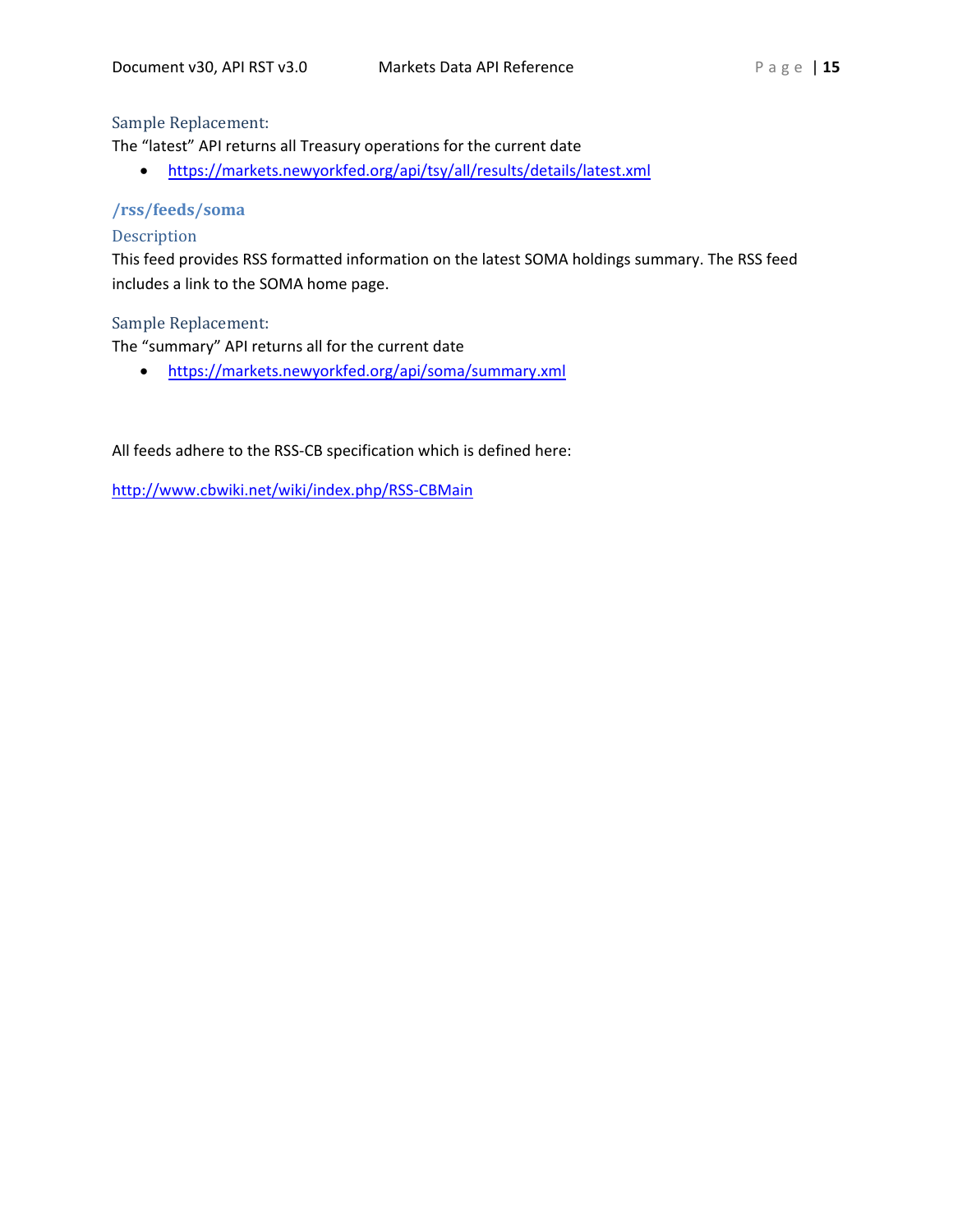# <span id="page-15-0"></span>**Reference**

# <span id="page-15-1"></span>**REST:**

# <span id="page-15-2"></span>**Reference Rates Methods**

**Beta is supported for Reference Rates**

# *rates/[RATEGROUP]/[RATETYPE]/latest.[FORMAT]*

# Description

Return reference rates records for the latest Date as specified in the path and format requested.

# **Parameters**

# **RATEGROUP**

| Required:  | <b>YES</b>              |
|------------|-------------------------|
| Data Type: | <b>RATEGROUP</b>        |
| Values:    | all, unsecured, secured |

#### **RATETYPE**

Required: YES\* Data Type: REPORTTYPE Values: all. Use with "unsecured" and "secured" RateGroups. \*Omit RATE*TYPE* when using RATE*GROUP* "all". RATE*TYPE* "all" should only be used with RATE*GROUP* "secured" and "unsecured".

# **FORMAT**

| Required:  | YFS.                 |
|------------|----------------------|
| Data Type: | <b>FORMAT</b>        |
| Values:    | csv, xlsx, xml, json |

# Response

A list of rates returned in the requested format.

#### Example

- <https://markets.newyorkfed.org/api/rates/all/latest.xml>
- <https://markets.newyorkfed.org/api/rates/secured/all/latest.json>
- <https://markets.newyorkfed.org/api/rates/unsecured/all/latest.csv>

# *rates/[RATEGROUP]/[RATETYPE]/last/[LASTAMOUNT].[FORMAT]*

# Description

Returns the last "n" number of reference rates records as specified in the path and format requested.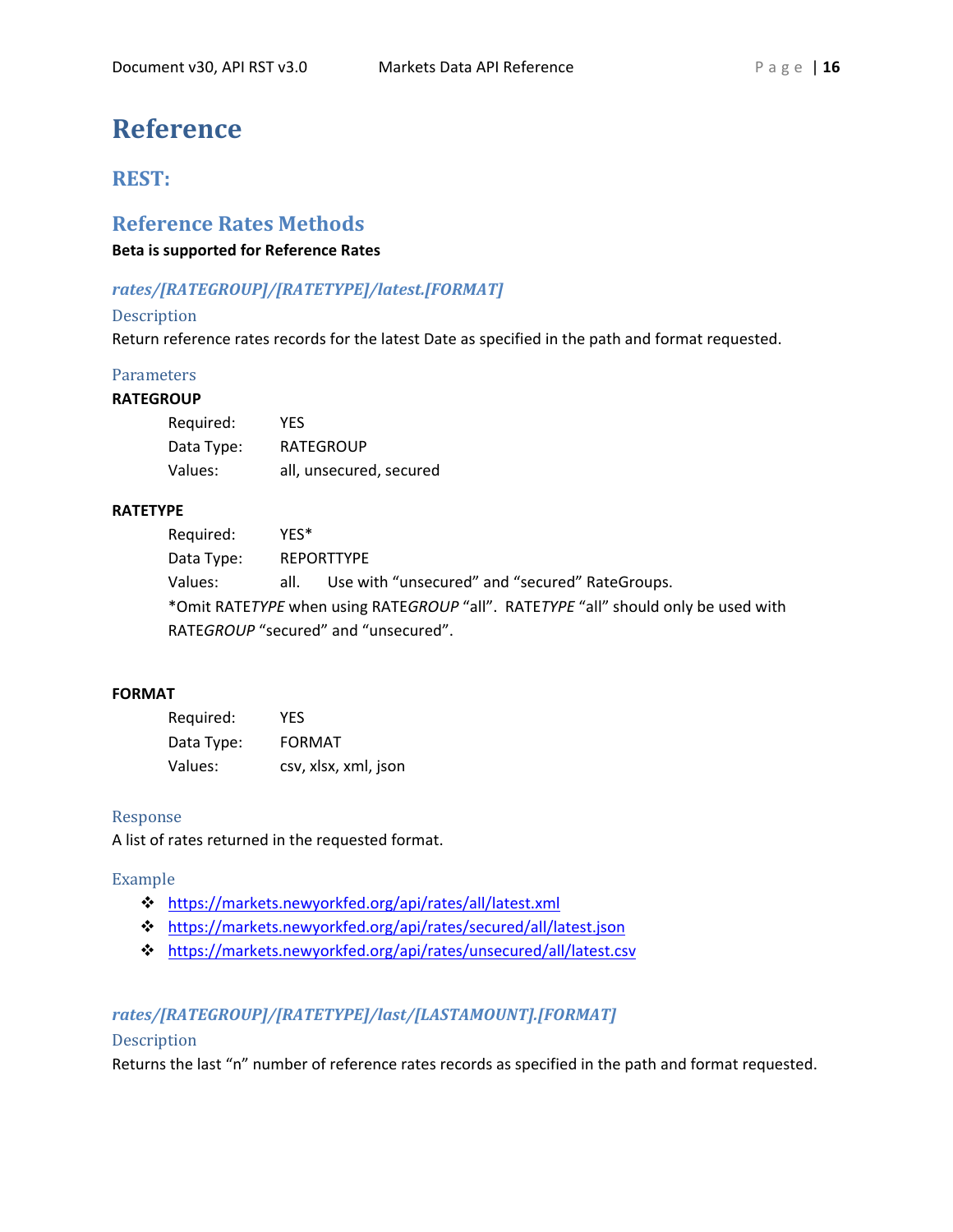# **Parameters**

# **RATEGROUP**

| Required:  | YFS                |
|------------|--------------------|
| Data Type: | <b>RATEGROUP</b>   |
| Values:    | unsecured, secured |

### **RATETYPE**

| Required:  | YFS.              |                                                         |
|------------|-------------------|---------------------------------------------------------|
| Data Type: | <b>REPORTTYPE</b> |                                                         |
| Values:    | effr, obfr.       | Use with "unsecured" RateGroup.                         |
|            |                   | tgcr, bgcr, sofr, sofrai. Use with "secured" RateGroup. |

# **LASTAMOUNT**

| Required:  | YFS    |
|------------|--------|
| Data Type: | Number |
| Values:    | 1-100  |

## **FORMAT**

| Required:  | YFS                  |
|------------|----------------------|
| Data Type: | <b>FORMAT</b>        |
| Values:    | csv, xlsx, xml, json |

#### Response

A list of rates returned in the requested format.

#### Example

- <https://markets.newyorkfed.org/api/rates/unsecured/effr/last/10.xml>
- <https://markets.newyorkfed.org/api/rates/secured/sofrai/last/10.json>

# *rates/[ RATEGROUP]/[RATETYPE]/search.[FORMAT][PARAMETERS]*

#### Description

Provides advanced search to retrieve reference rates records as specified in the path and format requested.

# **Parameters**

### **RATEGROUP**

| Required:  | YFS                     |
|------------|-------------------------|
| Data Type: | <b>RATEGROUP</b>        |
| Values:    | all, unsecured, secured |

#### **RATETYPE**

Required: Yes\*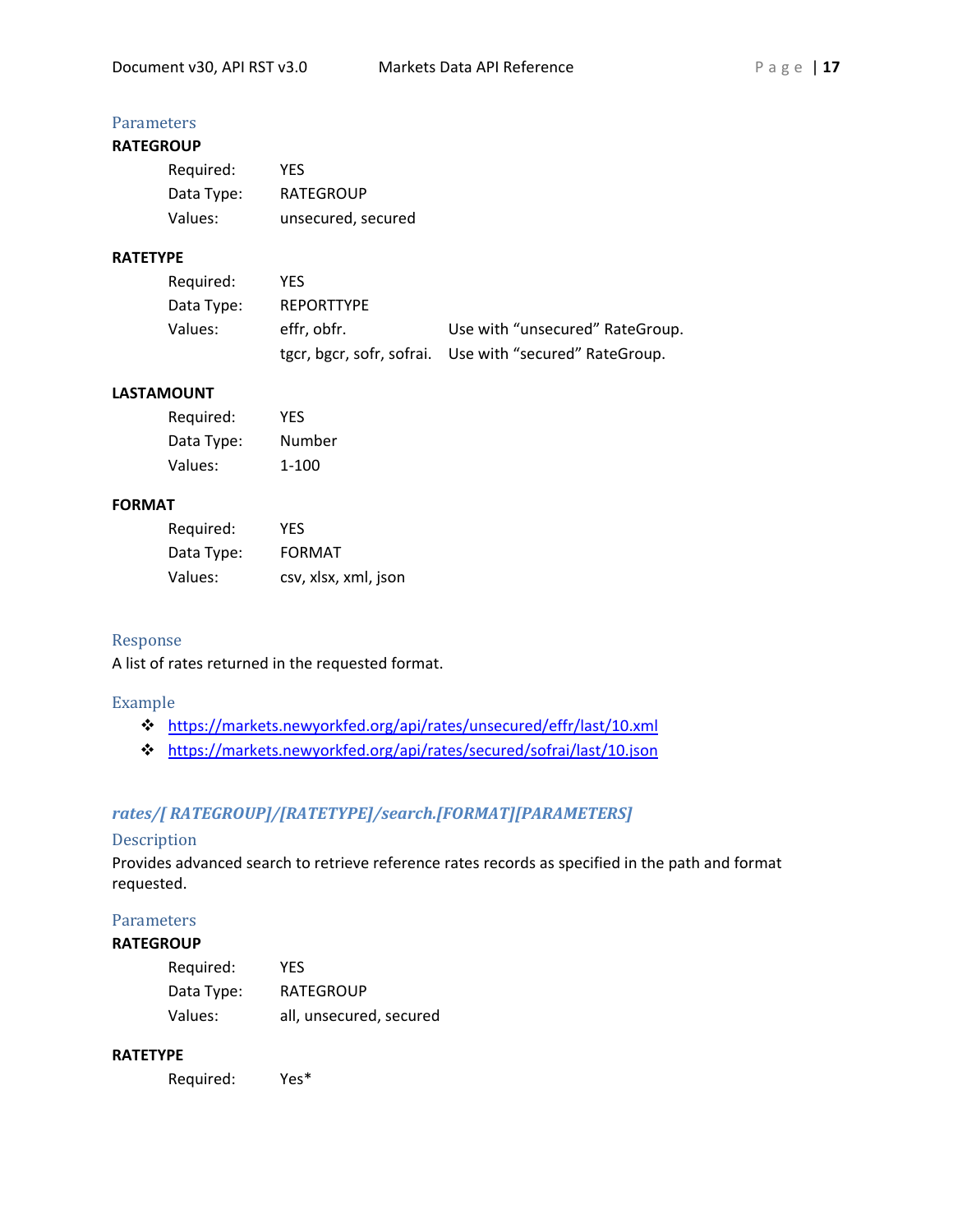| Data Type: | <b>REPORTTYPE</b> |                                                                                    |
|------------|-------------------|------------------------------------------------------------------------------------|
| Values:    | all.              | Use with "unsecured" and "secured" RateGroups.                                     |
|            | effr, obfr.       | Use with "unsecured" RateGroup.                                                    |
|            |                   | tgcr, bgcr, sofr, sofrai. Use with "secured" RateGroup.                            |
|            |                   | *Omit RATETYPE when using RATEGROUP "all". RATETYPE "all" should only be used with |

RATE*GROUP* "unsecured" and "secured".

#### **FORMAT**

| Required:  | YFS                  |
|------------|----------------------|
| Data Type: | <b>FORMAT</b>        |
| Values:    | csv, xlsx, xml, json |

#### **ADVANCED FILTER PARAMETERS**

#### **startDate:**

| Required:  | No                       |
|------------|--------------------------|
| Data Type: | Date                     |
| Format:    | MM/DD/YYYY or YYYY-MM-DD |
| Values:    | Valid date               |

#### **endDate:**

| Required:  | N٥                       |
|------------|--------------------------|
| Data Type: | Date                     |
| Format:    | MM/DD/YYYY or YYYY-MM-DD |
| Values:    | Valid date               |

#### **type:**

| Required:  | No           |
|------------|--------------|
| Data Type: | String       |
| Values:    | rate, volume |

#### Response

A list of rates returned in the requested format.

#### Example

- [https://markets.newyorkfed.org/api/rates/all/search.csv?startDate=02/19/2021&endDate=02/](https://markets.newyorkfed.org/api/rates/all/search.csv?startdate=02/19/2021&enddate=02/26/2021) [26/2021](https://markets.newyorkfed.org/api/rates/all/search.csv?startdate=02/19/2021&enddate=02/26/2021)
- [https://markets.newyorkfed.org/api/rates/secured/tgcr/search.xml?startDate=02/19/2021&en](https://markets.newyorkfed.org/api/rates/secured/tgcr/search.xml?startdate=02/19/2021&enddate=03/01/2021) [dDate=03/01/2021](https://markets.newyorkfed.org/api/rates/secured/tgcr/search.xml?startdate=02/19/2021&enddate=03/01/2021)
- [https://markets.newyorkfed.org/api/rates/secured/tgcr/search.xml?startDate=02/19/2021&en](https://markets.newyorkfed.org/api/rates/secured/tgcr/search.xml?startdate=02/19/2021&enddate=03/01/2021&type=rate) [dDate=03/01/2021&type=rate](https://markets.newyorkfed.org/api/rates/secured/tgcr/search.xml?startdate=02/19/2021&enddate=03/01/2021&type=rate)
- [https://markets.newyorkfed.org/api/rates/unsecured/all/search.json?startDate=02/19/2021&e](https://markets.newyorkfed.org/api/rates/unsecured/all/search.json?startdate=02/19/2021&enddate=02/26/2021&type=volume) [ndDate=02/26/2021&type=volume](https://markets.newyorkfed.org/api/rates/unsecured/all/search.json?startdate=02/19/2021&enddate=02/26/2021&type=volume)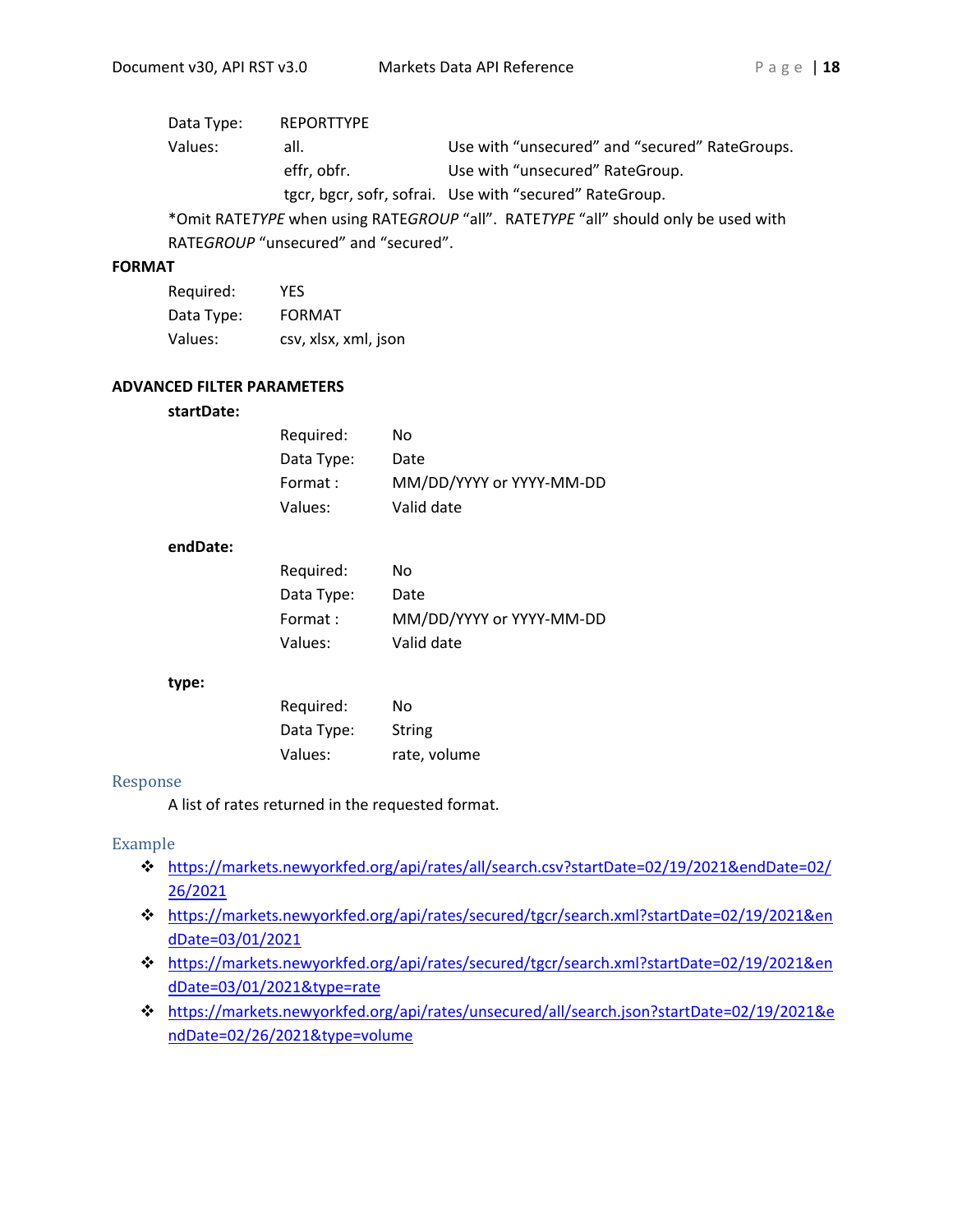# <span id="page-18-0"></span>**AMBS Methods**

#### **Beta is supported for AMBS**

### *ambs/[OPERATION]/[RECORDTYPE]/[REPORTTYPE]/latest.[FORMAT]*

#### Description

Return AMBS operation records for the current day as specified in the path and format requested.

#### **Parameters**

## **OPERATION**

| Required:  | YES                               |
|------------|-----------------------------------|
| Data Type: | <b>OPERATION</b>                  |
| Values:    | all, sales, purchases, roll, swap |

#### **RECORDTYPE**

| Required:  | YFS                    |
|------------|------------------------|
| Data Type: | <b>RECORDTYPE</b>      |
| Values:    | announcements, results |

#### **REPORTTYPE**

| Required:  | YES.              |
|------------|-------------------|
| Data Type: | <b>REPORTTYPE</b> |
| Values:    | summary, details  |

#### **FORMAT**

| Required:  | YFS                  |
|------------|----------------------|
| Data Type: | <b>FORMAT</b>        |
| Values:    | csv, xlsx, xml, json |

#### Response

A list of operations returned in the requested format.

## Example

<https://markets.newyorkfed.org/api/ambs/all/results/details/latest.json>

# *ambs/[OPERATION]/results/[REPORTTYPE]/lastTwoWeeks.[FORMAT]*

### Description

Return AMBS operation records for the prior two weeks in the format requested. This method is supported for results only.

#### **Parameters**

#### **OPERATION**

| Required:  | YES                               |
|------------|-----------------------------------|
| Data Type: | <b>OPERATION</b>                  |
| Values:    | all, sales, purchases, roll, swap |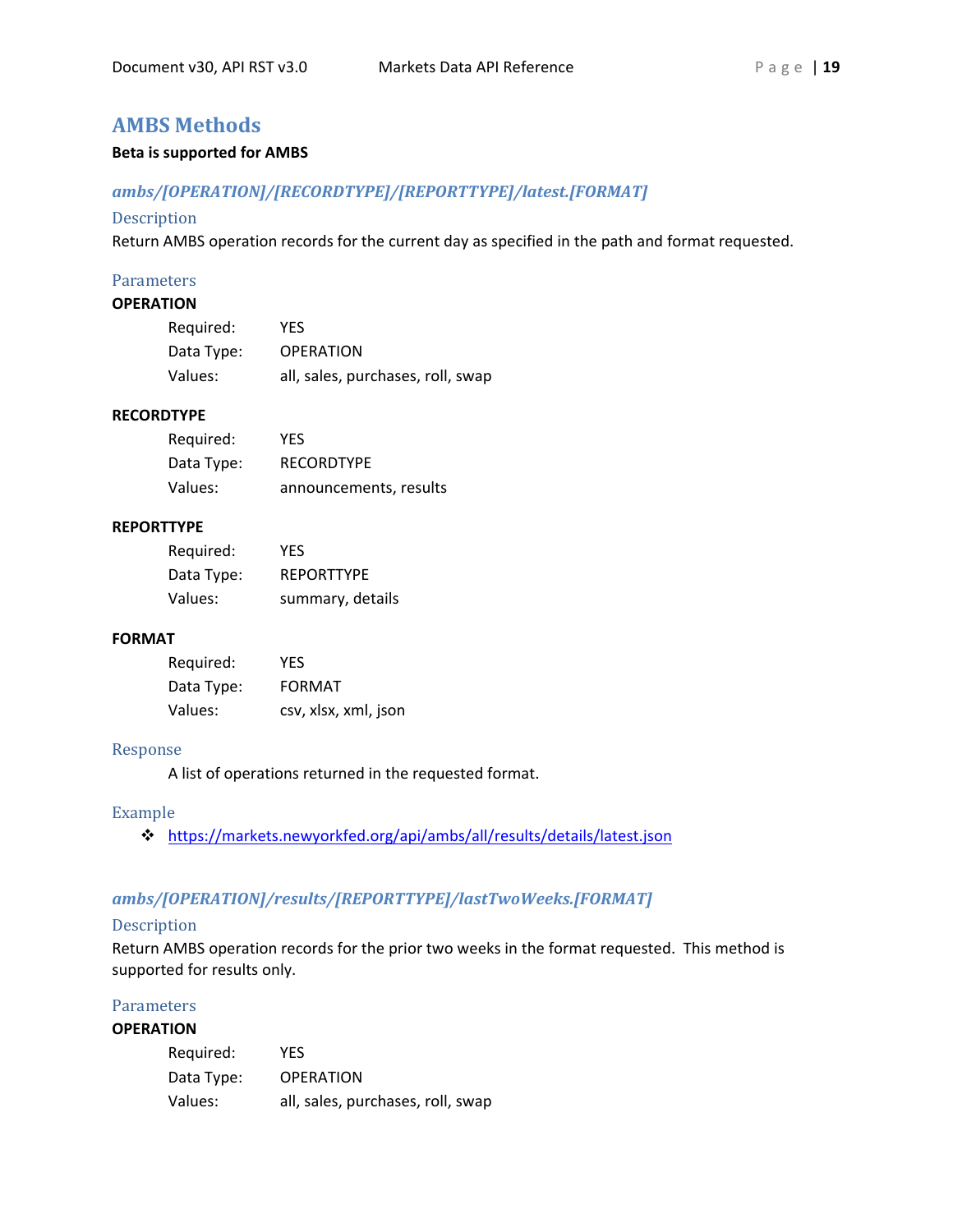#### **REPORTTYPE**

| Required:  | YES.              |
|------------|-------------------|
| Data Type: | <b>REPORTTYPE</b> |
| Values:    | summary, details  |

#### **FORMAT**

| Required:  | YFS                  |
|------------|----------------------|
| Data Type: | <b>FORMAT</b>        |
| Values:    | csv, xlsx, xml, json |

#### Response

A list of operations returned in the requested format.

#### Example

- <https://markets.newyorkfed.org/api/ambs/all/results/details/lastTwoWeeks.xml>
- <https://markets.newyorkfed.org/api/ambs/all/results/summary/lastTwoWeeks.xml>

# *ambs/[OPERATION]/results/[REPORTTYPE]/lastTwenty.[FORMAT] (Deprecated)*

#### **Description**

Return last twenty AMBS operation records as specified in the path and format requested. This method is supported for results only.

Note: New API "last/n" where n is number of records will be added.

#### **Parameters**

#### **OPERATION**

Required: YES Data Type: OPERATION Values: all, sales, purchases, roll, swap

#### **REPORTTYPE**

| Required:  | YFS               |
|------------|-------------------|
| Data Type: | <b>REPORTTYPE</b> |
| Values:    | summary, details  |

#### **FORMAT**

| Required:  | YFS                  |
|------------|----------------------|
| Data Type: | <b>FORMAT</b>        |
| Values:    | csv, xlsx, xml, json |

#### Response

A list of operations returned in the requested format.

#### Example

<https://markets.newyorkfed.org/api/ambs/purchases/results/details/lastTwenty.csv>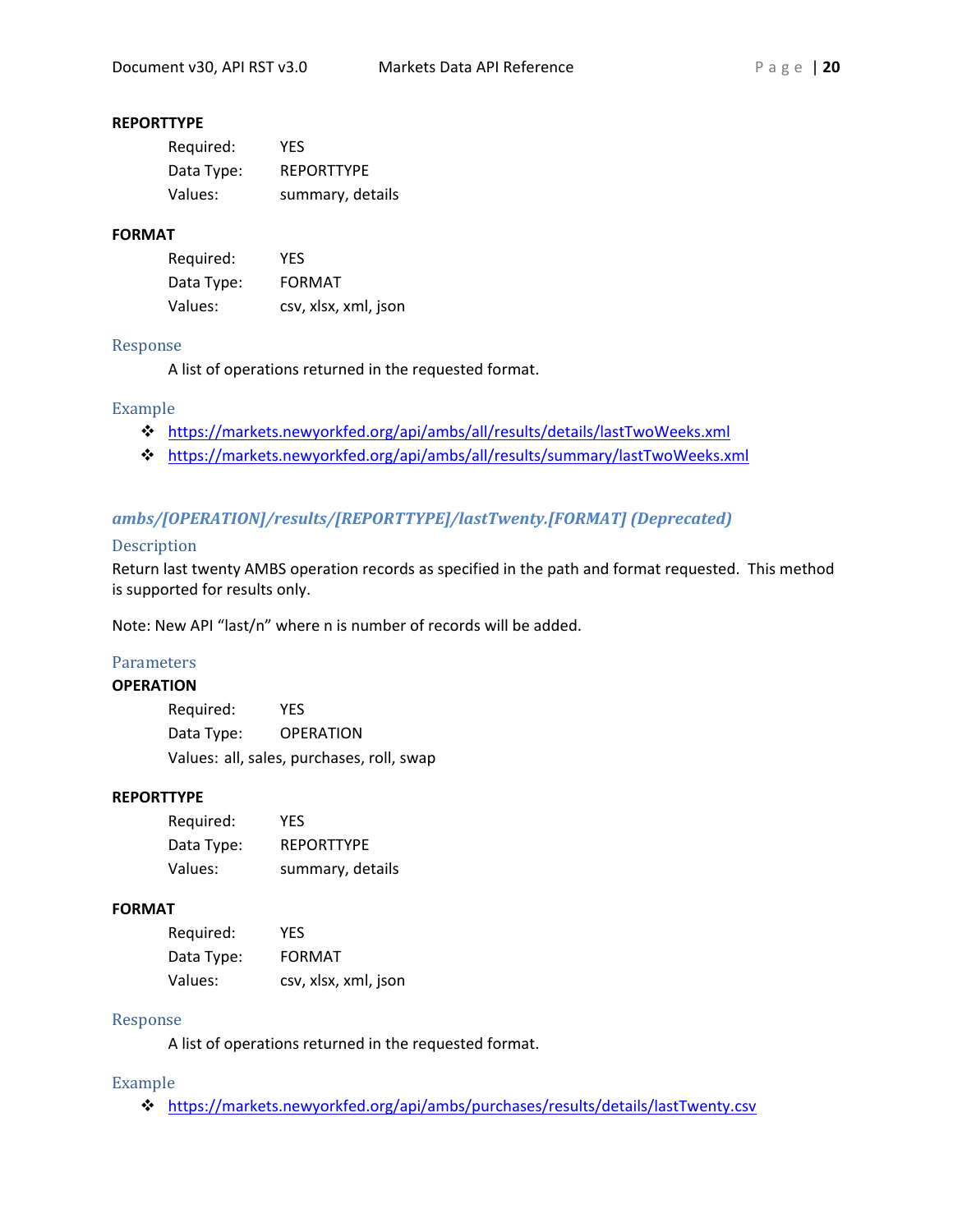# *ambs/[OPERATION]/results/[REPORTTYPE]/last/[LASTAMOUNT].[FORMAT]*

#### Description

Returns the last "n" number of AMBS operation records as specified in the path and format requested. This method is supported for results only.

#### **Parameters**

#### **OPERATION**

| Required:  | YES                               |
|------------|-----------------------------------|
| Data Type: | <b>OPERATION</b>                  |
| Values:    | all, sales, purchases, roll, swap |

#### **REPORTTYPE**

| Required:  | YFS               |
|------------|-------------------|
| Data Type: | <b>REPORTTYPE</b> |
| Values:    | summary, details  |

#### **LASTAMOUNT**

| Required:  | YFS    |
|------------|--------|
| Data Type: | Number |
| Values:    | 1-100  |

#### **FORMAT**

| Required:  | YFS                  |
|------------|----------------------|
| Data Type: | <b>FORMAT</b>        |
| Values:    | csv, xlsx, xml, json |

# Response

A list of operations returned in the requested format.

#### Example

- <https://markets.newyorkfed.org/api/ambs/all/results/details/last/20.xml>
- <https://markets.newyorkfed.org/api/ambs/purchases/results/details/last/5.csv>
- <https://markets.newyorkfed.org/api/ambs/roll/results/summary/last/3.json>

#### *ambs/[OPERATION]/[RECORDTYPE]/[REPORTTYPE]/get/bydate/[DATE].[FORMAT]*

#### Description

Returns AMBS operation records for a given date as specified in the path and format requested.

# **Parameters**

#### **OPERATION**

| Required:  | YFS                               |
|------------|-----------------------------------|
| Data Type: | <b>OPERATION</b>                  |
| Values:    | all, sales, purchases, roll, swap |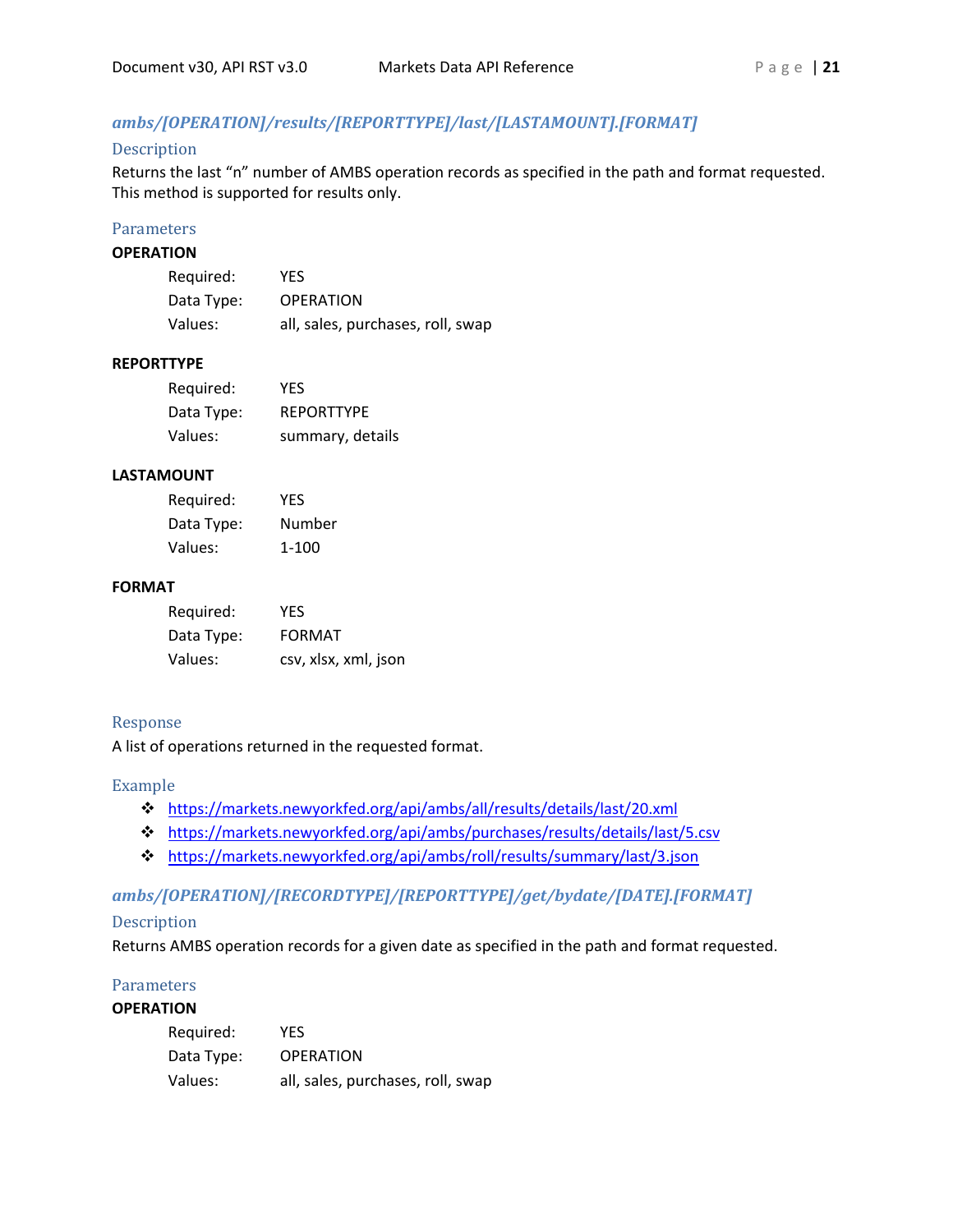# **RECORDTYPE**

| Required:  | YES.                   |
|------------|------------------------|
| Data Type: | <b>RECORDTYPE</b>      |
| Values:    | announcements, results |

# **REPORTTYPE**

| Required:  | YFS               |
|------------|-------------------|
| Data Type: | <b>REPORTTYPE</b> |
| Values:    | summary, details  |

# **DATE**

| Required:  | YFS         |
|------------|-------------|
| Data Type: | <b>DATE</b> |
| Values:    | YYYY-MM-DD  |

# **FORMAT**

| Required:  | YFS                  |
|------------|----------------------|
| Data Type: | <b>FORMAT</b>        |
| Values:    | csv, xlsx, xml, json |

#### Response

A list of operations returned in the requested format.

### Example

<https://markets.newyorkfed.org/api/ambs/all/results/details/get/bydate/2020-10-21.json>

# *ambs/[OPERATION]/results/[REPORTTYPE]/search.[FORMAT][PARAMETERS]*

# Description

Returns AMBS operation records as specified in the query parameters and format requested. This method is supported for results only.

# **Parameters**

# **OPERATION**

| Required:  | YFS                               |
|------------|-----------------------------------|
| Data Type: | <b>OPERATION</b>                  |
| Values:    | all, sales, purchases, roll, swap |

### **REPORTTYPE**

| Required:  | YFS               |
|------------|-------------------|
| Data Type: | <b>REPORTTYPE</b> |
| Values:    | summary, details  |

# **FORMAT**

Required: YES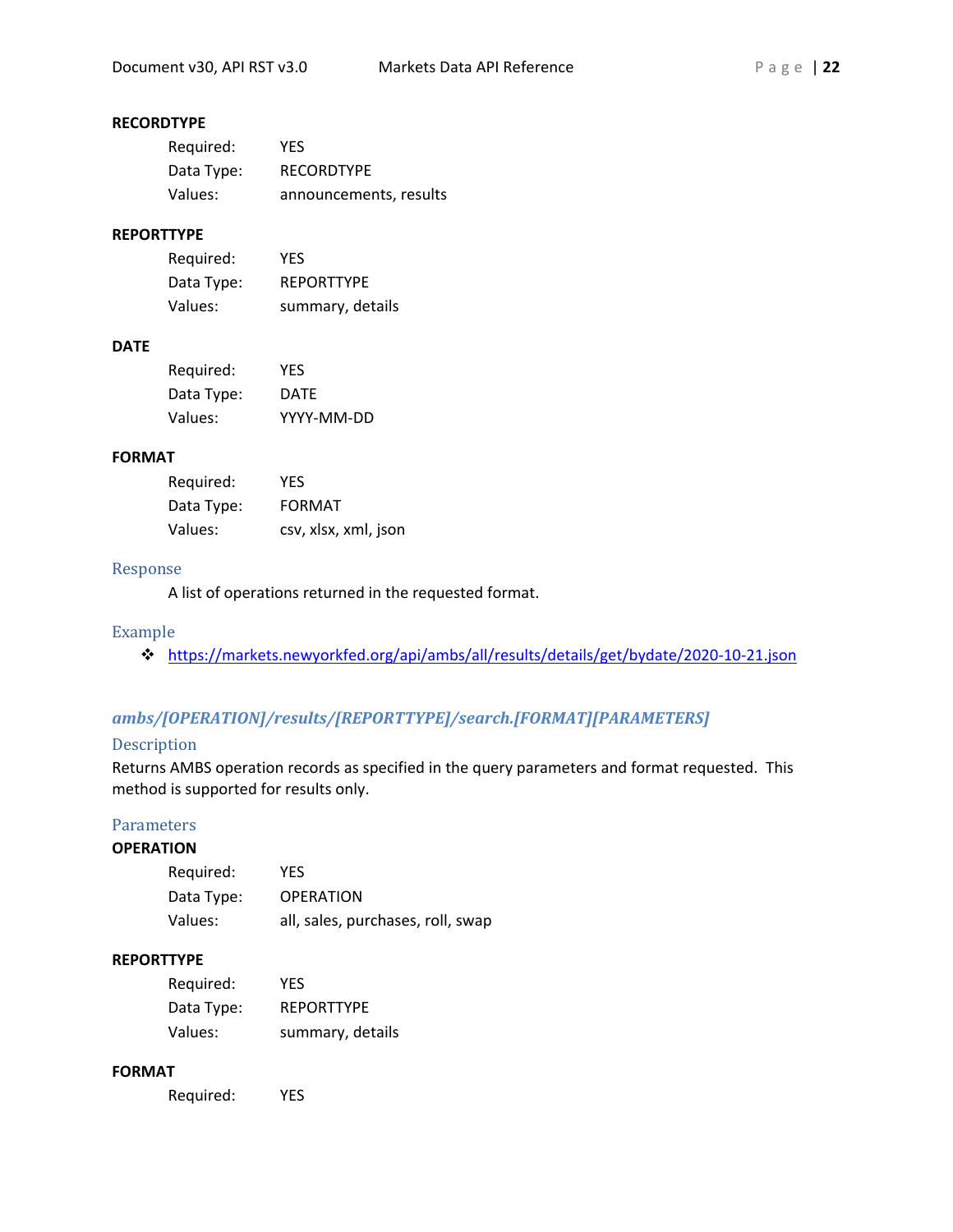| Data Type: | <b>FORMAT</b>        |
|------------|----------------------|
| Values:    | csv, xlsx, xml, json |

#### **ADVANCED FILTER PARAMETERS**

#### **startDate**

| Reguired:  | No                       |
|------------|--------------------------|
| Data Type: | Date                     |
| Format :   | MM/DD/YYYY or YYYY-MM-DD |

#### **endDate**

| Required:  | No                       |
|------------|--------------------------|
| Data Type: | Date                     |
| Format :   | MM/DD/YYYY or YYYY-MM-DD |

#### **securities:**

| Reguired:  | No.                                                   |
|------------|-------------------------------------------------------|
| Data Type: | <b>String</b>                                         |
| Values :   | Basket, Coupon Swap, Dollar Roll, Specified Pool, TBA |

#### **cusip**

| Required:  | Nο                                           |
|------------|----------------------------------------------|
| Data Type: | string                                       |
| Values:    | 9 alphanumeric characters (partial included) |

#### **desc**

| Required:  | N٥                                                         |
|------------|------------------------------------------------------------|
| Data Type: | string                                                     |
| Note:      | This parameter will filter the Security Description field. |

### Response

A list of operations returned in the requested format.

#### Example

 [https://markets.newyorkfed.org/api/ambs/all/results/details/search.xml?startDate=12/10/2020](https://markets.newyorkfed.org/api/ambs/all/results/details/search.xml?startdate=12/10/2020&enddate=12/15/2020&securities=Specified%20Pool) [&endDate=12/15/2020&securities=Specified%20Pool](https://markets.newyorkfed.org/api/ambs/all/results/details/search.xml?startdate=12/10/2020&enddate=12/15/2020&securities=Specified%20Pool)

# <span id="page-22-0"></span>**TSY Methods**

**Beta is supported for TSY**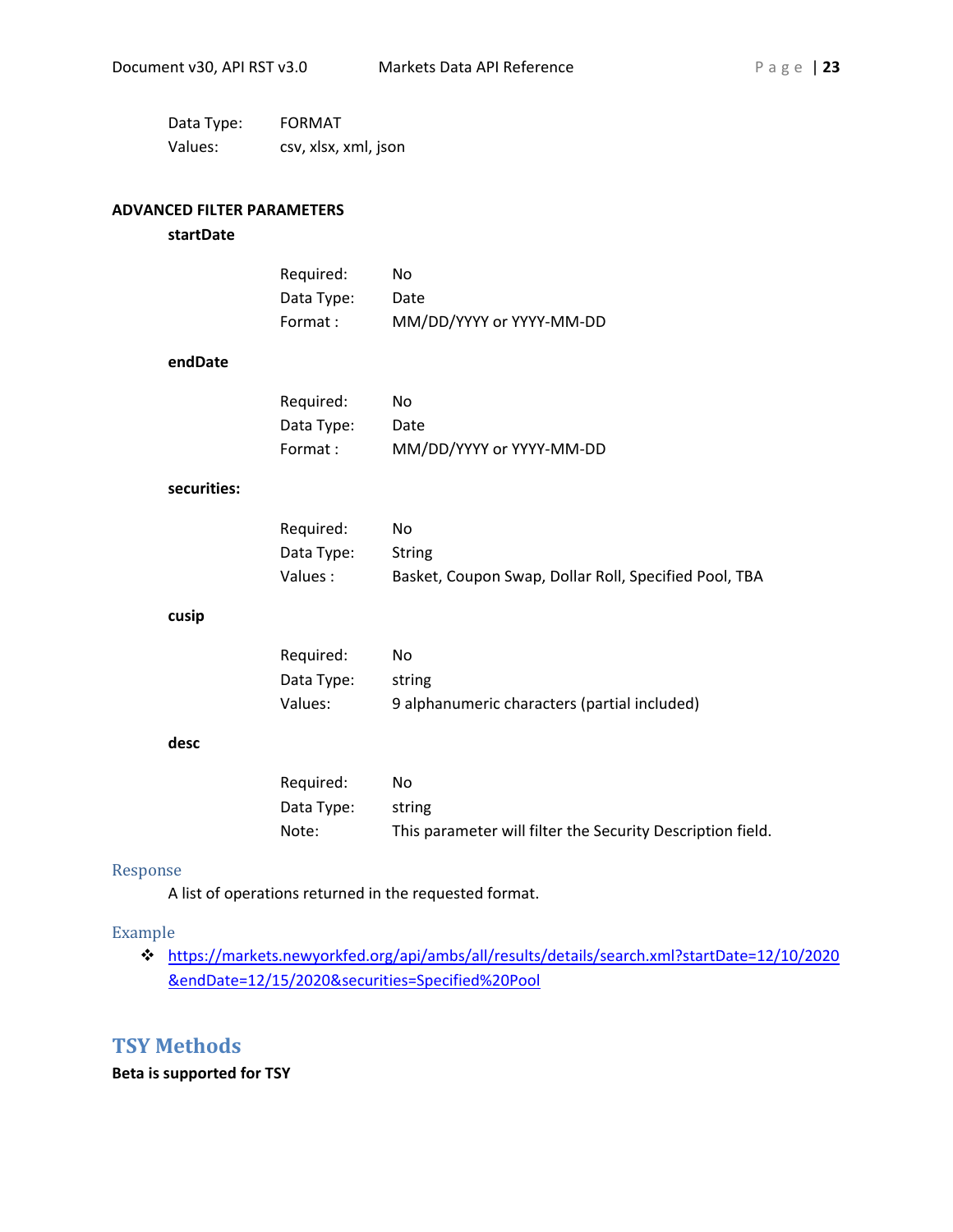# *tsy/[OPERATION]/[RECORDTYPE]/[REPORTTYPE]/latest.[FORMAT]*

#### Description

Returns Treasury operation records for the current day as specified in the path and format requested.

### **Parameters**

#### **OPERATION**

| Required:  | YFS                   |
|------------|-----------------------|
| Data Type: | <b>OPERATION</b>      |
| Values:    | all, sales, purchases |

#### **RECORDTYPE**

| Required:  | YES.                               |
|------------|------------------------------------|
| Data Type: | <b>RECORDTYPE</b>                  |
| Values:    | announcements, results, operations |

# **REPORTTYPE**

| Required:  | YFS               |
|------------|-------------------|
| Data Type: | <b>REPORTTYPE</b> |
| Values:    | summary, details  |

#### **FORMAT**

| Required:  | YFS                  |
|------------|----------------------|
| Data Type: | <b>FORMAT</b>        |
| Values:    | csv, xlsx, xml, json |

#### Response

A list of operations returned in the requested format.

#### Example

<https://markets.newyorkfed.org/api/tsy/all/results/details/latest.json>

# *tsy/[OPERATION]/results/[REPORTTYPE]/lastTwoWeeks.[FORMAT]*

# **Description**

Return Treasury operation records for the last two weeks as specified in the path and format requested. This method is supported for results only.

#### **Parameters**

### **OPERATION**

| Required:  | <b>YFS</b>            |
|------------|-----------------------|
| Data Type: | <b>OPERATION</b>      |
| Values:    | all, sales, purchases |

#### **REPORTTYPE**

Required: YES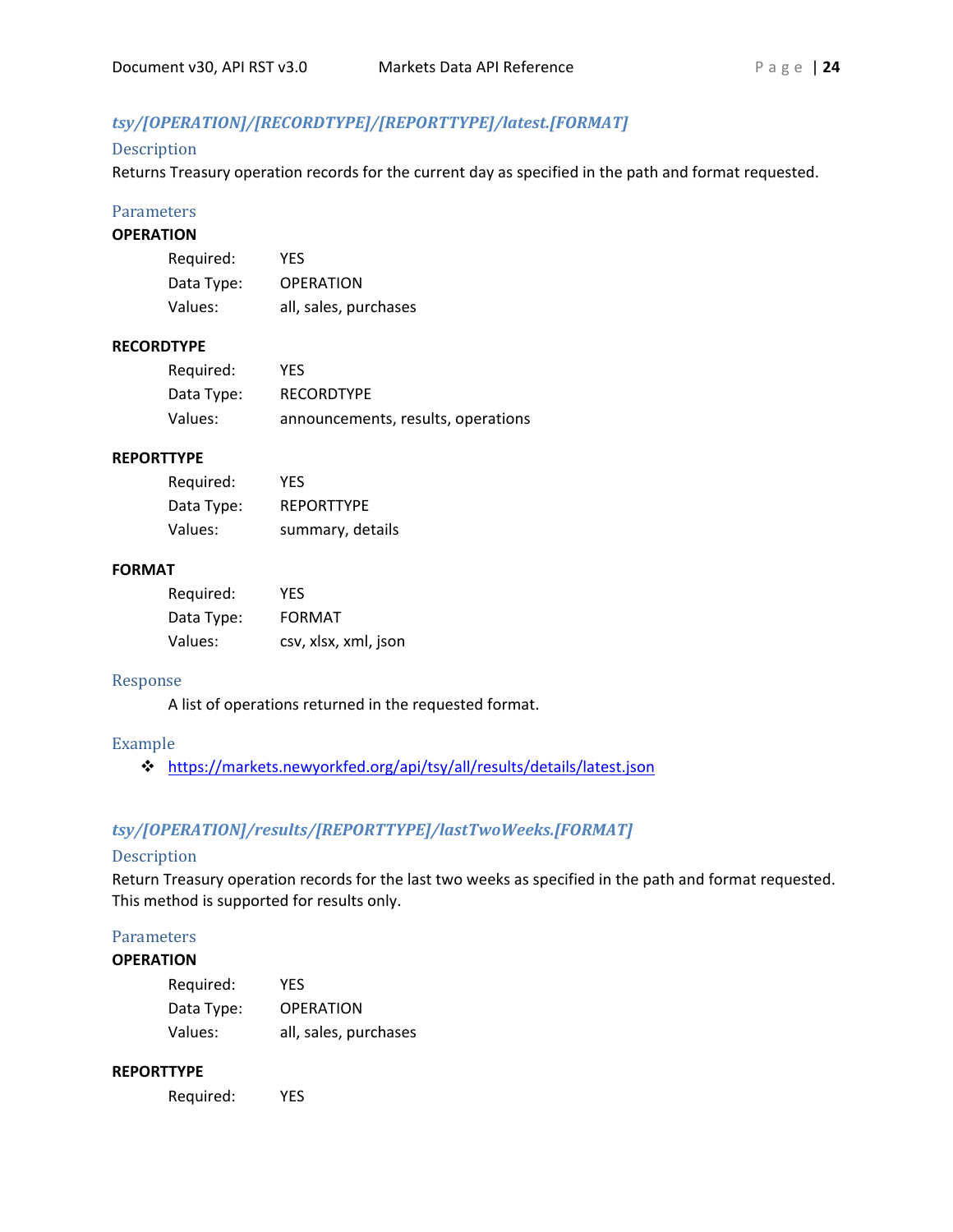| Data Type: | <b>REPORTTYPE</b> |
|------------|-------------------|
| Values:    | summary, details  |

#### **FORMAT**

| Required:  | YFS                  |
|------------|----------------------|
| Data Type: | FORMAT               |
| Values:    | csv, xlsx, xml, json |

#### Response

A list of operations returned in the requested format.

#### Example

<https://markets.newyorkfed.org/api/tsy/purchases/results/details/lastTwoWeeks.csv>

# *tsy/[OPERATION]/results/[REPORTTYPE]/last/[LASTAMOUNT].[FORMAT]*

### Description

Returns the last "n" number of Treasury operation records as specified in the path and format requested. This method is supported for results only.

# Parameters

## **OPERATION**

| Required:  | YFS                   |
|------------|-----------------------|
| Data Type: | <b>OPERATION</b>      |
| Values:    | all, sales, purchases |

#### **REPORTTYPE**

| Required:  | YES               |
|------------|-------------------|
| Data Type: | <b>REPORTTYPE</b> |
| Values:    | summary, details  |

## **LASTAMOUNT**

| Required:  | YFS    |
|------------|--------|
| Data Type: | Number |
| Values:    | 1-100  |

#### **FORMAT**

| Required:  | YFS                  |
|------------|----------------------|
| Data Type: | <b>FORMAT</b>        |
| Values:    | csv, xlsx, xml, json |

#### Response

A list of operations returned in the requested format.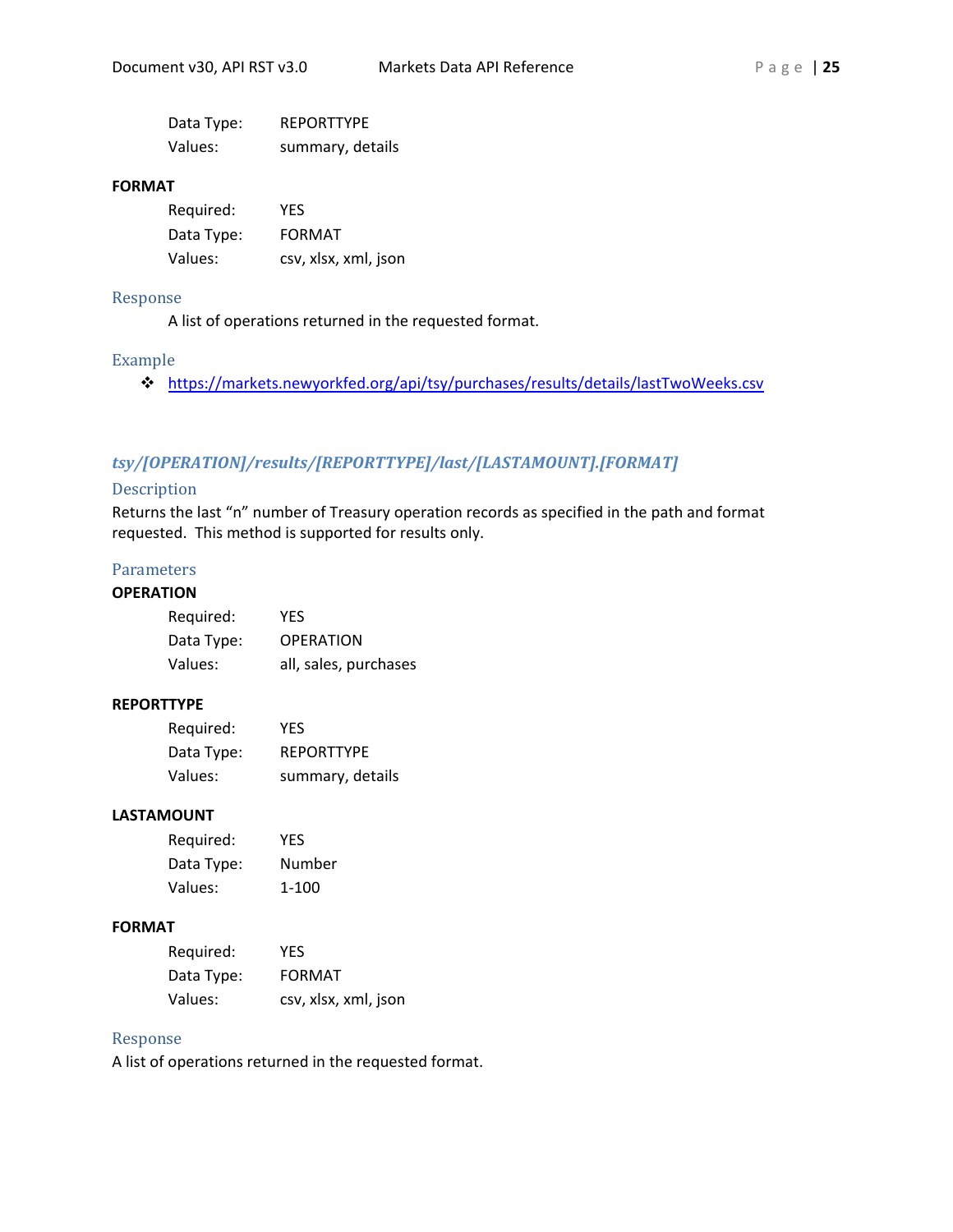# Example

<https://markets.newyorkfed.org/api/tsy/purchases/results/details/last/10.json>

# *tsy/[OPERATION]/results/[REPORTTYPE]/search.[FORMAT][PARAMETERS]*

#### Description

Provides advanced search to retrieve Treasury operation records as specified in the path and format requested. This method is supported for results only.

# Parameters

#### **OPERATION**

| Required:  | YES                   |
|------------|-----------------------|
| Data Type: | <b>OPERATION</b>      |
| Values:    | all, sales, purchases |

#### **REPORTTYPE**

| Required:  | YES.              |
|------------|-------------------|
| Data Type: | <b>REPORTTYPE</b> |
| Values:    | summary, details  |

#### **FORMAT**

| Required:  | YFS                  |
|------------|----------------------|
| Data Type: | <b>FORMAT</b>        |
| Values:    | csv, xlsx, xml, json |

#### **ADVANCED FILTER PARAMETERS**

#### **startDate:**

| Required:  | No                       |
|------------|--------------------------|
| Data Type: | Date                     |
| Format :   | MM/DD/YYYY or YYYY-MM-DD |
| Values:    | Valid date               |

#### **endDate:**

| Required:  | No                       |
|------------|--------------------------|
| Data Type: | Date                     |
| Format :   | MM/DD/YYYY or YYYY-MM-DD |
| Values:    | Valid date               |

#### **securityType:**

| Required:  | No                                     |
|------------|----------------------------------------|
| Data Type: | String                                 |
| Values:    | treasury, agency, both                 |
| Note:      | agency returns Agency Debt operations. |

#### **cusip:**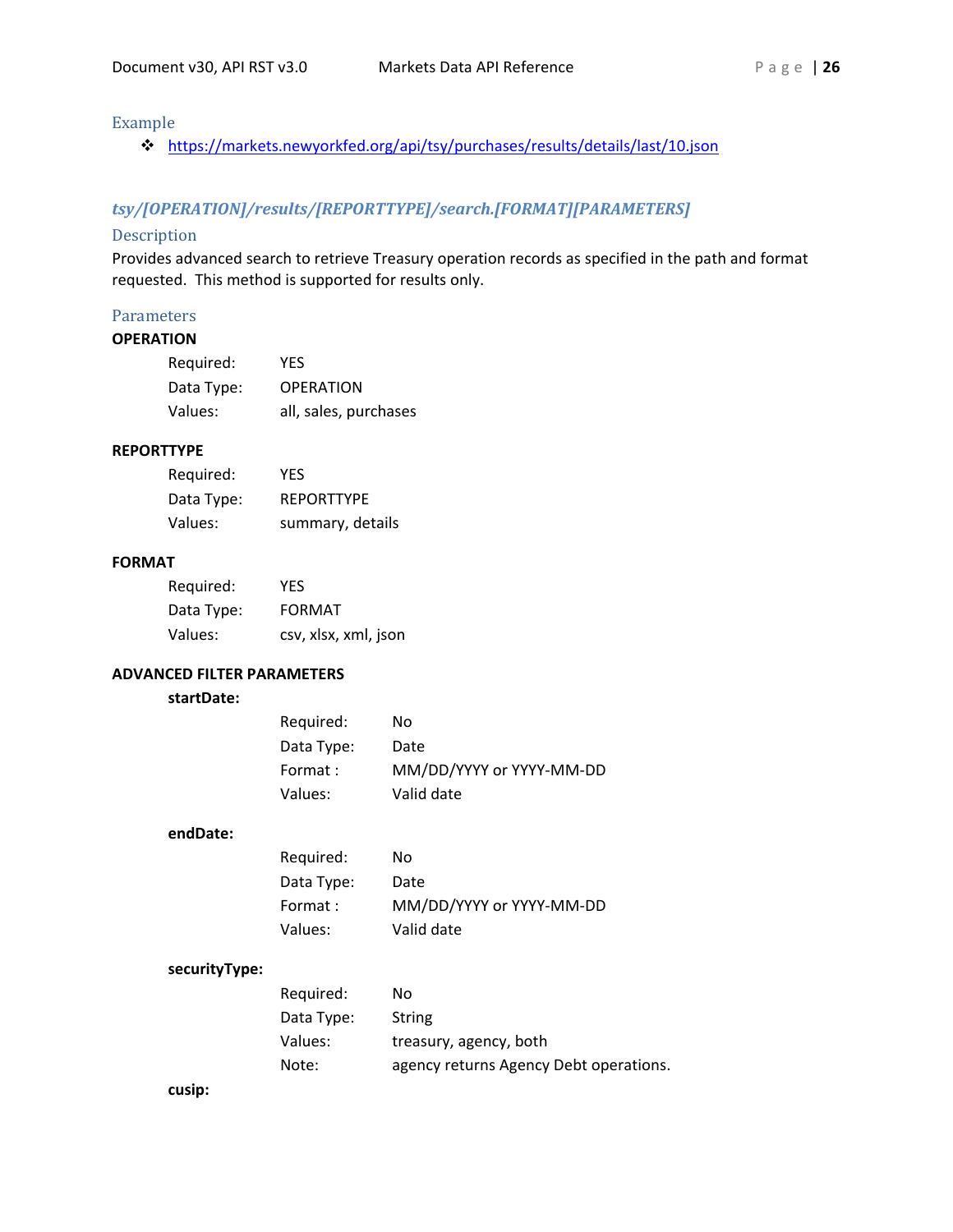**desc:**

| Required:  | No                                                         |
|------------|------------------------------------------------------------|
| Data Type: | string                                                     |
| Values:    | 9 alphanumeric characters (partial included)               |
|            |                                                            |
| Required:  | No.                                                        |
| Data Type: | string                                                     |
| Note:      | This parameter will filter the Security Description field. |
|            |                                                            |

#### Response

A list of operations returned in the requested format.

#### Example

 [https://markets.newyorkfed.org/api/tsy/all/results/details/search.json?startDate=10/21/2020&](http://markets.newyorkfed.org/api/tsy/all/results/details/search.json?startdate=10/21/2020&enddate=10/25/2020&cusip=912828UN8) [endDate=10/25/2020&cusip=912828UN8](http://markets.newyorkfed.org/api/tsy/all/results/details/search.json?startdate=10/21/2020&enddate=10/25/2020&cusip=912828UN8)

# <span id="page-26-0"></span>**Repo and Reverse Repo Methods**

# **Beta is supported for Repo and Reverse Repo**

# *rp/[OPERATION]/[METHOD]/[RECORDTYPE]/latest.[FORMAT]*

#### Description

Return Repo and Reverse Repo operation records for the current day as specified in the path and format requested.

### **Parameters**

#### **OPERATION**

| Required:  | YFS                    |
|------------|------------------------|
| Data Type: | <b>OPERATION</b>       |
| Values:    | all, repo, reverserepo |

#### **METHOD**

| Required:  | YFS                                |
|------------|------------------------------------|
| Data Type: | <b>METHOD</b>                      |
| Values:    | all, fixed, single, multiple       |
| Note:      | This parameter is operation method |

#### **RECORDTYPE**

| Required:  | YES.                   |
|------------|------------------------|
| Data Type: | <b>RECORDTYPE</b>      |
| Values:    | announcements, results |

#### **FORMAT**

Required: YES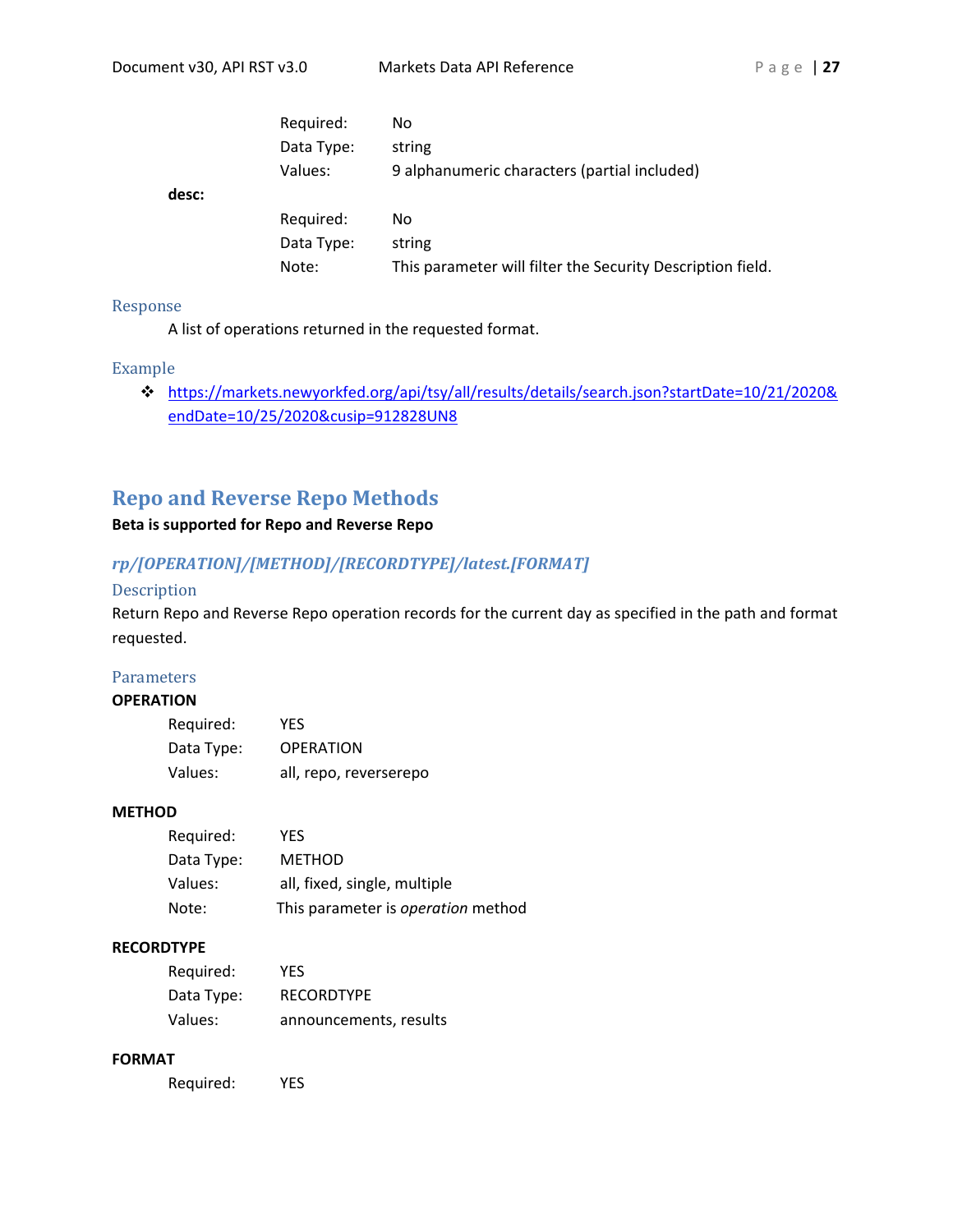Data Type: FORMAT Values: csv, xlsx, xml, json

#### Response

A list of current day's posted operations returned in the requested format.

# Example

- <https://markets.newyorkfed.org/api/rp/all/all/results/latest.xml>
- <https://markets.newyorkfed.org/api/rp/all/multiple/results/latest.xml>
- <https://markets.newyorkfed.org/api/rp/repo/all/results/latest.json>
- <https://markets.newyorkfed.org/api/rp/reverserepo/fixed/results/latest.xlsx>
- <https://markets.newyorkfed.org/api/rp/reverserepo/all/announcements/latest.csv>
- <https://markets.newyorkfed.org/api/rp/repo/multiple/announcements/latest.json>

# *rp/[OPERATION]/[METHOD]/results/lastTwoWeeks.[FORMAT]*

#### Description

Return Repo and Reverse Repo operation results records for the prior two weeks in the format requested.

## **Parameters**

### **OPERATION**

| Required:  | <b>YFS</b>             |
|------------|------------------------|
| Data Type: | <b>OPERATION</b>       |
| Values:    | all, repo, reverserepo |

#### **METHOD**

| Required:  | YFS                          |
|------------|------------------------------|
| Data Type: | METHOD                       |
| Values:    | all, fixed, single, multiple |

#### **FORMAT**

| Required:  | YFS                  |
|------------|----------------------|
| Data Type: | <b>FORMAT</b>        |
| Values:    | csv, xlsx, xml, json |

#### Response

A list of operations conducted in the last two weeks returned in the requested format.

#### Example

- <https://markets.newyorkfed.org/api/rp/all/all/results/lastTwoWeeks.xml>
- <https://markets.newyorkfed.org/api/rp/reverserepo/all/results/lastTwoWeeks.xml>
- <https://markets.newyorkfed.org/api/rp/all/multiple/results/lastTwoWeeks.xml>
- <https://markets.newyorkfed.org/api/rp/reverserepo/fixed/results/lastTwoWeeks.json>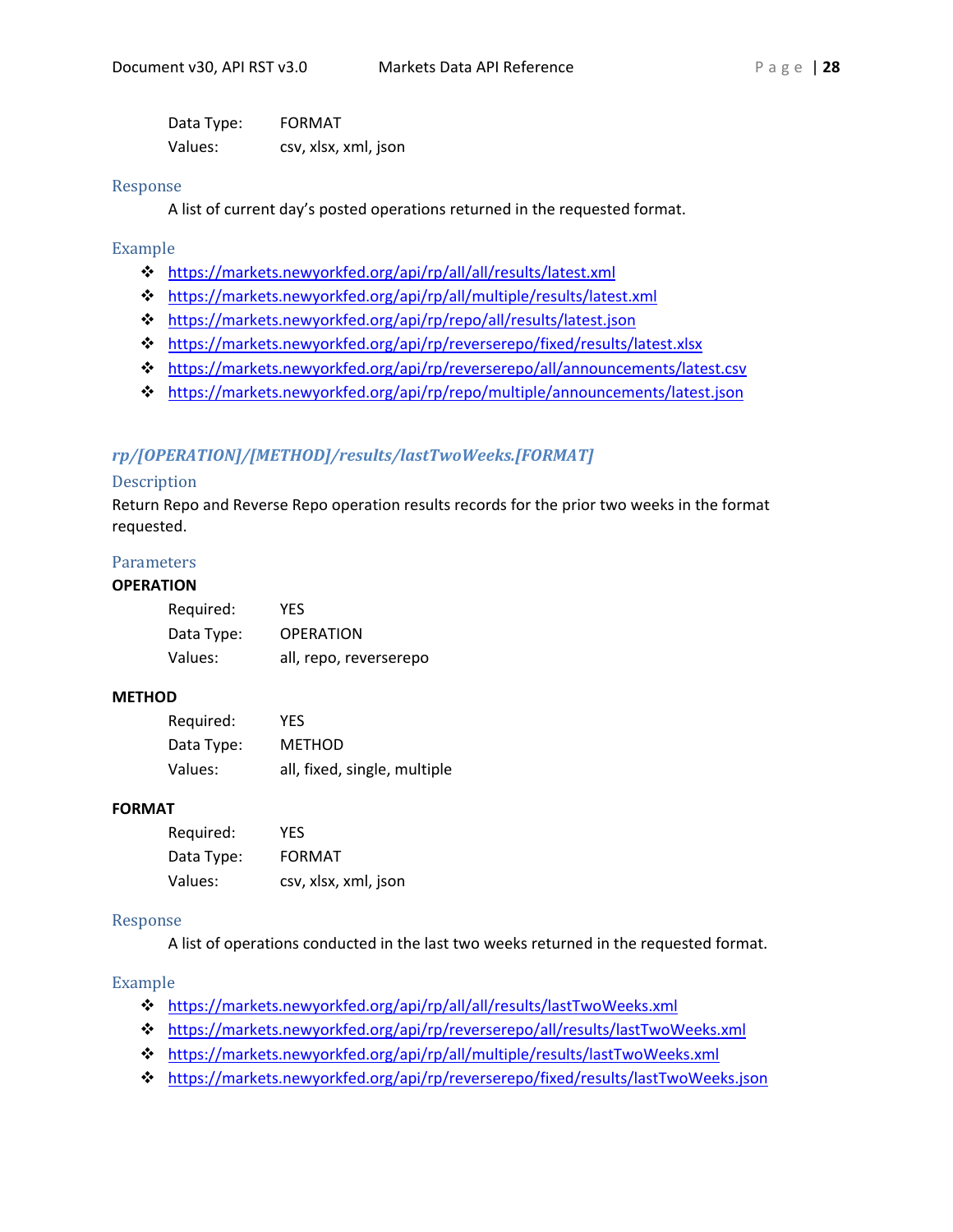# *rp/[OPERATION]/[METHOD]/results/last/[LASTAMOUNT].[FORMAT]*

# Description

Returns the last "n" number of Repo and Reverse Repo operations results records as specified in the path and format requested.

### **Parameters**

#### **OPERATION**

| Required:  | <b>YES</b>             |
|------------|------------------------|
| Data Type: | <b>OPERATION</b>       |
| Values:    | all, repo, reverserepo |

#### **METHOD**

| Required:  | YES                          |
|------------|------------------------------|
| Data Type: | METHOD                       |
| Values:    | all, fixed, single, multiple |

# **LASTAMOUNT**

| Required:  | YFS       |
|------------|-----------|
| Data Type: | Number    |
| Values:    | $1 - 100$ |

### **FORMAT**

| Required:  | YFS                  |
|------------|----------------------|
| Data Type: | <b>FORMAT</b>        |
| Values:    | csv, xlsx, xml, json |

#### Response

A list of operations returned in the requested format.

#### Example

- <https://markets.newyorkfed.org/api/rp/all/all/results/last/25.xlsx>
- <https://markets.newyorkfed.org/api/rp/all/single/results/last/3.xml>
- <https://markets.newyorkfed.org/api/rp/repo/multiple/results/last/3.json>
- <https://markets.newyorkfed.org/api/rp/reverserepo/fixed/results/last/25.csv>
- <https://markets.newyorkfed.org/api/rp/reverserepo/all/results/last/3.xml>

# *rp/results/search.[FORMAT][PARAMETERS]*

# Description

Returns Repo and Reverse Repo operation results records as specified in the query parameters and format requested.

# Parameters

#### **FORMAT**

Required: YES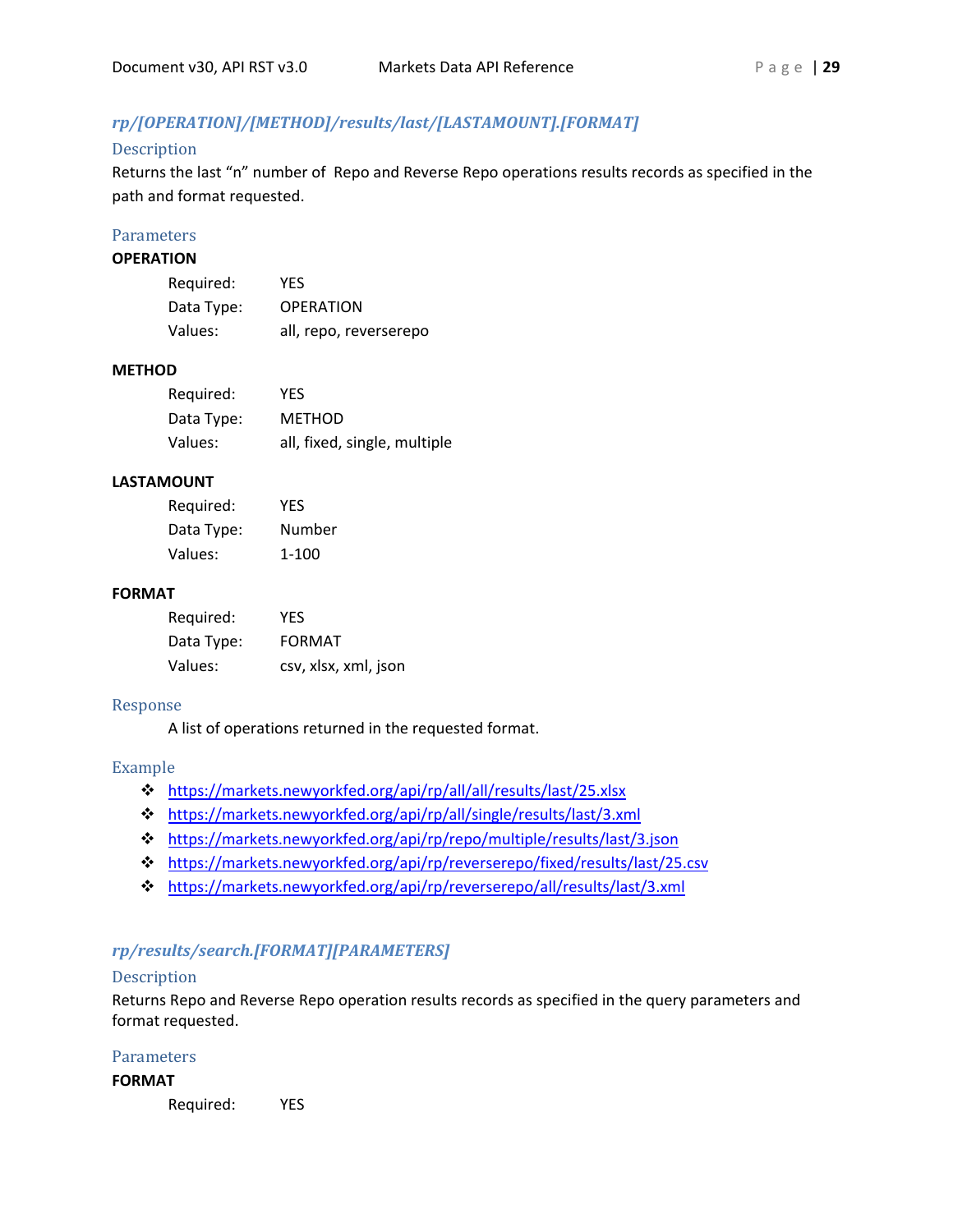| Data Type: | <b>FORMAT</b>        |
|------------|----------------------|
| Values:    | csv, xlsx, xml, json |

# **ADVANCED FILTER PARAMETERS**

#### **startDate**

| Reguired:  | No                       |
|------------|--------------------------|
| Data Type: | Date                     |
| Format :   | MM/DD/YYYY or YYYY-MM-DD |

#### **endDate**

| Required:  | No                       |
|------------|--------------------------|
| Data Type: | Date                     |
| Format :   | MM/DD/YYYY or YYYY-MM-DD |

#### **operationTypes:**

| Required:  | No               |
|------------|------------------|
| Data Type: | String           |
| Values :   | repo,reverserepo |

### **method:**

| Required:  | N٥                      |
|------------|-------------------------|
| Data Type: | String                  |
| Values :   | fixed, single, multiple |

# **securityType:**

| Required:  | No               |
|------------|------------------|
| Data Type: | String           |
| Values :   | tsy, agency, mbs |

#### **term:**

| Required:  | No              |
|------------|-----------------|
| Data Type: | String          |
| Values :   | Overnight, Term |

#### Response

A list of operations returned in the requested format.

#### Example

 [https://markets.newyorkfed.org/api/rp/results/search.xml?startDate=07/19/2019&endDate=07](https://markets.newyorkfed.org/api/rp/results/search.xml?startDate=07/19/2019&endDate=07/21/2019) [/21/2019](https://markets.newyorkfed.org/api/rp/results/search.xml?startDate=07/19/2019&endDate=07/21/2019)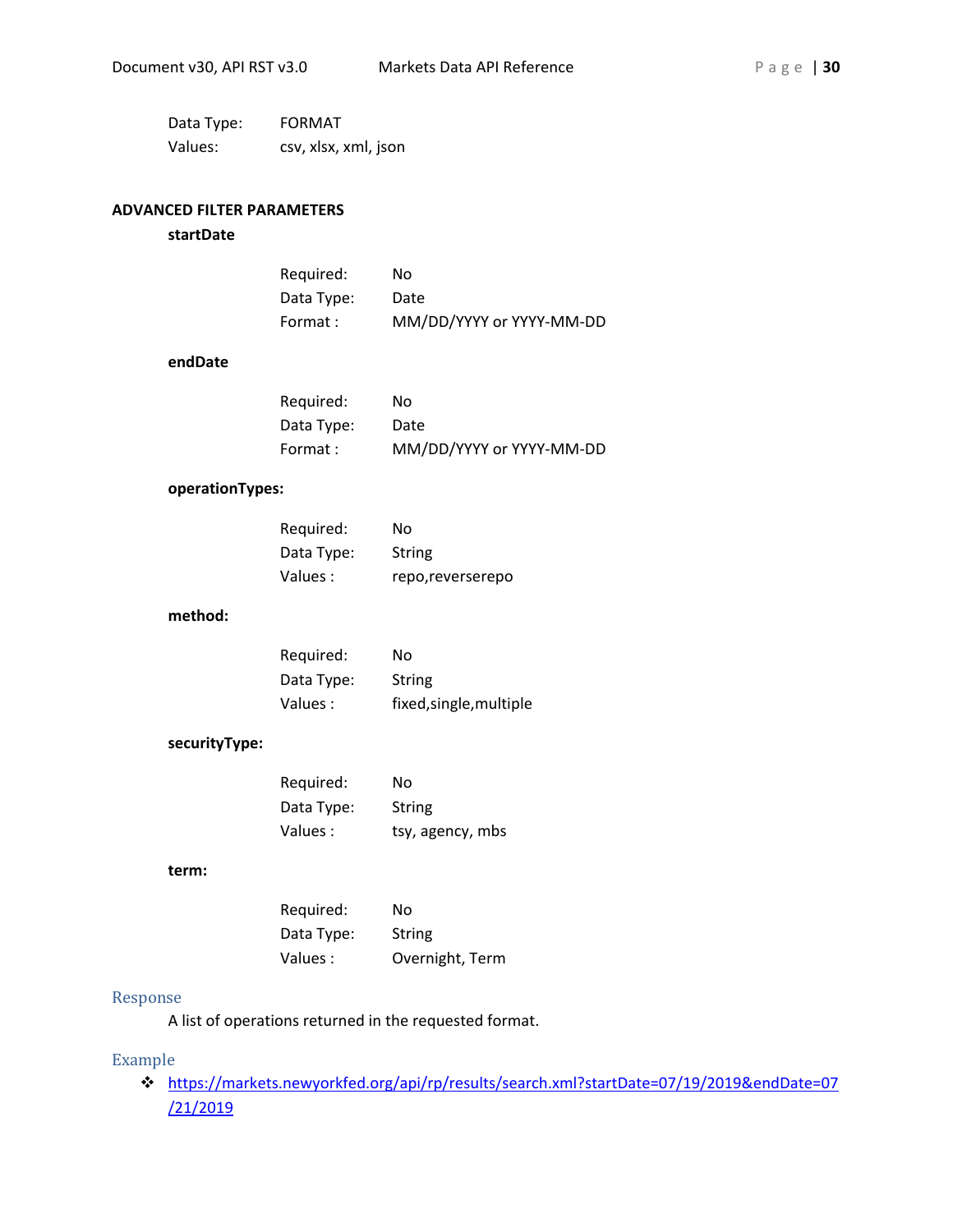- [https://markets.newyorkfed.org/api/rp/results/search.json?startDate=07/19/2021&endDate=0](https://markets.newyorkfed.org/api/rp/results/search.json?startDate=07/19/2021&endDate=07/21/2021&operationTypes=reverserepo&method=fixed) [7/21/2021&operationTypes=reverserepo&method=fixed](https://markets.newyorkfed.org/api/rp/results/search.json?startDate=07/19/2021&endDate=07/21/2021&operationTypes=reverserepo&method=fixed)
- [https://markets.newyorkfed.org/api/rp/results/search.xml?startDate=07/19/2021&endDate=07](https://markets.newyorkfed.org/api/rp/results/search.xml?startDate=07/19/2021&endDate=07/21/2021&securityType=mbs) [/21/2021&securityType=mbs](https://markets.newyorkfed.org/api/rp/results/search.xml?startDate=07/19/2021&endDate=07/21/2021&securityType=mbs)
- [https://markets.newyorkfed.org/api/rp/results/search.json?startDate=09/01/2019&endDate=0](https://markets.newyorkfed.org/api/rp/results/search.json?startDate=09/01/2019&endDate=09/30/2019&term=Term) [9/30/2019&term=Term](https://markets.newyorkfed.org/api/rp/results/search.json?startDate=09/01/2019&endDate=09/30/2019&term=Term)
- [https://markets.newyorkfed.org/api/rp/results/search.csv?startDate=09/15/2019&endDate=09](https://markets.newyorkfed.org/api/rp/results/search.csv?startDate=09/15/2019&endDate=09/30/2019&operationTypes=repo&securityType=agency) [/30/2019&operationTypes=repo&securityType=agency](https://markets.newyorkfed.org/api/rp/results/search.csv?startDate=09/15/2019&endDate=09/30/2019&operationTypes=repo&securityType=agency)
- [https://markets.newyorkfed.org/api/rp/results/search.json?startDate=01/19/2021&endDate=0](https://markets.newyorkfed.org/api/rp/results/search.json?startDate=01/19/2021&endDate=07/21/2021&operationTypes=reverserepo&securityType=tsy&term=Overnight) [7/21/2021&operationTypes=reverserepo&securityType=tsy&term=Overnight](https://markets.newyorkfed.org/api/rp/results/search.json?startDate=01/19/2021&endDate=07/21/2021&operationTypes=reverserepo&securityType=tsy&term=Overnight)

# *rp/repo/settlements/search.[FORMAT][PARAMETERS]*

# Description

Return Repo settlement by security type as specified in the path and format requested.

# **Parameters**

# **startDate**

| Required:  | No                       |
|------------|--------------------------|
| Data Type: | Date                     |
| Format :   | MM/DD/YYYY or YYYY-MM-DD |

# **endDate**

| Required:  | No                       |
|------------|--------------------------|
| Data Type: | Date                     |
| Format :   | MM/DD/YYYY or YYYY-MM-DD |

### Response

A list of settlement detailed returned in the requested format.

# Example

 [https://markets.newyorkfed.org/api/rp/repo/settlements/search.xml?startDate=08/01/2021&e](https://markets.newyorkfed.org/api/rp/repo/settlements/search.xml?startDate=08/01/2021&endDate=08/12/2021) [ndDate=08/12/2021](https://markets.newyorkfed.org/api/rp/repo/settlements/search.xml?startDate=08/01/2021&endDate=08/12/2021)

# *rp/reverserepo/propositions/search.[FORMAT][PARAMETERS]*

# Description

Return Reverse Repo propositions by counterparty records as specified in the path and format requested.

# **Parameters**

**startDate**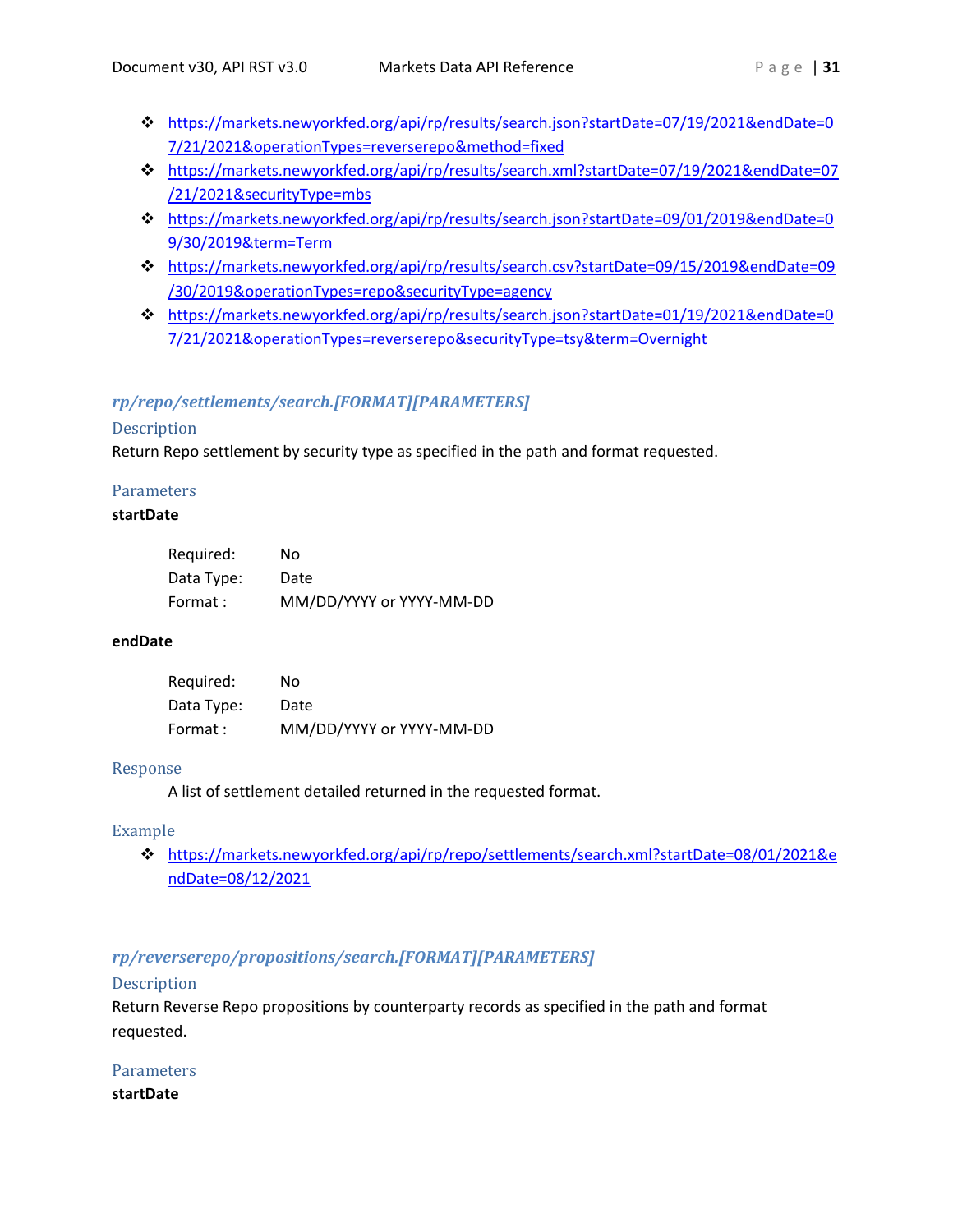| Required:  | No                       |
|------------|--------------------------|
| Data Type: | Date                     |
| Format:    | MM/DD/YYYY or YYYY-MM-DD |

#### **endDate**

| Required:  | No                       |
|------------|--------------------------|
| Data Type: | Date                     |
| Format :   | MM/DD/YYYY or YYYY-MM-DD |

#### Response

A list of proposition detailed returned in the requested format.

#### Example

 [https://markets.newyorkfed.org/api/rp/reverserepo/propositions/search.xml?startDate=02/01/](https://markets.newyorkfed.org/api/rp/reverserepo/propositions/search.xml?startDate=02/01/2021&endDate=02/04/2021) [2021&endDate=02/04/2021](https://markets.newyorkfed.org/api/rp/reverserepo/propositions/search.xml?startDate=02/01/2021&endDate=02/04/2021) 

# <span id="page-31-0"></span>**Securities Lending Methods**

# **Beta is supported for Securitites Lending**

# *seclending/[OPERATION]/results/[REPORTTYPE]/latest.[FORMAT]*

# Description

Returns Securitites Lending operation records for the current day as specified in the path and format requested.

# Parameters

#### **OPERATION**

| Required:  | YFS                         |
|------------|-----------------------------|
| Data Type: | <b>OPERATION</b>            |
| Values:    | all, seclending, extensions |

#### **REPORTTYPE**

| Required:  | <b>YFS</b>        |
|------------|-------------------|
| Data Type: | <b>REPORTTYPE</b> |
| Values:    | summary, details  |

# **FORMAT**

| Required:  | YFS                  |
|------------|----------------------|
| Data Type: | <b>FORMAT</b>        |
| Values:    | csv, xlsx, xml, json |

#### Response

A list of operations returned in the requested format.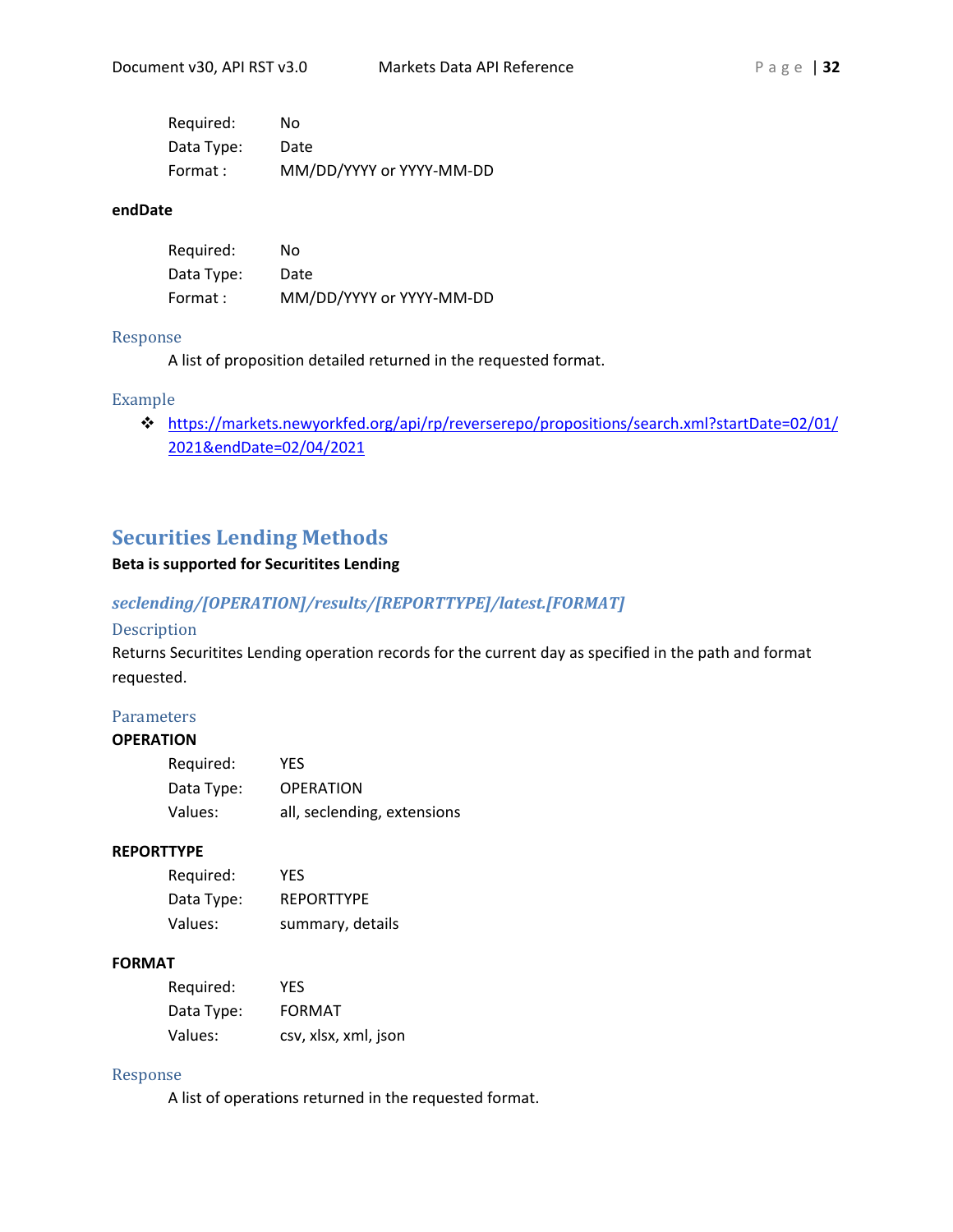## Example

- <https://markets.newyorkfed.org/api/seclending/all/results/details/latest.json>
- <https://markets.newyorkfed.org/api/seclending/seclending/results/details/latest.csv>
- <https://markets.newyorkfed.org/api/seclending/seclending/results/summary/latest.xml>

# *seclending/[OPERATION]/results/[REPORTTYPE]/lastTwoWeeks.[FORMAT]*

#### Description

Return Securities Lending operation records for the last two weeks as specified in the path and format requested.

#### **Parameters**

#### **OPERATION**

| Required:  | YES.                        |
|------------|-----------------------------|
| Data Type: | <b>OPERATION</b>            |
| Values:    | all, seclending, extensions |

#### **REPORTTYPE**

| Required:  | YFS               |
|------------|-------------------|
| Data Type: | <b>REPORTTYPE</b> |
| Values:    | summary, details  |

# **FORMAT**

| Required:  | YFS                  |
|------------|----------------------|
| Data Type: | <b>FORMAT</b>        |
| Values:    | csv, xlsx, xml, json |

#### Response

A list of operations returned in the requested format.

# Example

- <https://markets.newyorkfed.org/api/seclending/all/results/details/lastTwoWeeks.csv>
- [https://markets.newyorkfed.org/api/seclending/seclending/results/summary/lastTwoWeeks.jso](https://markets.newyorkfed.org/api/seclending/seclending/results/summary/lastTwoWeeks.json) [n](https://markets.newyorkfed.org/api/seclending/seclending/results/summary/lastTwoWeeks.json)
- <https://markets.newyorkfed.org/api/seclending/extensions/results/details/lastTwoWeeks.json>

# *seclending/[OPERATION]/results/[REPORTTYPE]/last/[LASTAMOUNT].[FORMAT]*

# Description

Returns the last "n" number of Securities Lending operation records as specified in the path and format requested.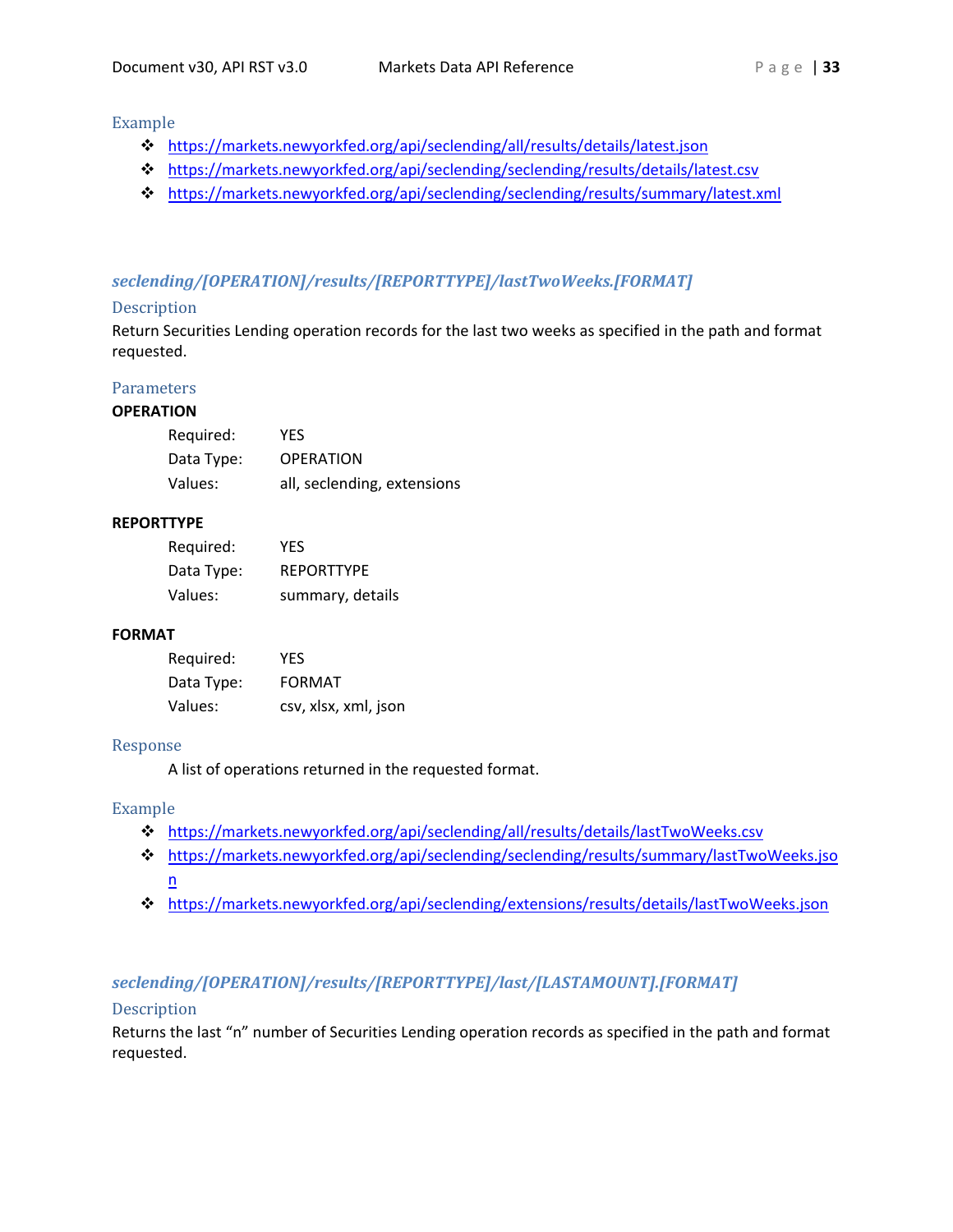# **Parameters**

# **OPERATION**

| Required:  | YES.                        |
|------------|-----------------------------|
| Data Type: | <b>OPERATION</b>            |
| Values:    | all, seclending, extensions |

# **REPORTTYPE**

| Required:  | YFS               |
|------------|-------------------|
| Data Type: | <b>REPORTTYPE</b> |
| Values:    | summary, details  |

#### **LASTAMOUNT**

| Required:  | YFS    |
|------------|--------|
| Data Type: | Number |
| Values:    | 1-100  |

#### **FORMAT**

| Required:  | YFS                  |
|------------|----------------------|
| Data Type: | <b>FORMAT</b>        |
| Values:    | csv, xlsx, xml, json |

#### Response

A list of operations returned in the requested format.

#### Example

- <https://markets.newyorkfed.org/api/seclending/all/results/details/last/3.xml>
- <https://markets.newyorkfed.org/api/seclending/seclending/results/summary/last/10.json>
- <https://markets.newyorkfed.org/api/seclending/extensions/results/details/last/10.xlsx>

# *seclending/[OPERATION]/results/[REPORTTYPE]/search.[FORMAT][PARAMETERS]*

# Description

Provides advanced search to retrieve Securities Lending operation records as specified in the path and format requested. Invalid parameters are ignored.

#### **Parameters**

# **OPERATION**

| Required:  | YES                         |
|------------|-----------------------------|
| Data Type: | <b>OPERATION</b>            |
| Values:    | all, seclending, extensions |

#### **REPORTTYPE**

Required: YES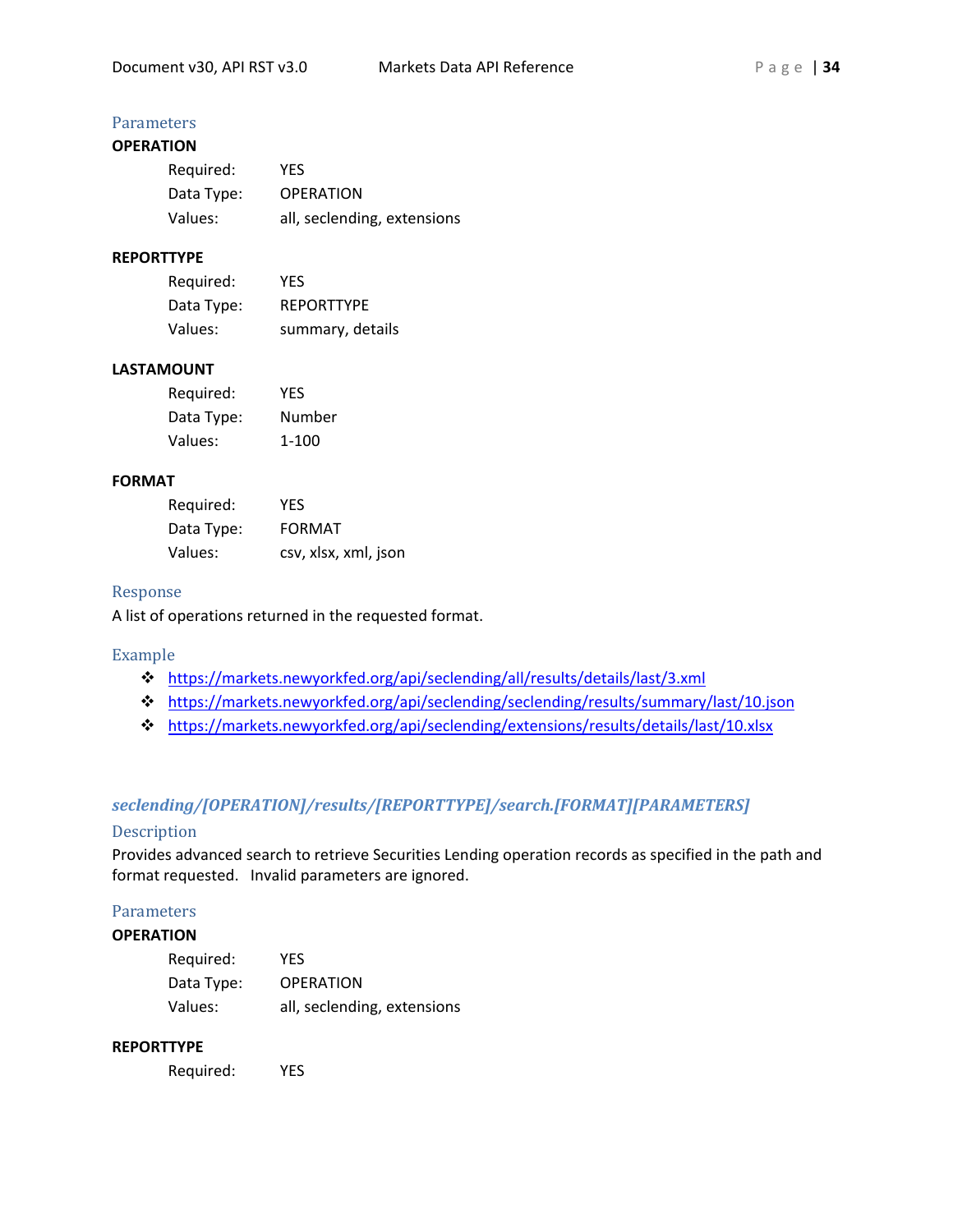| Data Type: | <b>REPORTTYPE</b> |
|------------|-------------------|
| Values:    | summary, details  |

#### **FORMAT**

| Required:  | <b>YES</b>           |
|------------|----------------------|
| Data Type: | <b>FORMAT</b>        |
| Values:    | csv, xlsx, xml, json |

#### **ADVANCED FILTER PARAMETERS**

#### **startDate:**

| Required:  | No                       |
|------------|--------------------------|
| Data Type: | Date                     |
| Format :   | MM/DD/YYYY or YYYY-MM-DD |
| Values:    | Valid date               |

#### **endDate:**

| Required:  | No                       |
|------------|--------------------------|
| Data Type: | Date                     |
| Format :   | MM/DD/YYYY or YYYY-MM-DD |
| Values:    | Valid date               |

#### **cusips:**

|               | Required:  | No.                                                                                       |
|---------------|------------|-------------------------------------------------------------------------------------------|
|               | Data Type: | string                                                                                    |
|               | Values:    | alphanumeric characters (partial allowed)                                                 |
|               | Note:      | Return operations where CUSIP contains the parameter value(s)<br>provided.                |
|               |            | Multiple values are allowed; comma separated.                                             |
| descriptions: |            |                                                                                           |
|               | Required:  | No.                                                                                       |
|               | Data Type: | string                                                                                    |
|               | Values:    | alphanumeric characters (partial allowed)                                                 |
|               | Note:      | Return operations where Security Description contains the<br>parameter value(s) provided. |

Multiple values are allowed; comma separated.

#### Response

A list of operations returned in the requested format.

# Example

- [https://markets.newyorkfed.org/api/seclending/all/results/summary/search.json?startDate=12/](https://markets.newyorkfed.org/api/seclending/all/results/summary/search.json?startDate=12/15/2021&endDate=12/20/2021) [15/2021&endDate=12/20/2021](https://markets.newyorkfed.org/api/seclending/all/results/summary/search.json?startDate=12/15/2021&endDate=12/20/2021)
- [https://markets.newyorkfed.org/api/seclending/all/results/details/search.xml?startDate=12/15](https://markets.newyorkfed.org/api/seclending/all/results/details/search.xml?startDate=12/15/2021&endDate=12/20/2021&cusips=912796K73) [/2021&endDate=12/20/2021&cusips=912796K73](https://markets.newyorkfed.org/api/seclending/all/results/details/search.xml?startDate=12/15/2021&endDate=12/20/2021&cusips=912796K73)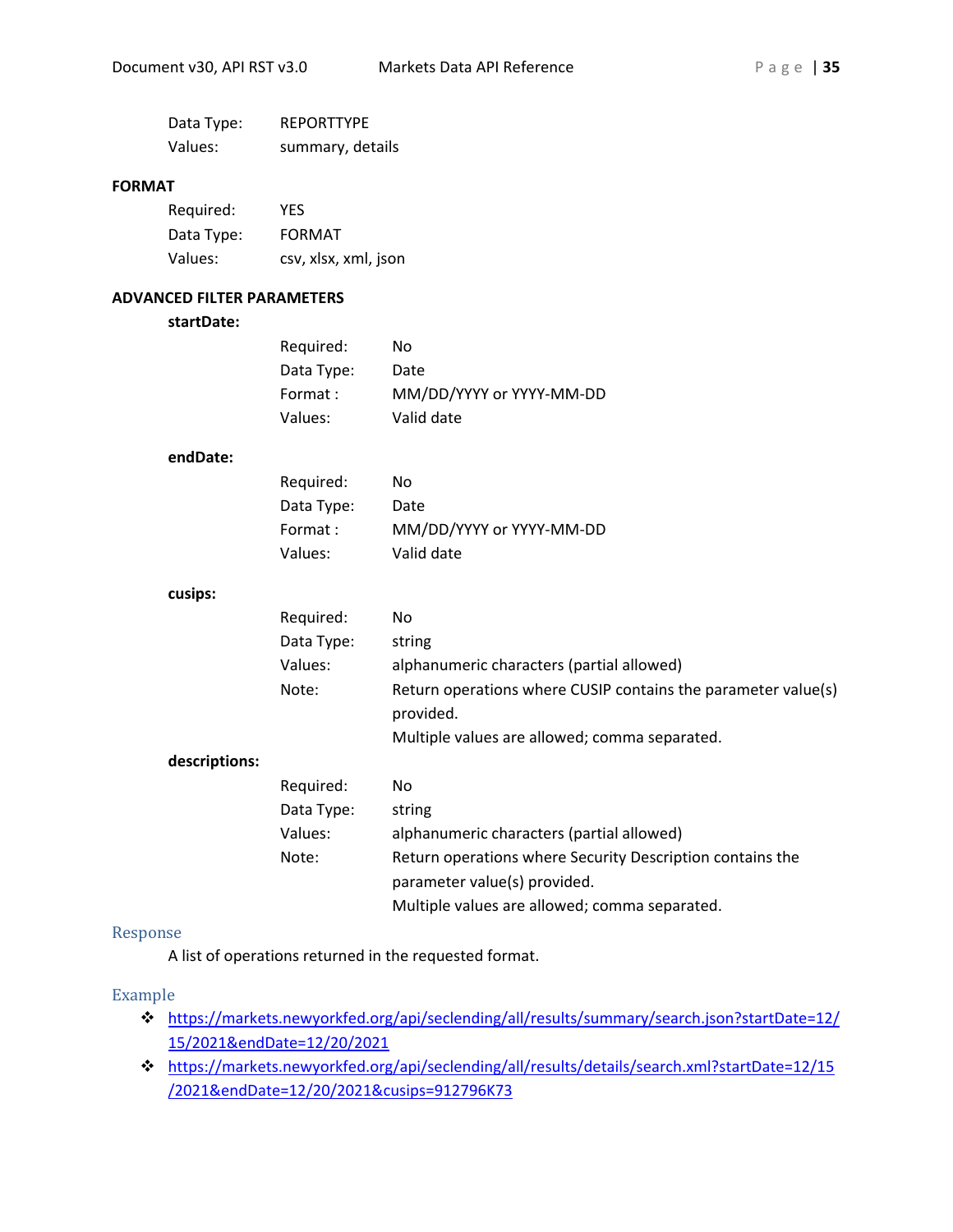- [https://markets.newyorkfed.org/api/seclending/all/results/details/search.xml?startDate=12/15](https://markets.newyorkfed.org/api/seclending/all/results/details/search.xml?startDate=12/15/2021&endDate=12/17/2021&cusips=912796K73,912796K81) [/2021&endDate=12/17/2021&cusips=912796K73,912796K81](https://markets.newyorkfed.org/api/seclending/all/results/details/search.xml?startDate=12/15/2021&endDate=12/17/2021&cusips=912796K73,912796K81)
- [https://markets.newyorkfed.org/api/seclending/all/results/details/search.csv?startDate=12/15/](https://markets.newyorkfed.org/api/seclending/all/results/details/search.csv?startDate=12/15/2021&endDate=12/21/2021&descriptions=B%2002/24/22,T%2002.500%2001/15/22) [2021&endDate=12/21/2021&descriptions=B%2002/24/22,T%2002.500%2001/15/22](https://markets.newyorkfed.org/api/seclending/all/results/details/search.csv?startDate=12/15/2021&endDate=12/21/2021&descriptions=B%2002/24/22,T%2002.500%2001/15/22)

# <span id="page-35-0"></span>**Central Bank FX Liquidity Swap Methods**

**Beta is supported for Central Bank FX Liquidity Swap Methods**

# *fxs/[RATEGROUP]/latest.[FORMAT]*

# Description

Return FX Liquidity Swap records for the latest date as specified in the path and format requested.

#### **Parameters RATEGROUP**

| Required:  | YFS                        |
|------------|----------------------------|
| Data Type: | <b>RATEGROUP</b>           |
| Values:    | all, usdollar, nonusdollar |

# **FORMAT**

| Required:  | YFS                  |
|------------|----------------------|
| Data Type: | FORMAT               |
| Values:    | csv, xlsx, xml, json |

# Response

A list of FX liquidity swap records returned in the requested format.

# Example

- <https://markets.newyorkfed.org/api/fxs/all/latest.xml>
- <https://markets.newyorkfed.org/api/fxs/usdollar/latest.json>
- <https://markets.newyorkfed.org/api/fxs/nonusdollar/latest.csv>

# *fxs/[RATEGROUP]/last/[LASTAMOUNT].[FORMAT]*

# Description

Returns the last "n" number of FX Liquidity Swap records as specified in the path and format requested.

# **Parameters**

# **RATEGROUP**

| Required:  | <b>YES</b>            |
|------------|-----------------------|
| Data Type: | <b>RATEGROUP</b>      |
| Values:    | usdollar, nonusdollar |

# **LASTAMOUNT**

Required: YES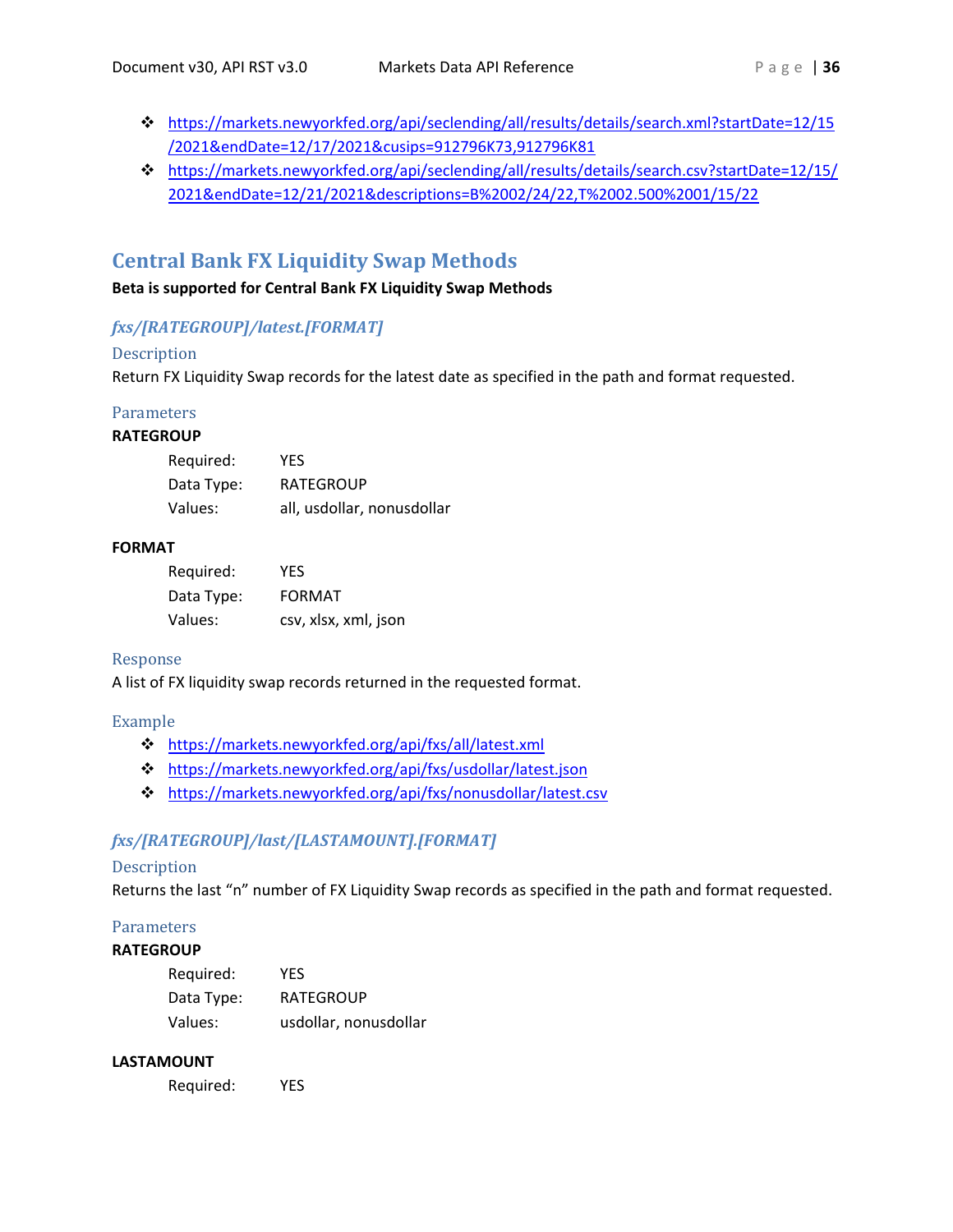| Data Type: | Number |
|------------|--------|
| Values:    | 1-100  |

#### **FORMAT**

| Required:  | YFS                  |
|------------|----------------------|
| Data Type: | <b>FORMAT</b>        |
| Values:    | csv, xlsx, xml, json |

#### Response

A list of FX liquidity swap records returned in the requested format.

#### Example

- <https://markets.newyorkfed.org/api/fxs/usdollar/last/10.xml>
- <https://markets.newyorkfed.org/api/fxs/nonusdollar/last/10.json>

# *fxs/[ RATEGROUP]/search.[FORMAT][PARAMETERS]*

#### Description

Provides advanced search to retrieve FX Liquidity Swap records as specified in the path and format requested.

# **Parameters**

#### **RATEGROUP**

| Required:  | YFS                        |
|------------|----------------------------|
| Data Type: | <b>RATEGROUP</b>           |
| Values:    | all, usdollar, nonusdollar |

### **FORMAT**

| Required:  | YES.                 |
|------------|----------------------|
| Data Type: | <b>FORMAT</b>        |
| Values:    | csv, xlsx, xml, json |

#### **ADVANCED FILTER PARAMETERS**

# **startDate:**

| Required:  | No                       |
|------------|--------------------------|
| Data Type: | Date                     |
| Format :   | MM/DD/YYYY or YYYY-MM-DD |
| Values:    | Valid date               |

#### **endDate:**

| Required:  | No                       |
|------------|--------------------------|
| Data Type: | Date                     |
| Format :   | MM/DD/YYYY or YYYY-MM-DD |
| Values:    | Valid date               |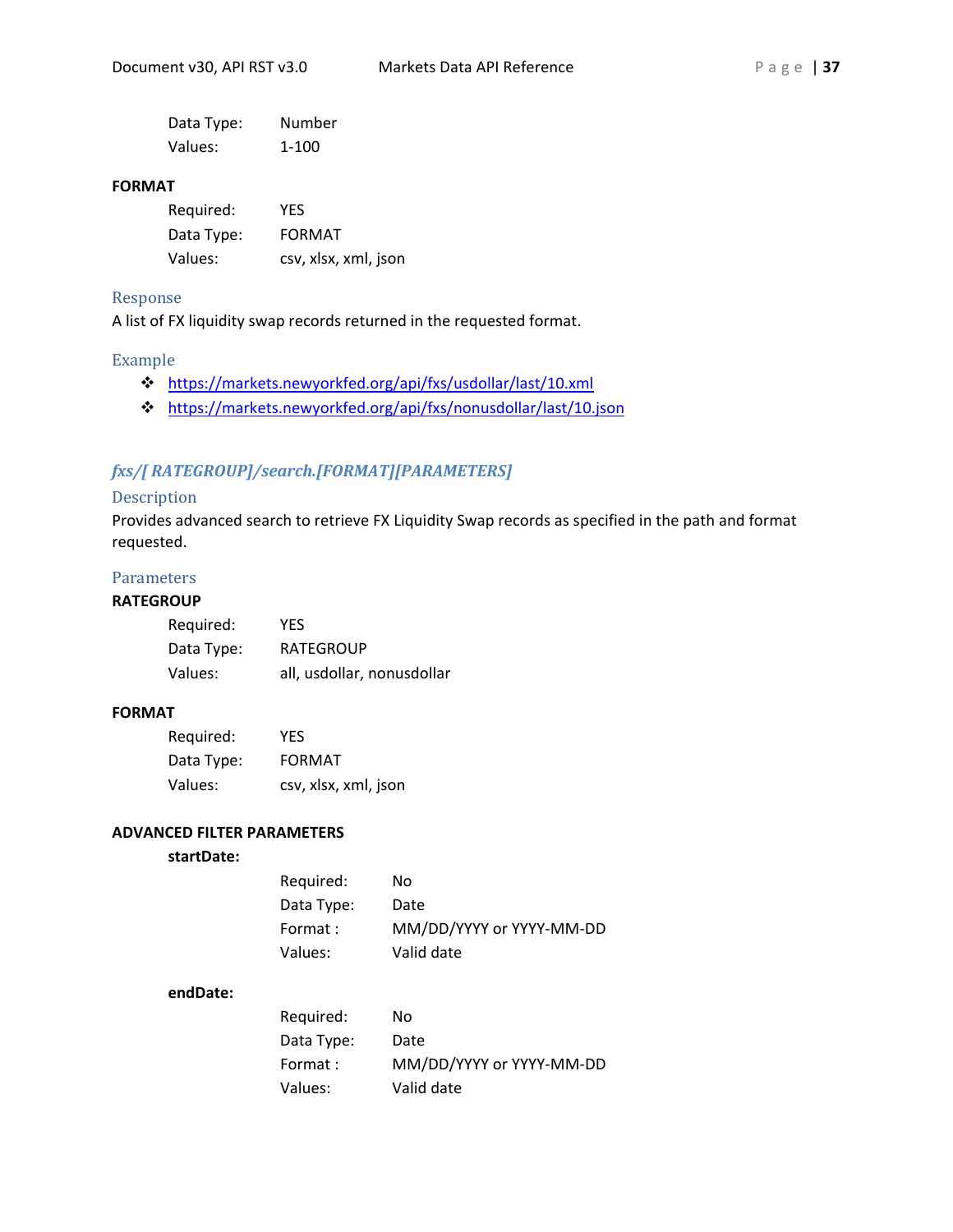# **dateType:**

| Required:  | No                                |
|------------|-----------------------------------|
| Data Type: | String                            |
| Values:    | trade, maturity                   |
| Note:      | Default is trade if not specified |

#### **counterparties:**

| Required:  | No                                 |
|------------|------------------------------------|
| Data Type: | String                             |
| Values:    | Characters (partial name accepted) |

#### Response

A list of FX liquidity swap records returned in the requested format.

# Example

- [https://markets.newyorkfed.org/api/fxs/all/search.xml?startDate=02/19/2021](https://markets.newyorkfed.org/api/fxs/all/search.xml?startdate=02/19/2021)
- [https://markets.newyorkfed.org/api/fxs/usdollar/search.xml?startDate=02/19/2021&endDate=](https://markets.newyorkfed.org/api/fxs/usdollar/search.xml?startdate=02/19/2021&enddate=05/25/2021&type=maturity&counterparties=National%20%20) [05/25/2021&type=maturity&counterparties=National](https://markets.newyorkfed.org/api/fxs/usdollar/search.xml?startdate=02/19/2021&enddate=05/25/2021&type=maturity&counterparties=National%20%20)
- [https://markets.newyorkfed.org/api/fxs/nonusdollar/search.xml?startDate=02/19/2020&endDa](https://markets.newyorkfed.org/api/fxs/nonusdollar/search.xml?startdate=02/19/2020&enddate=03/01/2021&counterparties=Bank%20of%20Japan,Bank%20of%20Canada) [te=03/01/2021&counterparties=Bank%20of%20Japan,Bank%20of%20Canada](https://markets.newyorkfed.org/api/fxs/nonusdollar/search.xml?startdate=02/19/2020&enddate=03/01/2021&counterparties=Bank%20of%20Japan,Bank%20of%20Canada)

# *fxs/list/counterparties.[FORMAT]*

### Description

Return list of FX Liquidity Swap counterparties as specified in the path and format requested.

#### **Parameters**

#### **FORMAT**

| Required:  | YFS                  |
|------------|----------------------|
| Data Type: | <b>FORMAT</b>        |
| Values:    | csv, xlsx, xml, json |

#### Response

A list of FX liquidity swap counterparties returned in the requested format.

#### Example

<https://markets.newyorkfed.org/api/fxs/list/counterparties.xml>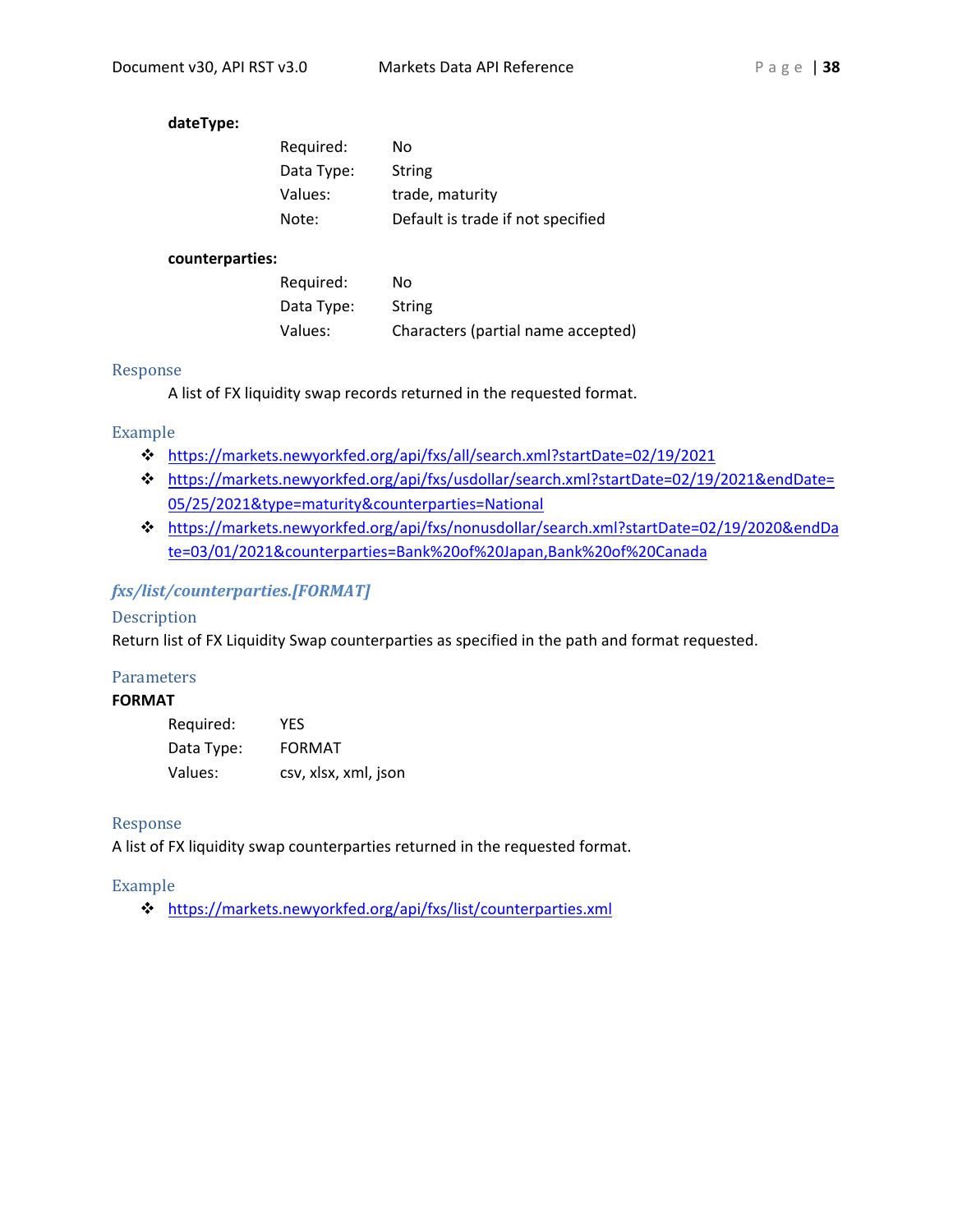# <span id="page-38-0"></span>**Primary Dealer Methods**

#### **Beta is supported for Primary Dealer**

# *pd/list/asof.[FORMAT]*

#### Description

Provides a list of available as of dates for primary dealer data releases paired with the associated series break.

### Parameters

# **FORMAT**

| Required:  | YES                  |
|------------|----------------------|
| Data Type: | <b>FORMAT</b>        |
| Values:    | xml, csv, xlsx, json |

#### Response

A list of as of dates its respective series break in the requested format for use as input to other API methods.

#### Example

<https://markets.newyorkfed.org/api/pd/list/asof.json>

# *pd/list/seriesbreaks.[FORMAT]*

#### Description

Provides a list of available series breaks identified by label, series break id, start date and end date.

#### Parameters

#### **FORMAT**

| Required:  | YFS                  |
|------------|----------------------|
| Data Type: | <b>FORMAT</b>        |
| Values:    | xml, csv, xlsx, json |

#### Response

A list of series breaks in the requested format.

#### Example

<https://markets.newyorkfed.org/api/pd/list/seriesbreaks.xml>

# *pd/list/timeseries.[FORMAT]*

#### Description

Provides a list of available time series paired with the respective Series breaks for use as input to other API methods.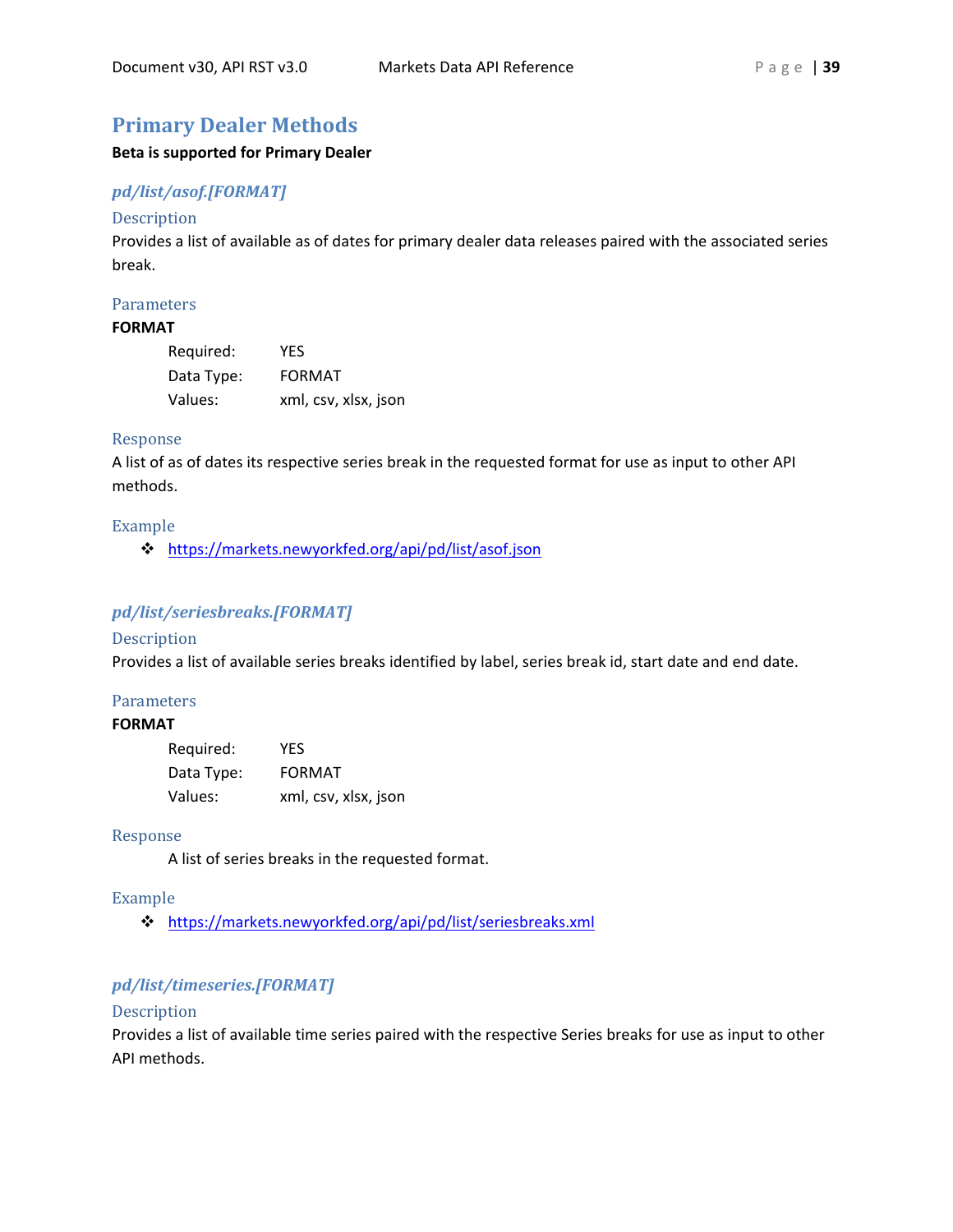# **Parameters**

# **FORMAT**

| Required:  | YFS                  |
|------------|----------------------|
| Data Type: | <b>FORMAT</b>        |
| Values:    | xml, csv, xlsx, json |

#### Response

A list of time series and its respective Series breaks in the requested format.

#### Example

<https://markets.newyorkfed.org/api/pd/list/timeseries.xml>

# *pd/get/asof/[DATE].[FORMAT]*

#### Description

Retrieves the full set of available timeseries data for a given as of date.

#### **Parameters**

# **DATE**

| Required:  | YES        |
|------------|------------|
| Data Type: | DATE       |
| Format:    | YYYY-MM-DD |
| Values:    | Valid date |

### **FORMAT**

| Required:  | <b>YES</b>           |
|------------|----------------------|
| Data Type: | <b>FORMAT</b>        |
| Values:    | xml, csv, xlsx, json |

#### Response

A list in the requested format of timeseries and its respective value for the requested as of date.

#### Example

<https://markets.newyorkfed.org/api/pd/get/asof/2020-10-21.csv>

# *pd/get/[SERIESBREAK]/timeseries/[TIMESERIES].[FORMAT]*

#### Description

Retrieves the full set of time series data for a given series break. A time series record is identified by as of date and value.

# **Parameters**

#### **SERIESBREAK**

Required: YES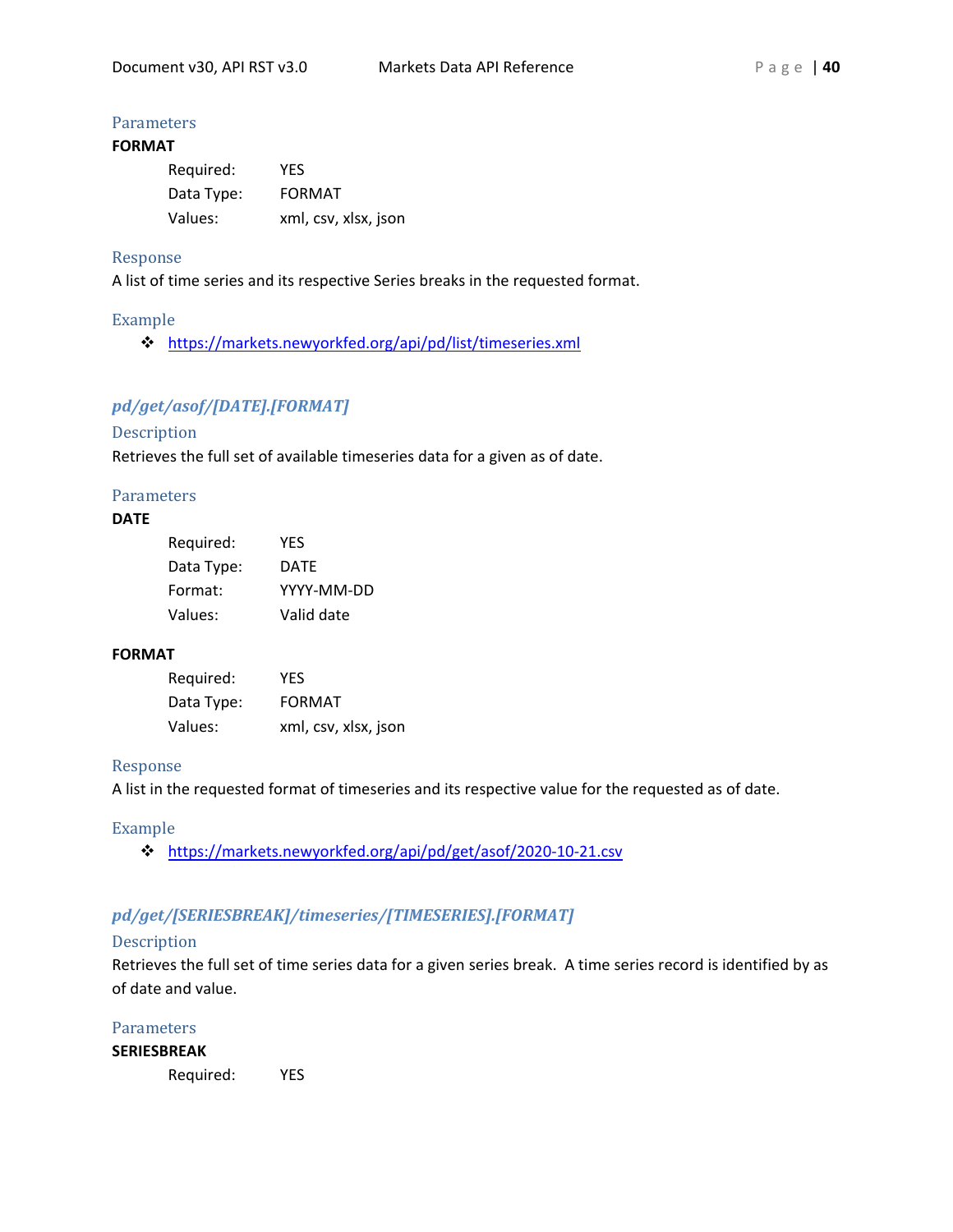| Data Type: | <b>SERIESBREAK</b>                        |
|------------|-------------------------------------------|
| Values:    | A valid series break value (e.g. SBP2001) |

#### **TIMESERIES**

| Required:  | YFS.                                                                      |
|------------|---------------------------------------------------------------------------|
| Data Type: | <b>TIMESERIES</b>                                                         |
| Values:    | A list of valid time series separated with underscores (available via the |
|            | /pd/list/timeseries endpoint)                                             |

#### **FORMAT**

| Required:  | YFS                  |
|------------|----------------------|
| Data Type: | <b>FORMAT</b>        |
| Values:    | xml, csv, xlsx, json |

#### Response

A list in the requested format of as of dates and its respective values for the requested series break and time series. A time series record is identified by as of date and value.

#### Example

[https://markets.newyorkfed.org/api/pd/get/](https://markets.newyorkfed.org/api/pd/get/SBN2013/timeseries/PDSI10TSTS-T.json)SBN2013/timeseries/PDSI10TSTS-T.json

#### *pd/get/[TIMESERIES].[FORMAT]*

### Description

Returns the values for the given time series ids across all series breaks. Series ids are separated with underscores.

# **Parameters**

#### **TIMESERIES**

| Required:  | YFS.                                                                      |
|------------|---------------------------------------------------------------------------|
| Data Type: | <b>TIMESERIES</b>                                                         |
| Values:    | A list of valid time series separated with underscores (available via the |
|            | /pd/list/timeseries endpoint)                                             |

#### **FORMAT**

| Required:  | YFS                  |
|------------|----------------------|
| Data Type: | <b>FORMAT</b>        |
| Values:    | xml, csv, xlsx, json |

### Response

A list in the requested format of as of dates and its respective values for the requested time series. A times series record is identified by as of date and value.

#### Example

[https://markets.newyorkfed.org/api/pd/get/](https://markets.newyorkfed.org/api/pd/get/PDSI10OGS-OO.xlsx)PDSI10OGS-OO.xlsx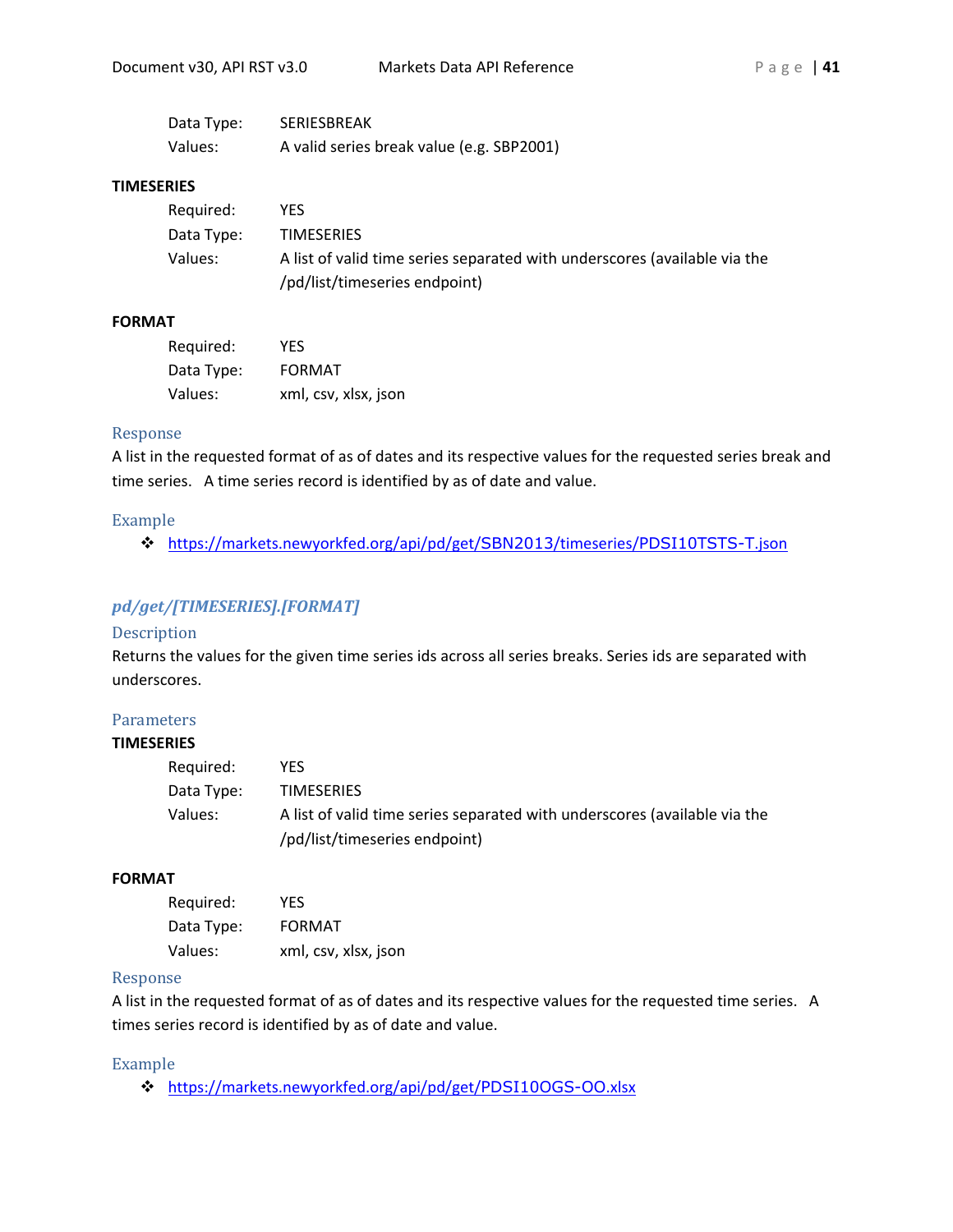# *pd/get/all/timeseries.csv*

Description Returns the values for all the time series. Only CSV format is supported.

# Parameters

N/A

#### Response

A CSV file with all as of dates and its values for all timeseries. A timeseries record is identified by its as of date and value.

#### Example

<https://markets.newyorkfed.org/api/pd/get/all/timeseries.csv>

# <span id="page-41-0"></span>**SOMA General Methods**

#### **Beta is supported for SOMA**

#### *soma/summary.[FORMAT]*

#### Description

This provides a time series summary of the historical SOMA holdings.

#### **Parameters**

# **FORMAT**

| Required:  | YFS            |
|------------|----------------|
| Data Type: | <b>FORMAT</b>  |
| Values:    | xml, csv, json |

#### Response

A list of as of dates and the respective holdings in the requested format.

#### Example

<https://markets.newyorkfed.org/api/soma/summary.json>

# *soma/asofdates/list.[FORMAT]*

#### Description

This provides a list of all available as of dates available for request. These as of dates may then be used as parameters for other methods.

#### **Parameters**

#### **FORMAT**

Required: YES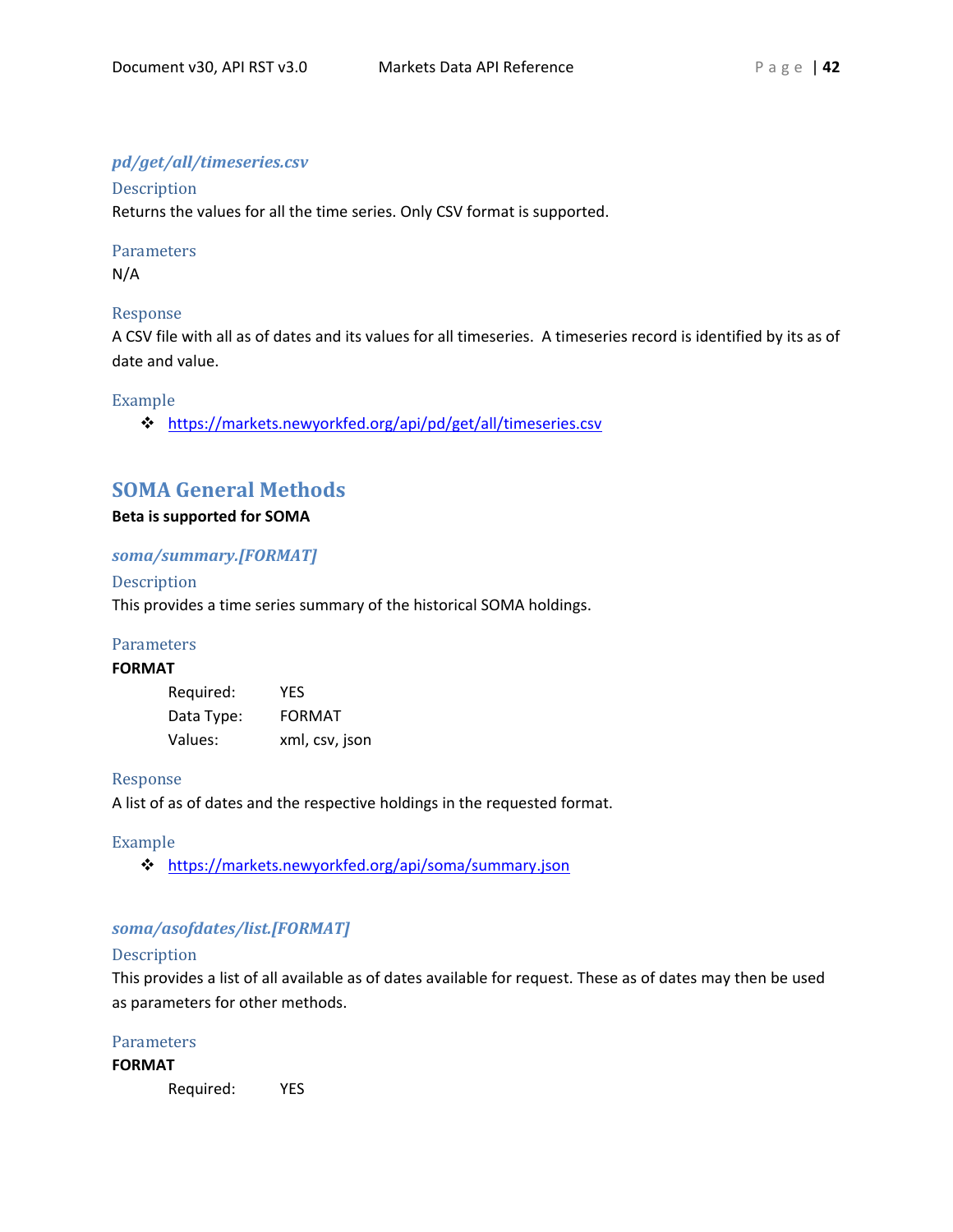Data Type: FORMAT Values: xml, csv, json

#### Response

A list of as of dates in the requested format.

### Example

<https://markets.newyorkfed.org/api/soma/asofdates/list.xml>

#### *soma/asofdates/latest.[FORMAT]*

Description

This provides the latest as of date.

#### **Parameters**

#### **FORMAT**

| Required:  | YFS            |
|------------|----------------|
| Data Type: | <b>FORMAT</b>  |
| Values:    | xml, csv, json |

#### Response

The latest as of date in the requested format.

#### Example

<https://markets.newyorkfed.org/api/soma/asofdates/latest.xml>

# <span id="page-42-0"></span>**SOMA Agency Methods**

### *soma/agency/get/release\_log.[FORMAT]*

#### Description

This provides a list of the past three months of agency release events, including the as of date and release date. Should an as of date be re-released for correction or otherwise, it will be listed here. These as of dates may then be used as parameters for other methods.

#### **Parameters**

#### **FORMAT**

| Required:  | <b>YFS</b>     |
|------------|----------------|
| Data Type: | <b>FORMAT</b>  |
| Values:    | xml, csv, json |

#### Response

A list of as of and release dates in the requested format.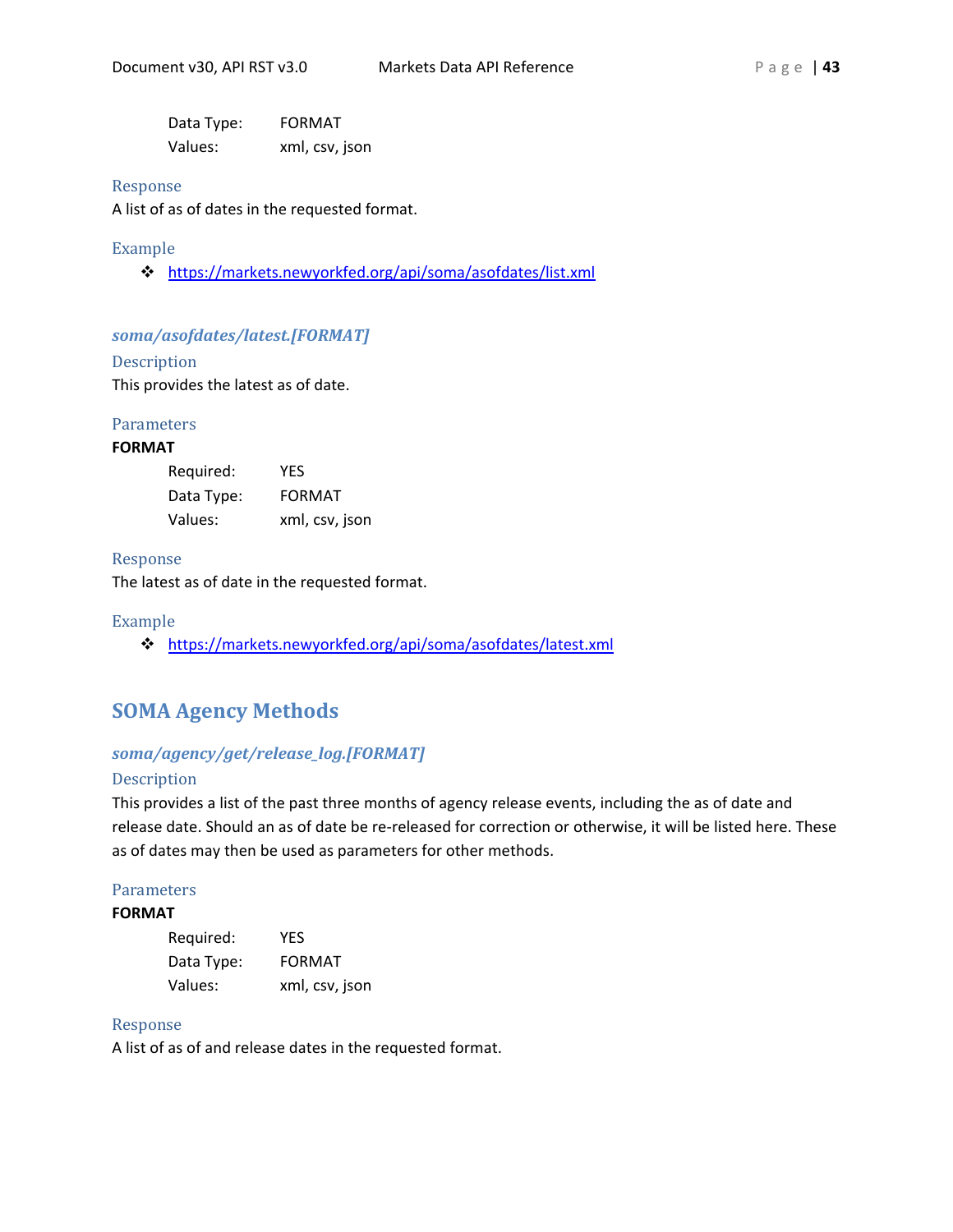#### Example

[https://markets.newyorkfed.org/api/soma/agency/get/release\\_log.xml](https://markets.newyorkfed.org/api/soma/agency/get/release_log.xml)

# *soma/agency/get/[SECURITYTYPE]/asof/[DATE].[FORMAT]*

#### Description

This method provides the full details of the most recent agency release as of requested date in the requested format. Please note: the as of date and release date may differ. The release offered will be the most recent release no later than the requested as of date.

#### **Parameters**

#### **FORMAT**

| Required:  | <b>YFS</b>     |
|------------|----------------|
| Data Type: | <b>FORMAT</b>  |
| Values:    | xml, csv, json |

#### **DATE**

| Required:  | YFS            |
|------------|----------------|
| Data Type: | DATE           |
| Format:    | YYYY-MM-DD     |
| Values:    | Any valid DATE |

#### **SECURITYTYPE**

| Reguired:  | YFS.                                                     |
|------------|----------------------------------------------------------|
| Data Type: | AGENCY-SECURITYTYPE                                      |
| Values:    | all, agency debts, mbs, cmbs. Default use should be all. |

#### Response

The Release details in the requested format.

#### Example

<https://markets.newyorkfed.org/api/soma/agency/get/agency%20debts/asof/2020-12-30.json>

# *soma/agency/get/asof/[DATE].[FORMAT]*

#### Description

This method provides the full details of the most recent agency release as of requested date in the requested format. Please note: the as of date and release date may differ. The release offered will be the most recent release no later than the requested as of date.

#### **Parameters**

#### **FORMAT**

Required: YES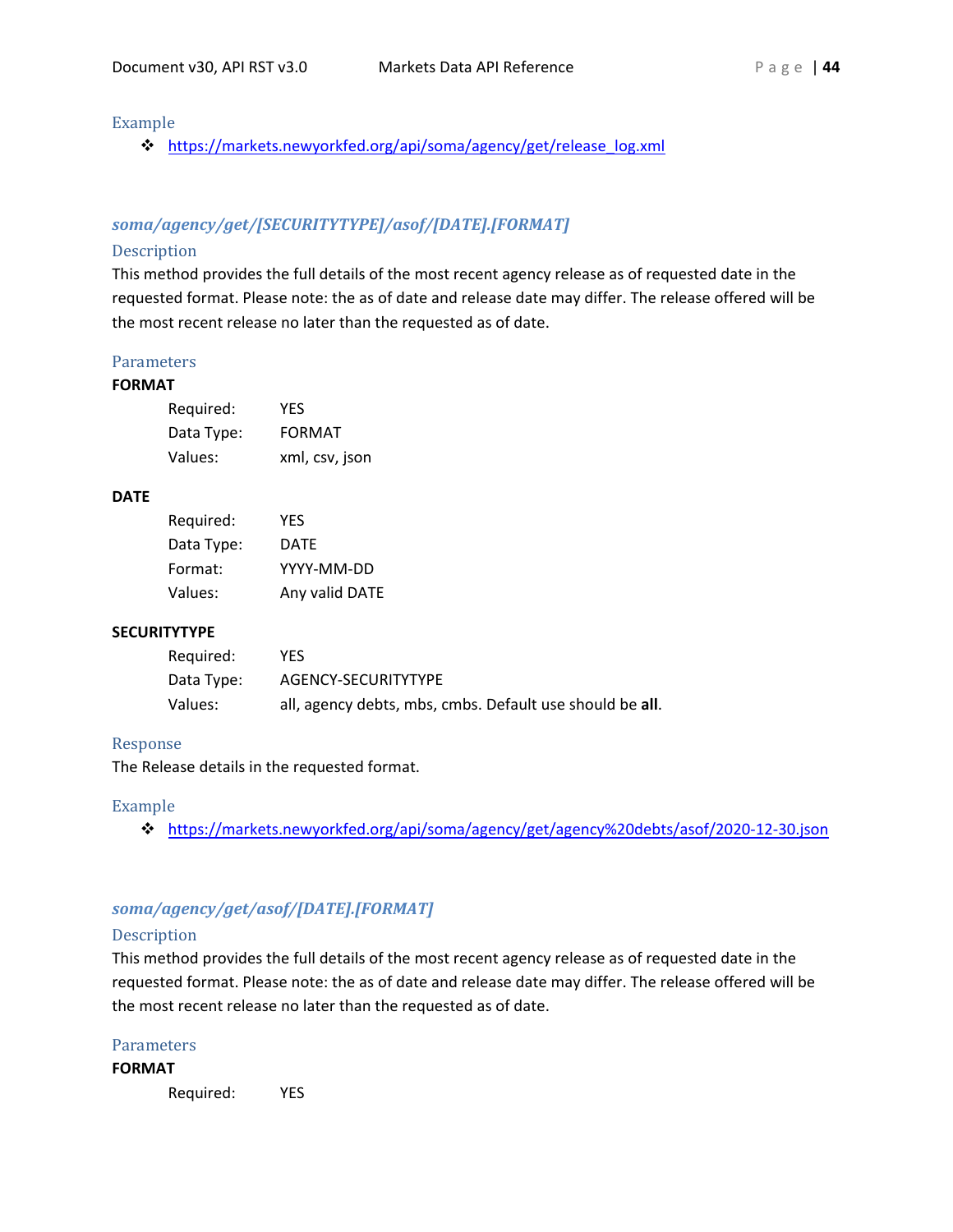| Data Type: | <b>FORMAT</b>  |
|------------|----------------|
| Values:    | xml, csv, json |

#### **DATE**

| Required:  | YFS            |
|------------|----------------|
| Data Type: | DATE           |
| Format:    | YYYY-MM-DD     |
| Values:    | Any valid DATE |

#### Response

The release details in the requested format.

#### Example

<https://markets.newyorkfed.org/api/soma/agency/get/asof/2020-12-30.csv>

# *soma/agency/get/cusip/[CUSIP].[FORMAT]*

### Description

This method provides the ability to retrieve the agency releases for a given CUSIP.

#### Parameters

#### **FORMAT**

| Required:  | YFS            |
|------------|----------------|
| Data Type: | <b>FORMAT</b>  |
| Values:    | xml, csv, json |

#### **CUSIP**

| Required:  | YES.                      |
|------------|---------------------------|
| Data Type: | string                    |
| Values:    | 9 alphanumeric characters |

#### Response

The CUSIP holding's details in the requested format.

#### Example

<https://markets.newyorkfed.org/api/soma/agency/get/cusip/36179VQS2.xml>

#### *soma/agency/wam/agency%20debts/asof/[DATE].[FORMAT]*

#### Description

This method provides the weighted average maturity (wam) base on the most recent agency debts released, as of requested date in the requested format.

## Parameters

#### **DATE**

Required: YES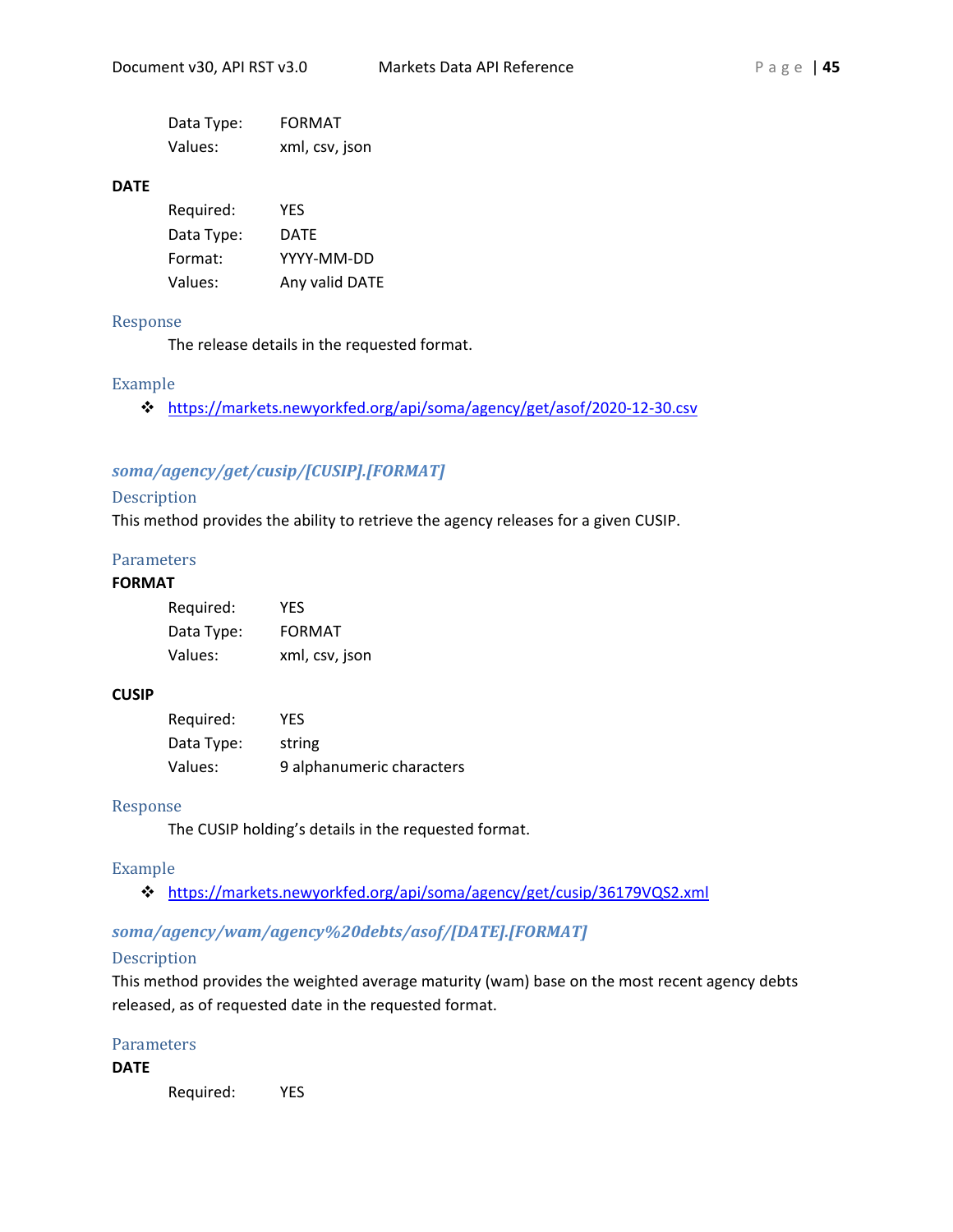| Data Type: | DATE           |
|------------|----------------|
| Format:    | YYYY-MM-DD     |
| Values:    | Any valid DATE |

#### **FORMAT**

| Required:  | YES                  |
|------------|----------------------|
| Data Type: | <b>FORMAT</b>        |
| Values:    | xml, xlsx, csv, json |

#### Response

The weighted average maturity (wam) in the requested format.

# Example

https://markets.newyorkfed.org/api/soma/agency/wam/agency%20debts/asof/2021-08-11.xml

# <span id="page-45-0"></span>**SOMA TSY Methods**

# *soma/tsy/get/release\_log.[FORMAT]*

# Description

This provides a list of the past three months of releases, including the as of date and release date. Should an as of date be re-released for correction or otherwise, it will be listed here. These as of dates may then be used as parameters for other methods.

# Parameters

# **FORMAT**

| Required:  | <b>YFS</b>     |
|------------|----------------|
| Data Type: | <b>FORMAT</b>  |
| Values:    | xml, csv, json |

#### Response

A list of as of and release dates in the requested format.

# Example

[https://markets.newyorkfed.org/api/soma/tsy/get/release\\_log.json](https://markets.newyorkfed.org/api/soma/tsy/get/release_log.json)

# *soma/tsy/get/[SECURITYTYPE]/asof/[DATE].[FORMAT]*

# Description

This method provides the full details of the most recent Treasury release as of requested dates in the requested format. Please note: the as of date and release date may differ. The release offered will be the most recent release no later than the requested as of date.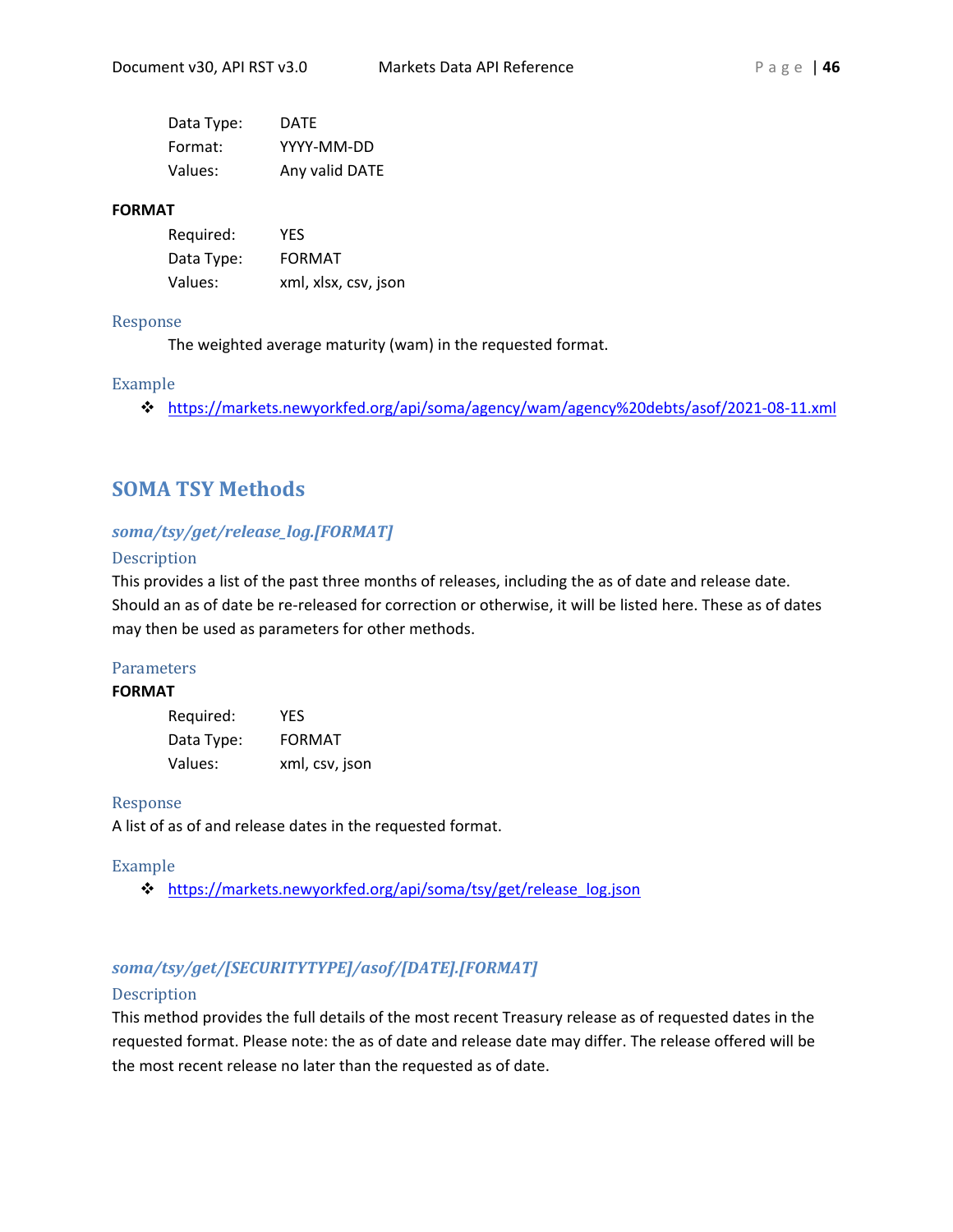# **Parameters**

# **FORMAT**

| Required:  | YFS            |
|------------|----------------|
| Data Type: | <b>FORMAT</b>  |
| Values:    | xml, csv, json |

# **DATE**

| Reguired:  | YFS            |
|------------|----------------|
| Data Type: | DATE           |
| Format:    | YYYY-MM-DD     |
| Values:    | Any valid DATE |

## **SECURITYTYPE**

| Required:  | YES.                                                          |  |
|------------|---------------------------------------------------------------|--|
| Data Type: | <b>TSY-SECURITYTYPE</b>                                       |  |
| Values:    | all, bills, notesbonds, frn, tips. Default use should be all. |  |

#### Response

The release details in the requested format.

#### Example

- <https://markets.newyorkfed.org/api/soma/tsy/get/all/asof/2020-12-30.json>
- <https://markets.newyorkfed.org/api/soma/tsy/get/notesbonds/asof/2020-12-30.xml>

# *soma/tsy/get/cusip/[CUSIP].[FORMAT]*

## Description

This method provides the ability to retrieve the Treasury releases for a given CUSIP.

#### **Parameters**

# **FORMAT**

| Required:  | YFS            |
|------------|----------------|
| Data Type: | <b>FORMAT</b>  |
| Values:    | xml, csv, json |

#### **CUSIP**

| Required:  | YFS                       |
|------------|---------------------------|
| Data Type: | string                    |
| Values:    | 9 alphanumeric characters |

# Response

The CUSIP holding's details in the requested format.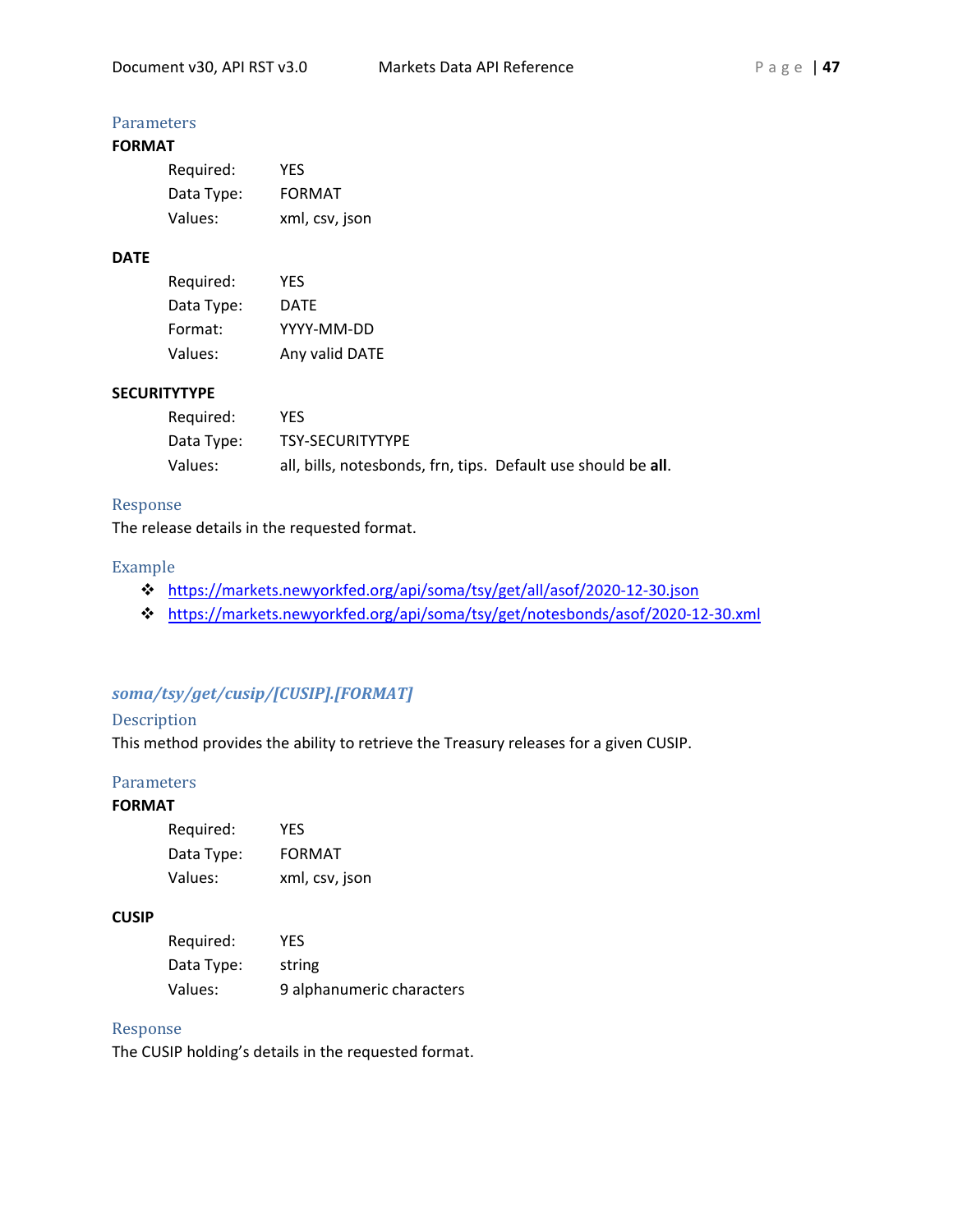# Example

<https://markets.newyorkfed.org/api/soma/tsy/get/cusip/912828A83.csv>

# *soma/tsy/get/monthly.[FORMAT]*

#### Description

This provides a detailed timeseries of the historical SOMA Treasury holdings at monthly intervals.

#### **Parameters**

#### **FORMAT**

| Required:  | YFS            |
|------------|----------------|
| Data Type: | <b>FORMAT</b>  |
| Values:    | xml, csv, json |

#### Response

The Treasury released details in the requested format.

#### Example

<https://markets.newyorkfed.org/api/soma/tsy/get/monthly.csv>

# *soma/tsy/wam/[SECURITYTYPE]/asof/[DATE].[FORMAT]*

# Description

This method provides the Weighted Average Maturity (wam) base on the most recent treasury released as of requested date in the requested format.

#### **Parameters**

# **SECURITYTYPE**

| Required:  | <b>YES</b>                        |
|------------|-----------------------------------|
| Data Type: | <b>TSY-SECURITYTYPE</b>           |
| Values:    | all, bills, notesbonds, frn, tips |

#### **DATE**

| Required:  | YFS            |
|------------|----------------|
| Data Type: | DATE           |
| Format:    | YYYY-MM-DD     |
| Values:    | Any valid DATE |

#### **FORMAT**

| Required:  | YFS                  |
|------------|----------------------|
| Data Type: | <b>FORMAT</b>        |
| Values:    | xml, xlsx, csv, json |

#### Response

The Weighted Average Maturity (wam) in the requested format.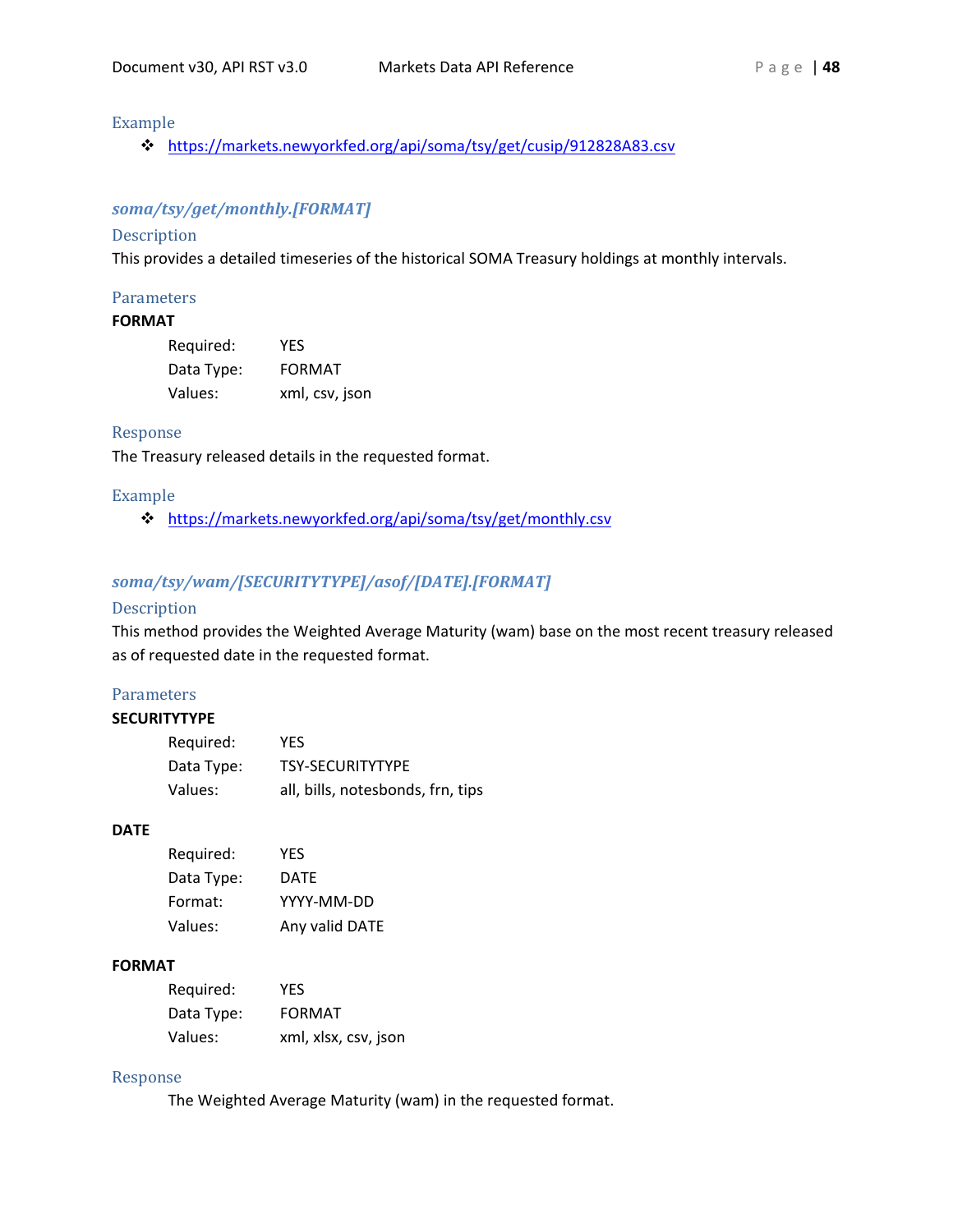Example

- <https://markets.newyorkfed.org/api/soma/tsy/wam/all/asof/2021-07-21.xml>
- <https://markets.newyorkfed.org/api/soma/tsy/wam/notesbonds/asof/2021-07-21.xml>

# <span id="page-48-0"></span>**SOMA MBS Methods (Deprecated)**

Note: The "mbs" methods are now deprecated; prefer "Agency" Methods.

# *soma/mbs/get/release\_log.[FORMAT]*

#### Description

This provides a list of the past three months of release events, including the as-of date and release date. Should an as of date be re-released for correction or otherwise it will be listed here. These as of dates may then be used as parameters for other methods.

#### **Parameters**

#### **FORMAT**

| Required:  | YFS            |
|------------|----------------|
| Data Type: | FORMAT         |
| Values:    | xml, csv, json |

#### Response

A list of as of and release dates in the requested format.

#### Example

[https://markets.newyorkfed.org/api/soma/mbs/get/release\\_log.json](https://markets.newyorkfed.org/api/soma/mbs/get/release_log.json)

# *soma/mbs/get/asof/[DATE].[FORMAT]*

#### Description

This method provides the full details of the most recent MBS release as of requested date in the requested format. Please note: the as of date and release date may differ. The release offered will be the most recent release no later than the requested as of date.

#### **Parameters**

# **FORMAT**

| Required:  | YFS            |
|------------|----------------|
| Data Type: | <b>FORMAT</b>  |
| Values:    | xml, csv, json |

#### **DATE**

| Required:  | YFS            |
|------------|----------------|
| Data Type: | DATE           |
| Format:    | YYYY-MM-DD     |
| Values:    | Any valid DATE |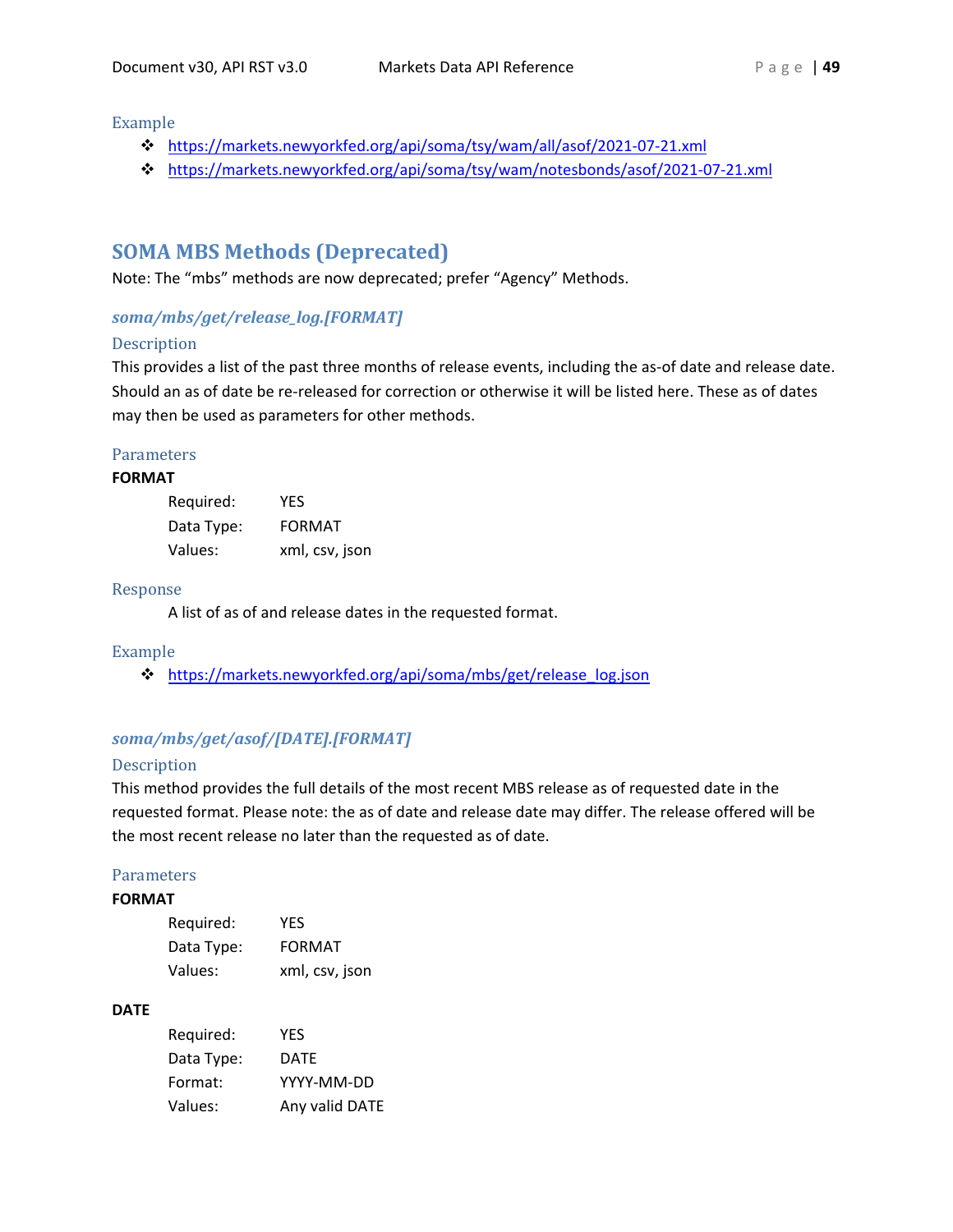#### Response

The release details in the requested format.

#### Example

<https://markets.newyorkfed.org/api/soma/mbs/get/asof/2020-12-30.csv>

# *soma/mbs/get/cusip/[CUSIP].[FORMAT]*

#### Description

This method provides the ability to retrieve the MBS releases for a given CUSIP.

#### Parameters

#### **FORMAT**

| Required:  | <b>YFS</b>     |
|------------|----------------|
| Data Type: | <b>FORMAT</b>  |
| Values:    | xml, csv, json |

#### **CUSIP**

| Required:  | YFS                       |
|------------|---------------------------|
| Data Type: | string                    |
| Values:    | 9 alphanumeric characters |

#### Response

The CUSIP holding's details in the requested format.

#### Example

<https://markets.newyorkfed.org/api/soma/mbs/get/cusip/36179VKK5.xml>

# <span id="page-49-0"></span>**SOMA Non-MBS Methods (Deprecated)**

**Note:** The non-mbs methods are here for backwards compatibility only. Prefer the use of the /soma/tsy endpoints listed below, as the non-mbs endpoint will eventually be retired. The "non-mbs" methods are now deprecated; prefer "TSY" Methods.

#### *soma/non-mbs/get/release\_log.[FORMAT]*

#### Description

This provides a list of the past three months of releases, including the as of date and release date. Should an as of date be re-released for correction or otherwise it will be listed here. These as of dates may then be used as parameters for other methods.

#### Parameters

#### **FORMAT**

| Required:  | YFS            |
|------------|----------------|
| Data Type: | <b>FORMAT</b>  |
| Values:    | xml, csv, json |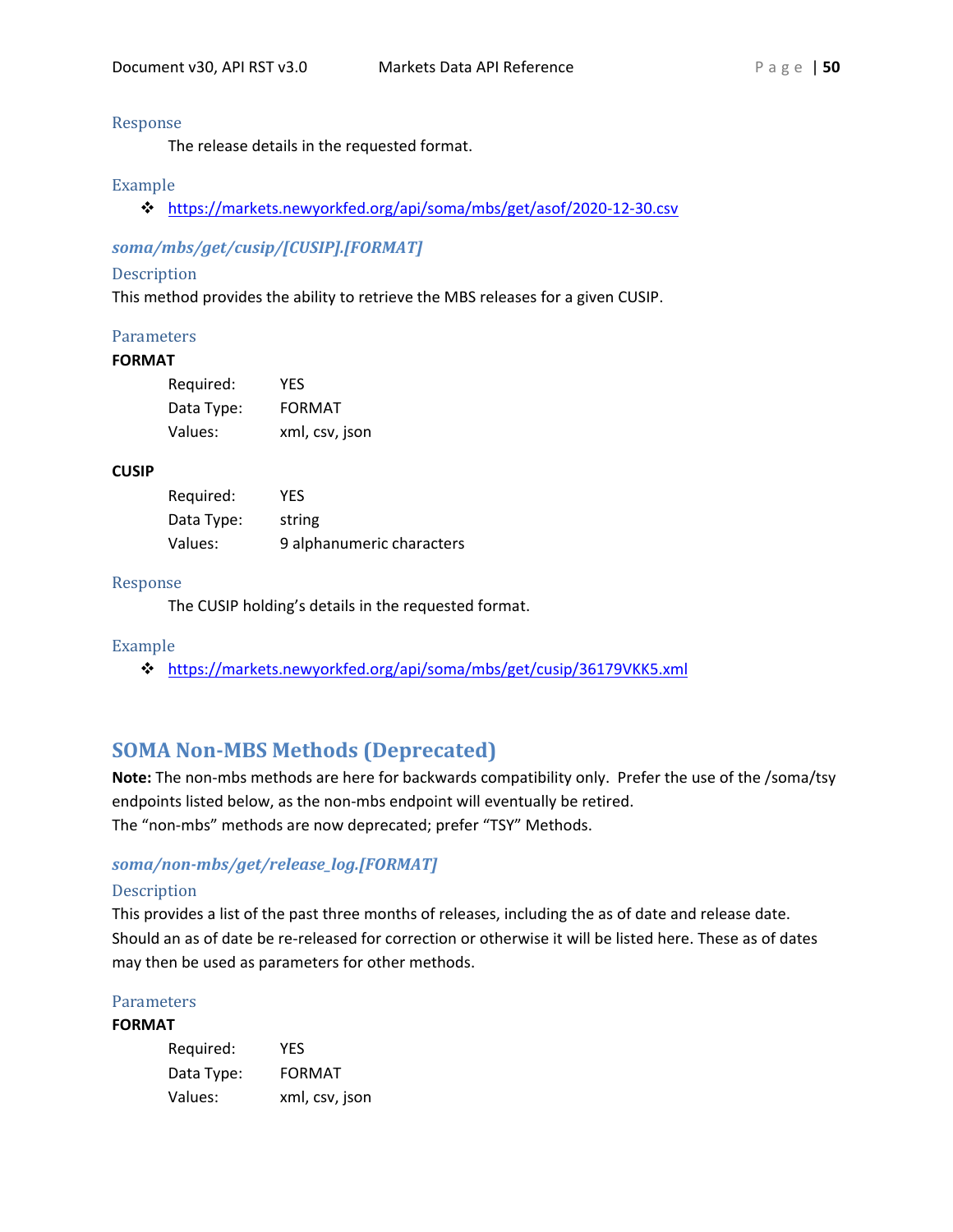#### Response

A list of as of and release dates in the requested format.

#### Example

[https://markets.newyorkfed.org/api/soma/non-mbs/get/release\\_log.json](https://markets.newyorkfed.org/api/soma/non-mbs/get/release_log.json)

# *soma/non-mbs/get/[SECURITYTYPE]/asof/[DATE].[FORMAT]*

#### Description

This method provides the full details of the most recent non-MBS Release As Of requested date in the requested format. Please note: the as of date and release date may differ. The Release offered will be the most recent release no later than the requested as of date.

#### Parameters

#### **FORMAT**

| Required:  | <b>YFS</b>     |
|------------|----------------|
| Data Type: | <b>FORMAT</b>  |
| Values:    | xml, csv, json |

#### **DATE**

| Required:  | YFS        |
|------------|------------|
| Data Type: | DATE       |
| Format:    | YYYY-MM-DD |
| Values:    | Valid date |

#### **SECURITYTYPE**

| Reguired:  | YES.                                                         |
|------------|--------------------------------------------------------------|
| Data Type: | <b>TSY-SECURITYTYPE</b>                                      |
| Values:    | all, bills, notesbonds, frn, tips. Default use should be all |

#### Response

The Release details in the requested format.

### Example

- <https://markets.newyorkfed.org/api/soma/non-mbs/get/all/asof/2020-12-30.json>
- <https://markets.newyorkfed.org/api/soma/non-mbs/get/notesbonds/asof/2020-12-30.xml>

# *soma/non-mbs/get/cusip/[CUSIP].[FORMAT]*

#### Description

This method provides the ability to retrieve the non-MBS releases for a given CUSIP.

#### **Parameters**

#### **FORMAT**

| Required:  | YFS            |
|------------|----------------|
| Data Type: | <b>FORMAT</b>  |
| Values:    | xml, csv, json |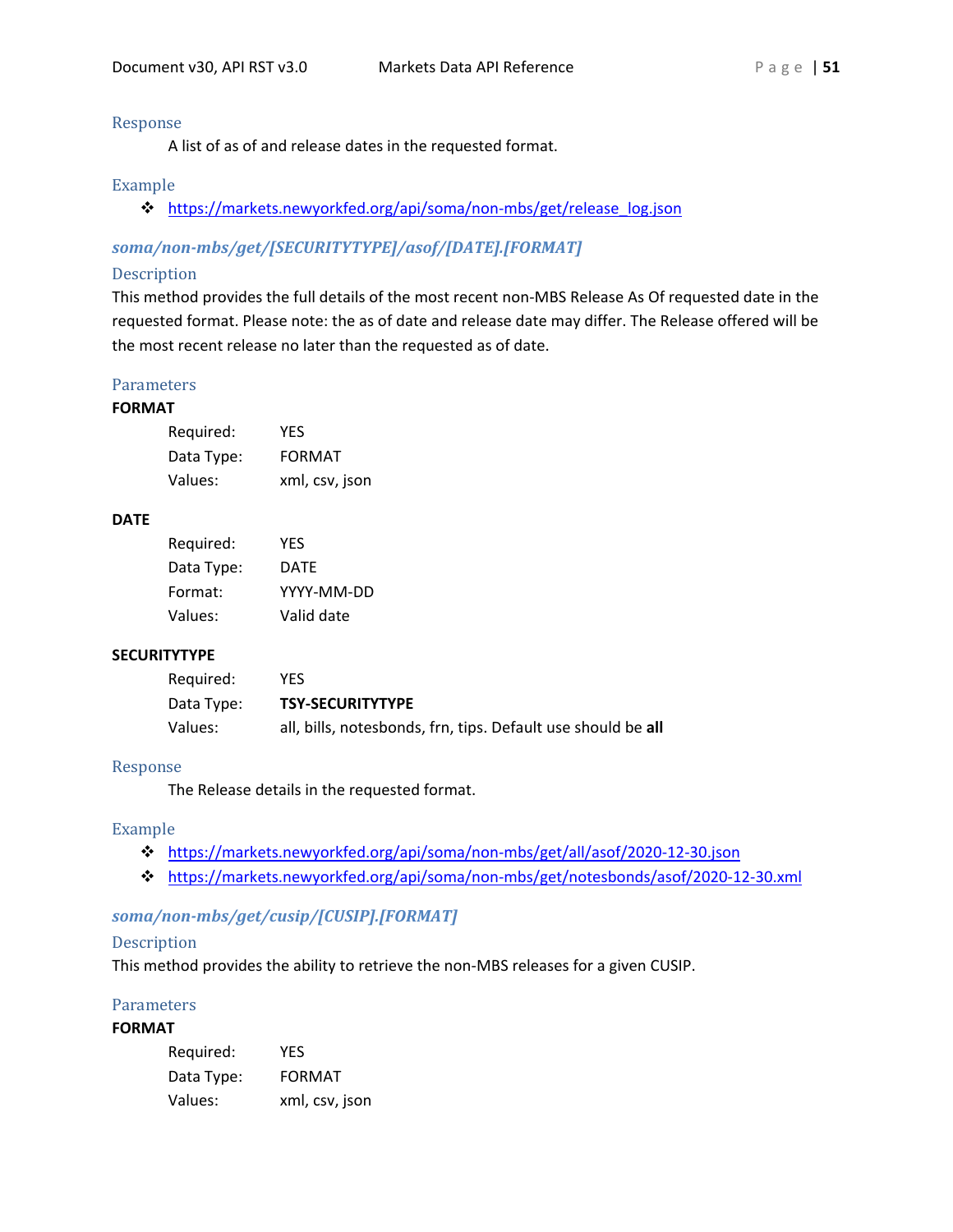#### **CUSIP**

| Required:  | YES                       |
|------------|---------------------------|
| Data Type: | string                    |
| Values:    | 9 alphanumeric characters |

#### Response

The CUSIP holding's details in the requested format.

#### Example

<https://markets.newyorkfed.org/api/soma/non-mbs/get/cusip/9127964P1.json>

# *soma/non-mbs/get/monthly.[FORMAT]*

# Description

This provides a detailed time series of the historical SOMA non-MBS holdings at monthly intervals.

#### **Parameters**

# **FORMAT**

| Required:  | YFS            |
|------------|----------------|
| Data Type: | <b>FORMAT</b>  |
| Values:    | xml, csv, json |

#### Response

The non-MBS release details, a set per quarter, in the requested format.

#### Example

<https://markets.newyorkfed.org/api/soma/non-mbs/get/monthly.csv>